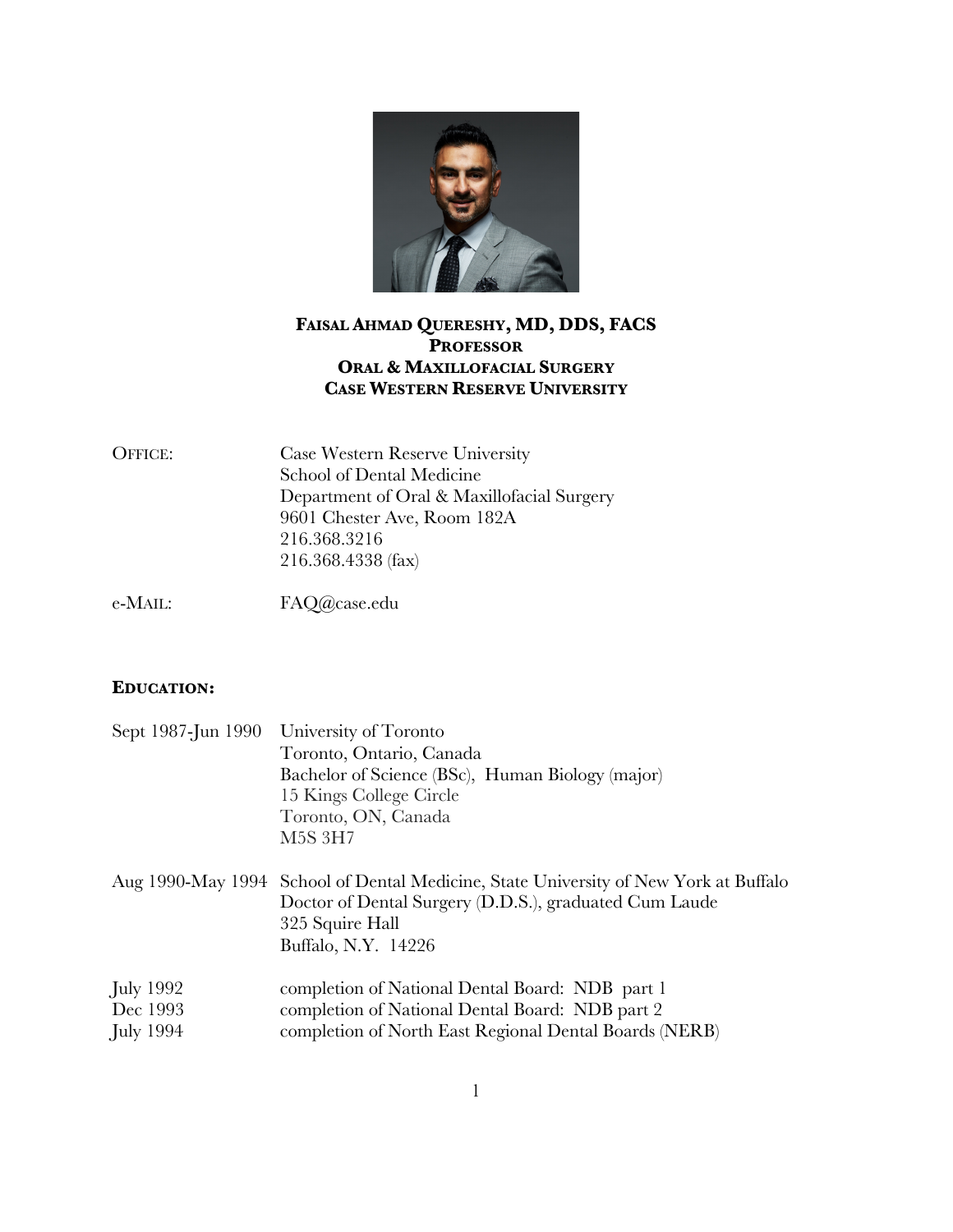| Jul 1994-May 1997 | School of Medicine, Case Western Reserve University<br>Doctor of Medicine (M.D.)<br>10900 Euclid Avenue<br>Cleveland, OH 44106 |
|-------------------|--------------------------------------------------------------------------------------------------------------------------------|
| Sept 1994         | completion of United States Medical License Exam: USMLE Step I                                                                 |
| Aug 1996          | completion of United States Medical License Exam: USMLE Step I                                                                 |
| Dec 1998          | completion of United States Medical License Exam: USMLE Step III                                                               |

# **POSTDOCTORAL TRAINING:**

| Jul 1994-Jun 1999 | Residency Oral and Maxillofacial Surgery<br>Case Western Reserve University<br>University of Hospitals of Cleveland/Mt. Sinai Medical Center<br>2123 Abington Rd., School of Dentistry<br>Room DOA 53A<br>Cleveland, Ohio 44106<br>216.368.2538, 216.368.6748 fax |
|-------------------|-------------------------------------------------------------------------------------------------------------------------------------------------------------------------------------------------------------------------------------------------------------------|
| March 4-29, 1997  | Facial Cosmetic and Maxillofacial Surgery Externship<br>R. Gregory Smith M.D., D.D.S.<br>The Falls Professional Bldg.<br>3201 Sawgrass Village Circle<br>Ponte Vedra Beach, FL 32082<br>904.285.5571                                                              |
| April 1-29, 1997  | Oral and Maxillofacial Pediatric Surgery: Cleft Lip and palate course<br>Alberto Campos Molina D.D.S.<br>Hosptial Nino del Morelense<br>Cuernevaca, Mexico                                                                                                        |
| Jul 1997-Jun 1998 | General Surgery Internship<br>Dept. of Surgery, Case Western Reserve University<br>University Hospitals of Cleveland<br>11100 Euclid Ave.<br>Cleveland, Ohio 44106<br>216.844.3027                                                                                |
| Jul 1998-Jun 1999 | Chief Resident: Oral and Maxillofacial Surgery<br>Case Western Reserve University<br>University Hospitals of Cleveland, Mount Sinai Medical Center<br>2123 Abington Rd., School of Dentistry                                                                      |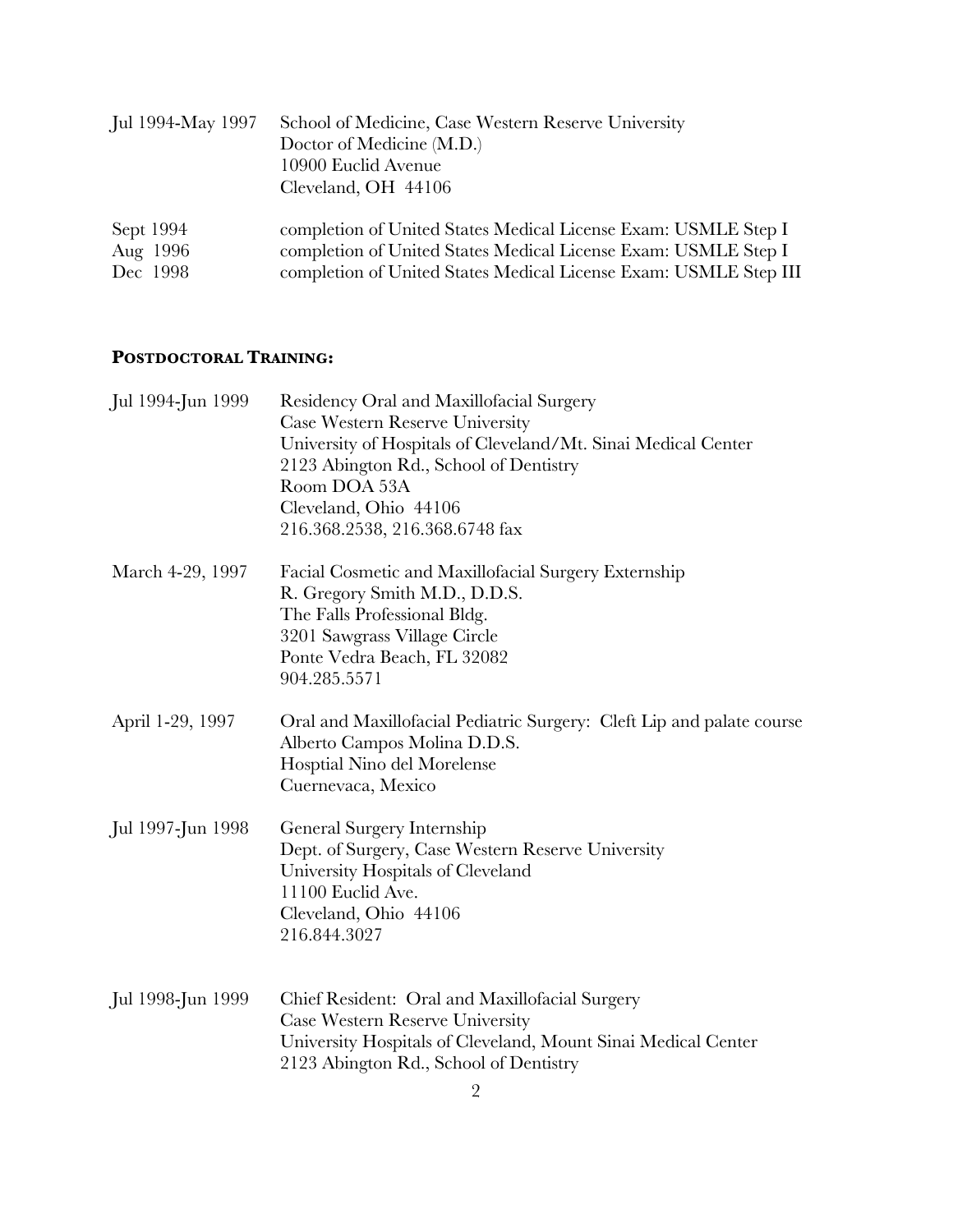Room DOA 53A Cleveland, Ohio 44106

- Dec 1998-Feb 1999 Private Practice Externship The Institute for Jaw and Facial Surgery, Inc. M.R. Zetz DDS, D.C. Ash DDS, R.N. Sundheimer DDS, MD 4181 Holiday St NW Canton, Ohio 44718 330.493.1605
- Jul 1999-Jun 2000 Fellowship: Facial Cosmetic Surgery Brent D. Kennedy, M.D., D.D.S. Accredited: American Academy of Cosmetic Surgery Recongnized: American Assoication of Oral and Maxillofacial Surgeons Institute of Facial and Cosmetic Surgery 5929 South Fashion Boulevard Murray, Utah 84107 801.261.3637 801.261.4096 fax
- **SPECIALTY:** Oral and Maxillofacial Surgery

#### **BOARD CERTIFICATION:**

#### **American Board of Oral and Maxillofacial Surgery**

| Mar 2002      | Diplomate / Board Certified                          |
|---------------|------------------------------------------------------|
| Oct 1999      | Completed Written Qualifying Examination (I)         |
| Feb 2002      | Completed Oral Certifying Examination (II)           |
| November 2011 | Maintenance of Certification (MOC) - recertification |
|               | Expiration 2022                                      |

#### **American Board of Cosmetic Surgery**

| April 2006 | Diplomate / Board Certified Facial Cosmetic Surgery<br>Completed Written & Oral Certifying Examinations |
|------------|---------------------------------------------------------------------------------------------------------|
| 2016       | "Grandfathered" Board Certified<br>American Board of Facial Cosmetic Surgery                            |
| 2018 -2028 | Recertification American Board of Cosemtic Surgery                                                      |

#### **PROFESSIONAL LICENSURES:**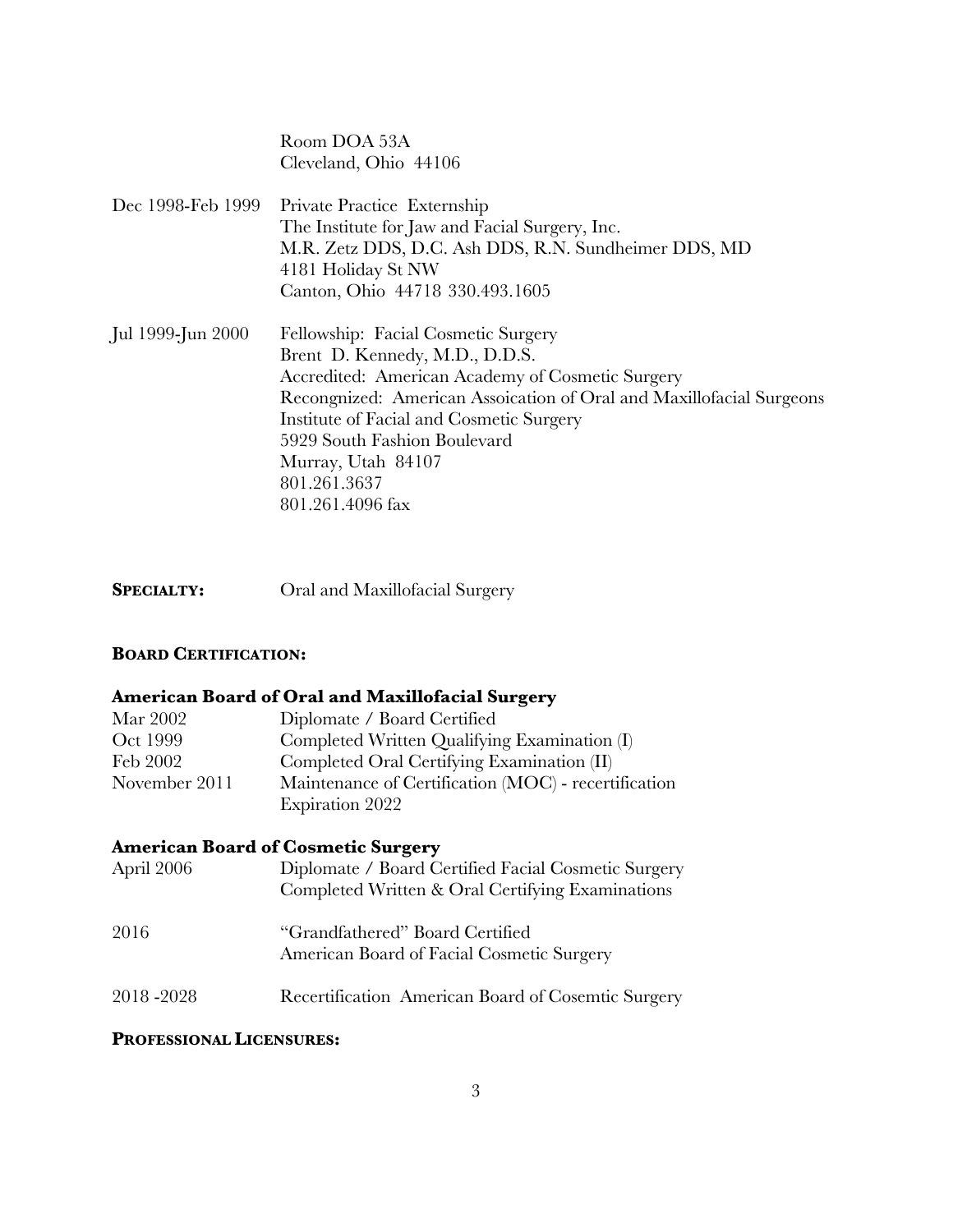#### *MEDICINE*

State Medical Board of Ohio 77 S. High Street, 17th Floor Columbus, Ohio 43266-0315 614.466.3934

*DENTISTRY*

# **General Anesthesia Permit**

# **Approved Biennial Sponsorship of Continuing Education**

January 1, 2004 for 2009-2010

State Dental Board of Ohio 77 S. High Street, 18th floor Columbus, Ohio 43266 614.466.2580

#### **ACADEMIC TEACHING APPOINTMENTS:**

| Jul $2002$ – present  | <b>Residency Program Director</b><br>Oral and Maxillofacial Surgery Residency Training Program<br>Case Western Reserve University / University Hospitals of Cleveland<br>2123 Abington Rd.<br>Room DOA 53A<br>Cleveland, Ohio 44106<br>216.368.2538<br>216.368.4338 (fax) |
|-----------------------|---------------------------------------------------------------------------------------------------------------------------------------------------------------------------------------------------------------------------------------------------------------------------|
| July $2018$ – present | Professor status<br>Case Western Reserve University<br>School of Dental Medicine                                                                                                                                                                                          |
| July $2011 -$ June 18 | Associate Professor with Tenure status<br><b>Case Western Reserve University</b>                                                                                                                                                                                          |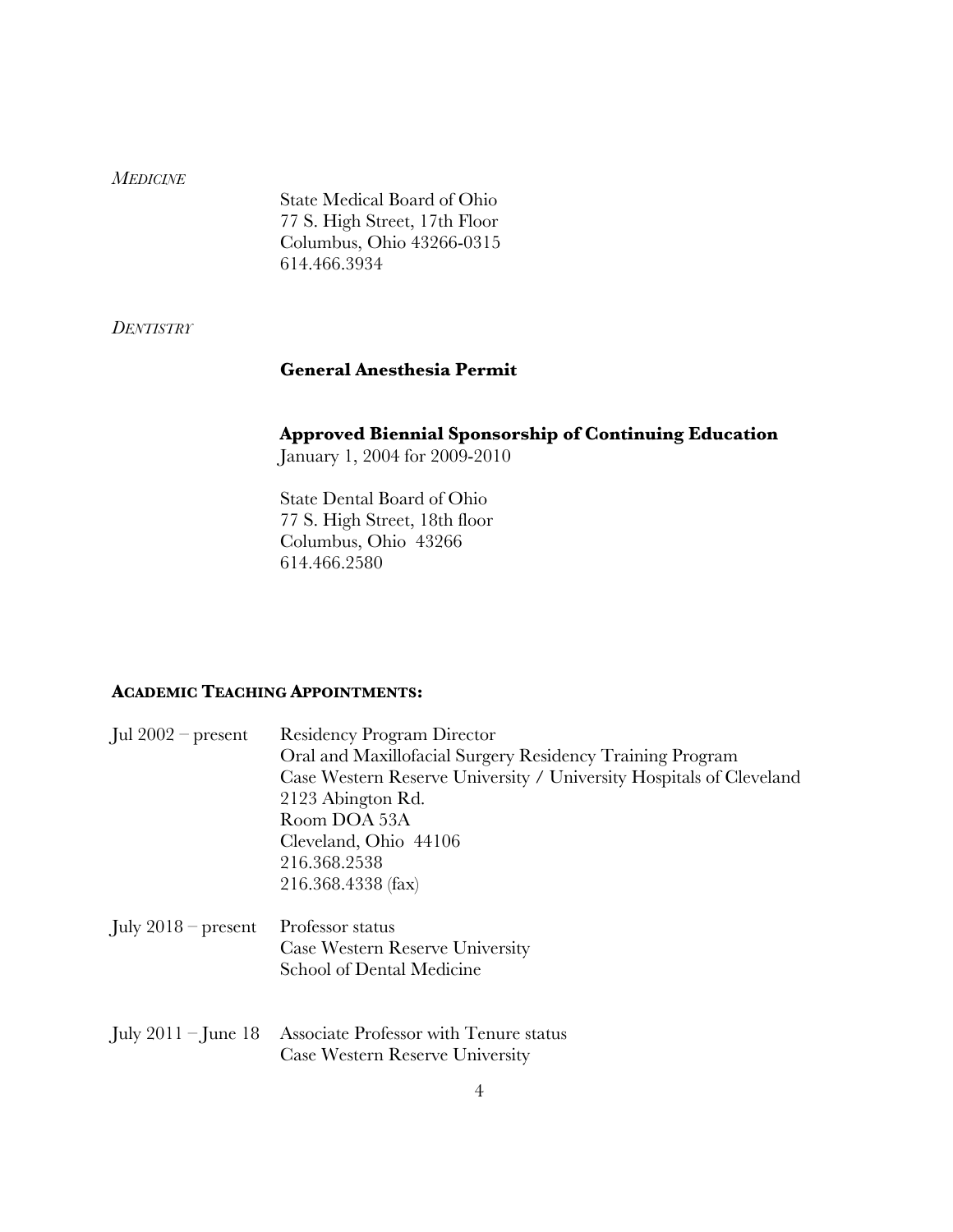#### School of Dental Medicine

May 2000 – June 30, 2011

Assistant Professor, full-time Case Western Reserve University School of Dental Medicine Department Oral & Maxillofacial Surgery

#### June 2005 – June 2007 Interim Chairman

Oral and Maxillofacial Surgery Residency Training Program Case Western Reserve University / University Hospitals of Cleveland 2123 Abington Rd. Room DOA 53A Cleveland, Ohio 44106 216.368.2538 216.368.4338 (fax)

#### **TEACHING / ACADEMIC COURSES:**

Case Western Reserve University, School of Dental Medicine, Cleveland, OH

| $2013$ – present  | Course Director                                                                                        |
|-------------------|--------------------------------------------------------------------------------------------------------|
|                   | Craniofacial Surgery for Oral & maxillofacial Surgeons                                                 |
|                   | Graduate OMS residents                                                                                 |
|                   | 6 hours month                                                                                          |
|                   | clinical / didactic<br>٠                                                                               |
| $2002$ – present  | Course Director                                                                                        |
|                   | ∗<br>Oral Surgery Post-graduate Training                                                               |
|                   | 4.0 hours / week (52 week curriculum)                                                                  |
|                   | all graduate years levels I to $V$<br>٠                                                                |
| $01/01$ to $2011$ | Course Director                                                                                        |
|                   | "Dental Management of the Medically Compromised Patient" (pre-<br>doctoral third Year dental students) |
|                   | Spring semester 16.0 hours / year<br>٠                                                                 |
| $2003$ – present  | Co-Course Director                                                                                     |
|                   | Orthognathic – Craniofacial Surgery Conference                                                         |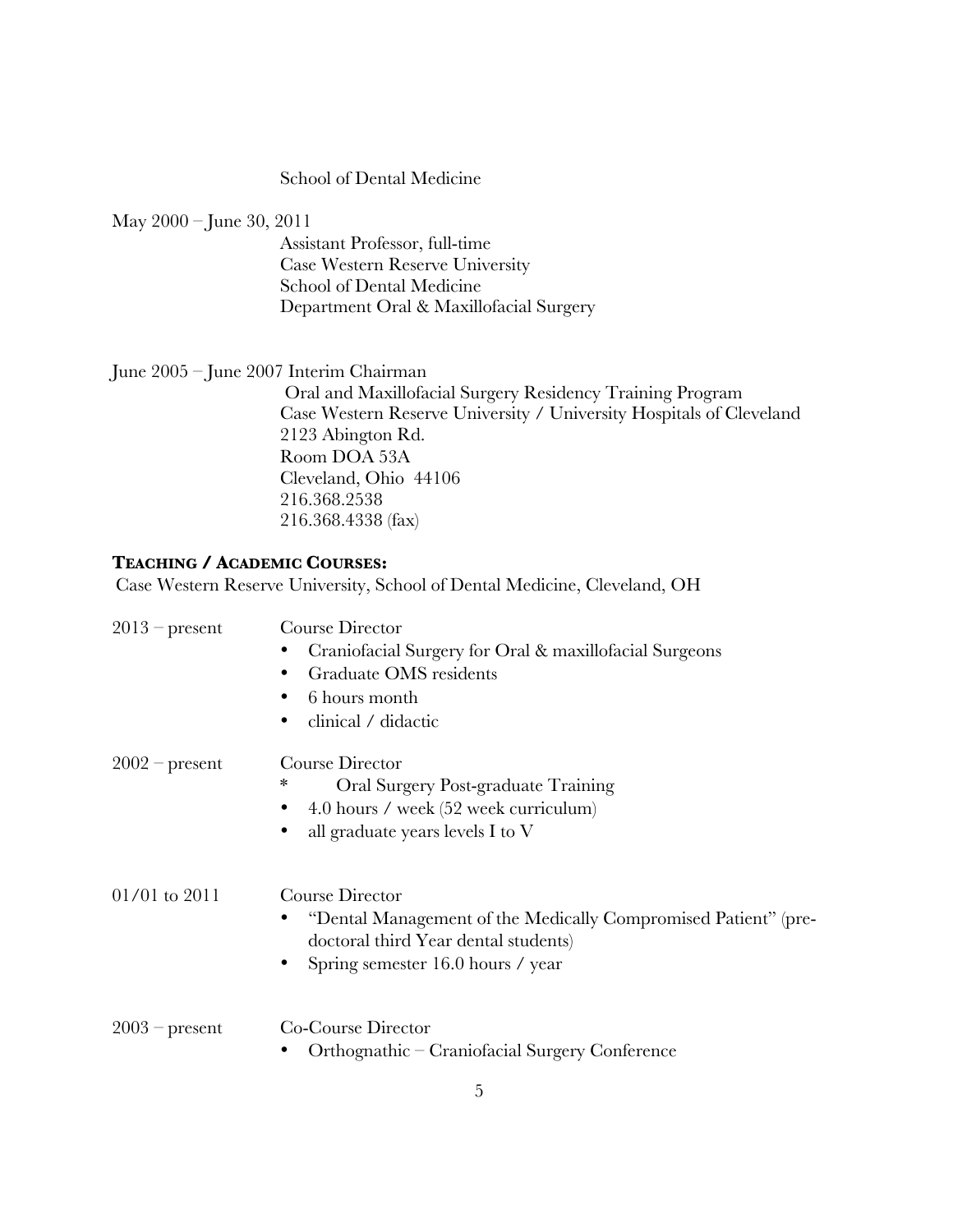|                  | 1.0 hour / week $(32 \text{ week})$<br>Orthodontic and oral surgery post-graduate residents<br>$\bullet$                                            |
|------------------|-----------------------------------------------------------------------------------------------------------------------------------------------------|
| $2000$ – present | DEN Oral Surgery course (DS III)<br>invited lecturer 2.0 hours / year                                                                               |
| $2011$ – PRESENT | DSRE 370 Oral Surgery course Director (DS III)<br>$1.0$ hour / week $(16$ week)                                                                     |
| $2011$ – present | Advanced Implant Dentistry II (DS IV)<br>• invited lecturer<br><b>COURSE NUMBER: REHE 414</b><br><b>DEPARTMENT:</b> Comprehensive Care<br>$\bullet$ |

- 2012 Present Intro Implant Dentistry (DS II)
	- Invited lecturer
	- Surgery specialty

Committee Appointments At CWRU School of Dental Medicine:

- Graduate Studies (Chair 2014-2015)
- Admissions (member 2014-2015)
- Clinical Affairs (member since 2002 present)

# **HOSPITAL APPOINTMENTS:**

| May 2000 - present   | University Hospitals Case Medical Center |
|----------------------|------------------------------------------|
|                      | Rainbow Babies & Children's Hospital     |
|                      | Department of Surgery                    |
|                      | Division Oral & Maxillofacial Surgery    |
|                      | 11100 Euclid Ave.                        |
|                      | Cleveland, Ohio 44106                    |
|                      | 216.844.1000                             |
|                      | - Full Active Staff Privileges           |
| Jan $2001$ – present | The Surgery Center                       |
|                      | Attention: Barbara Draves                |
|                      | 19250 East Bagely Road                   |
|                      | Middleburg Heights, Ohio 44130           |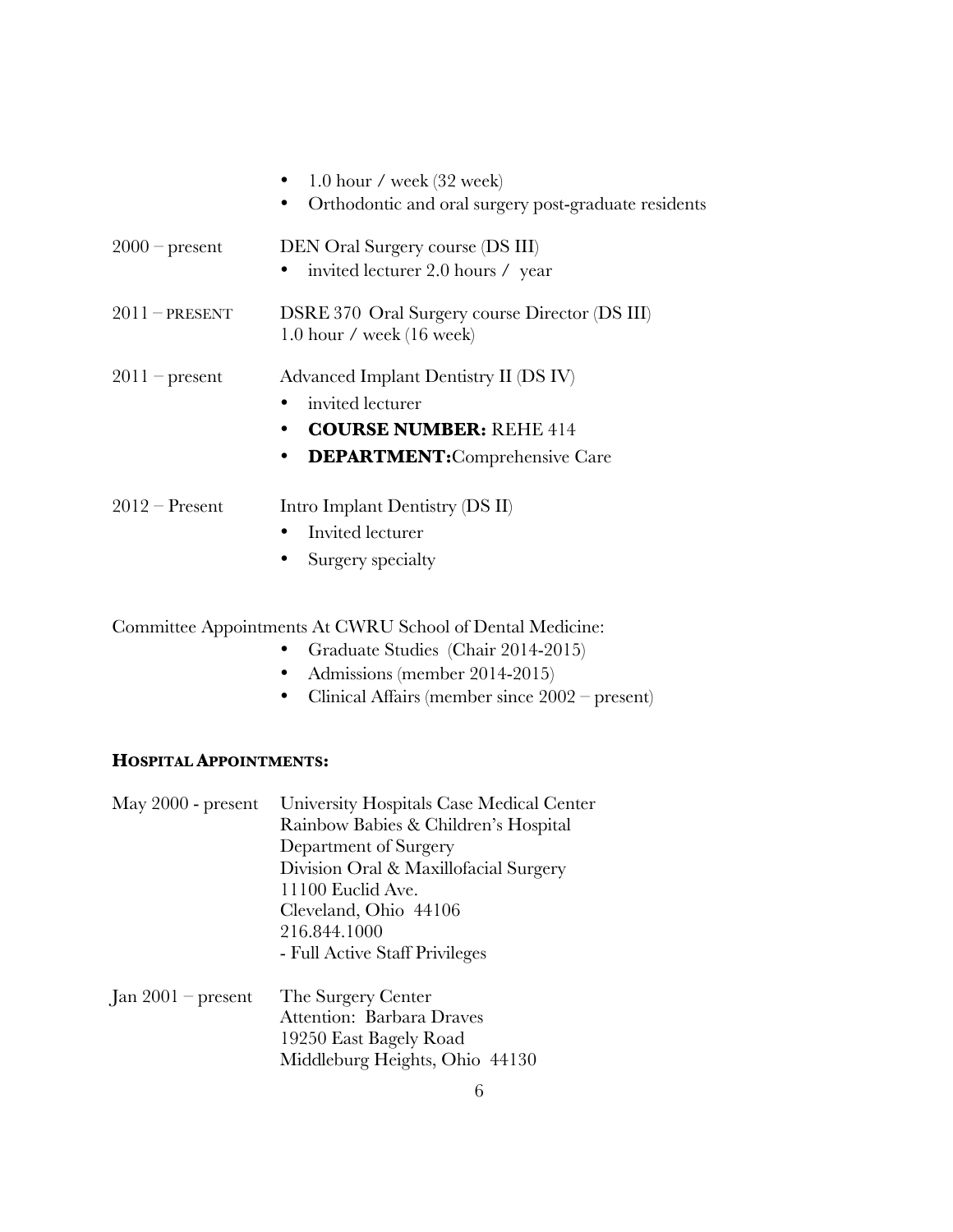440.826.3240 - Full Surgical Privileges

- Nov 2002 present Medina Hospital: Cleveland Clinic Department of Surgery Division Oral & Maxillofacial Surgery 1000 East Washington Street Medina, OH 44256-2170 330.721.5182
- Nov 2013 present Big Creek Surgery Center SouthWest General Hospital University Hospitals Health System Bagely Road Middleburg Heights, OH
- Feb 2011 11-2012 University Hospitals Ahuja Medical Center Department of Surgery Division Oral & Maxillofacial Surgery 1000 Auburn Drive Beachwood, Ohio 44122 Medical Staff Services at 216-593-5550 Fax: 216-201-4566 Email: karen.doran@uhhospitals.org - FULL ACTIVE STAFF

# **ACADEMIC HONORS / AWARDS:**

| June 2019    | <b>Outstanding Educator Award in OMS</b><br>Recognized by graduating OMS residents 2019                                                                                    |
|--------------|----------------------------------------------------------------------------------------------------------------------------------------------------------------------------|
| March 2019   | <b>CWRU Professionals Day</b><br><b>First Place Poster Award</b><br>Nemeline Myopathy: a unique case report<br>Presented by: Dr. Alyazh Quereshy / Faisal Quereshy MD (PI) |
| October 2018 | <b>Outstanding Case Presentation:</b>                                                                                                                                      |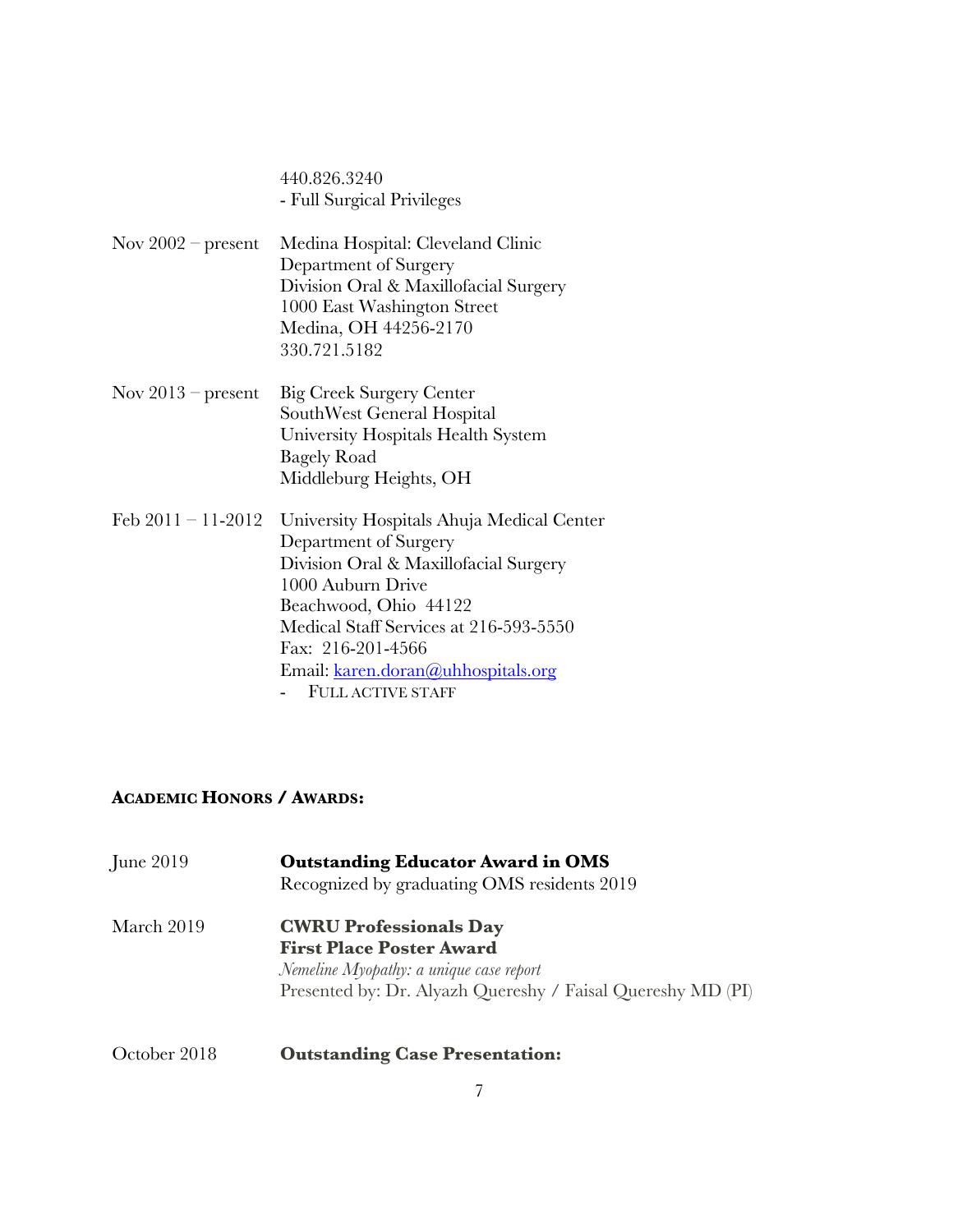|              | 7th Annual ACOMS Residents Meeting Resident Research Forum<br>Nemeline Myopathy: a unique case report<br>Presented by: Dr. Daniel C. Reece / Faisal Quereshy MD (PI)                                                                                                                        |
|--------------|---------------------------------------------------------------------------------------------------------------------------------------------------------------------------------------------------------------------------------------------------------------------------------------------|
| June 2018    | <b>Outstanding Educator Award in OMS</b><br>Recognized by graduating OMS residents 2018                                                                                                                                                                                                     |
| October 2015 | <b>Outstanding Case Presentation:</b><br>4th Annual ACOMS Residents Meeting Resident Research Forum<br>Aggressive Tumor of the Maxilla in a Pediatric Patient<br>Presented by: Dr. Nikolay Levintov                                                                                         |
| June 2013    | <b>Outstanding Educator Award in OMS</b><br>Recognized by graduating OMS residents 2013                                                                                                                                                                                                     |
| April 2010   | Case 2010 Research Showcase: 1st Place Award<br>Quereshy FA, Barnum G, Jannuzzi J, Demko C, Horan M, Palomo M<br>"Utilization of Cone Beam CT Imaging To Volumetrically Assess Alveolar<br>Cleft Defects" (AAOMS 91st Annual Meeting, Toronto, ON, Canada) *<br>winner of poster contest*   |
| Nov 2009     | <b>AAOMS Outstanding Poster Presentation Award</b><br>"Utilization of Cone Beam CT Imaging to Volumetrically Assess Alveolar<br>Cleft Defects"<br>(Quereshy FA, Barnum G, Jannuzzi J, Demko C, Horan M, Palomo M)<br>AAOMS 91st Annual Meeting, Toronto, ON, Canada                         |
| Nov 2009     | <b>AAOMS Outstanding Poster Presentation Award</b><br>"Body Dismorphic Disorder in Adult Patients Seeking Orthognathic and<br>Facial Cosemtic Surgery from Oral and Maxillofacial Surgeon"<br>(Dr. Faisal A. Quereshy, Dr. Michael Horan)<br>AAOMS 91st Annual Meeting, Toronto, ON, Canada |
| May 2007     | Ohio Dental Association<br><b>Wayne Hiatt "Rising Star Award"</b><br>- presentation at ODA Sept 15, 2007 (Columbus, OH)                                                                                                                                                                     |
| May 1994     | Oral and Maxillofacial Surgery Award, New York State Society of Oral                                                                                                                                                                                                                        |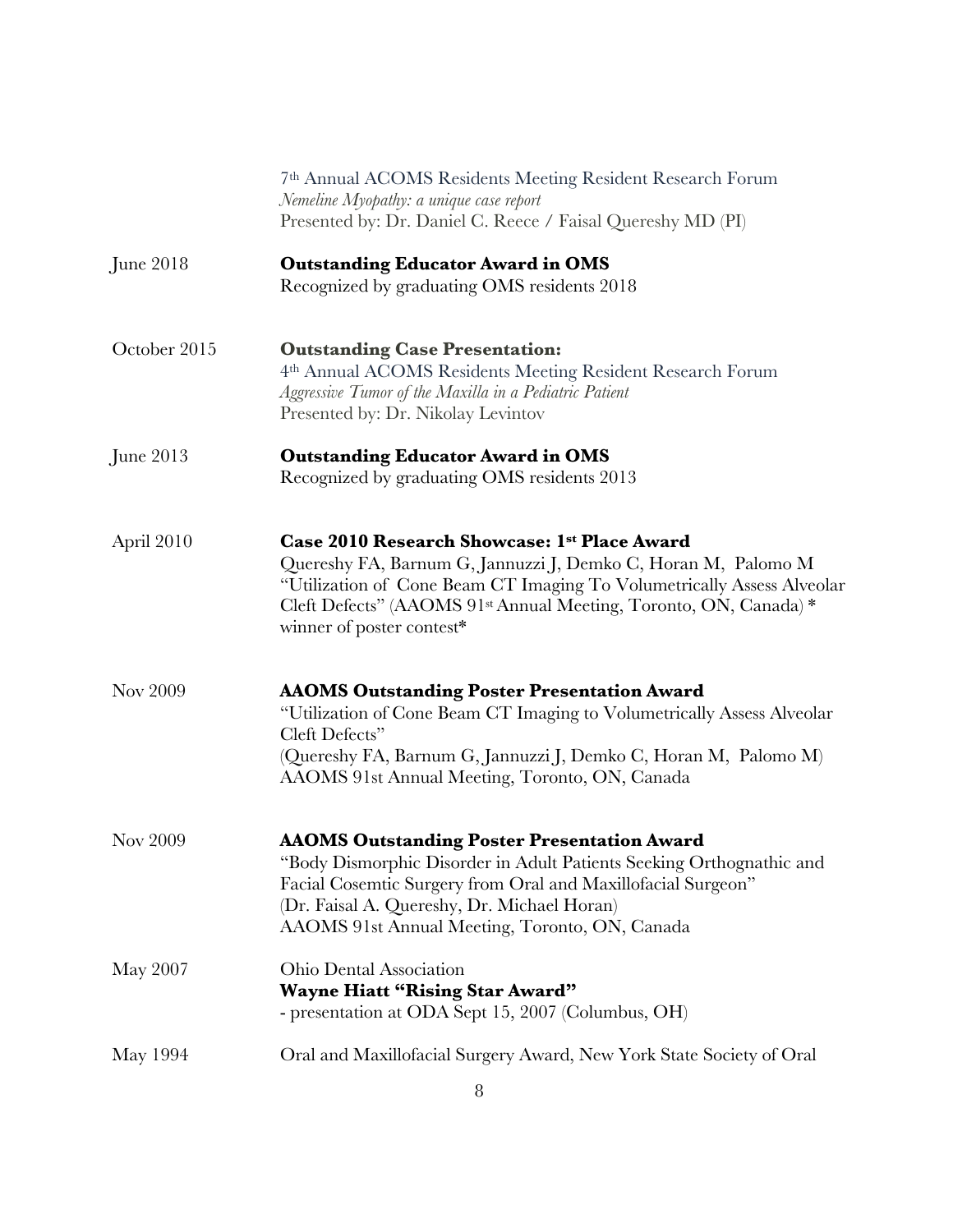| Feb 1994<br>Feb 1993 | and Maxillofacial Surgery<br>Omicron Kappa Upsilon (OKU), Dental Honor Society<br>Carl Lasher Award, School of Dental Medicine, SUNY at Buffalo |
|----------------------|-------------------------------------------------------------------------------------------------------------------------------------------------|
|                      | Aug 1991-Aug 1993 Tucker Scholarship from SUNY at Buffalo each year for three years                                                             |
| Aug 1991             | Academic excellence School of Dental Medicine, National Dean's List '91                                                                         |
| Sept 1987            | University of Toronto, Arts and Science entrance scholarship                                                                                    |
| June 1987            | Ontario Scholar Award                                                                                                                           |

## **ACADEMIC RANK:**

| June $2018$ – present | <b>Full Professor</b><br>Case Western Reserve University   |
|-----------------------|------------------------------------------------------------|
| July $2011 - 2018$    | <b>Associate professor</b> with Tenure                     |
|                       | Case Western Reserve University                            |
| July $2000 - 2011$    | <b>Assistant Professor</b>                                 |
|                       | Case Western Reserve University                            |
|                       | School of Dental Medicine                                  |
|                       | Department Oral & Maxillofacial Surgery                    |
|                       | 2123 Abington Rd.                                          |
|                       | Room DOA 53A                                               |
|                       | Cleveland, Ohio 44106                                      |
|                       | 216.368.2538                                               |
|                       | 216.368.4338 (fax)                                         |
| July $2002$ – present | <b>Residency Program Director</b>                          |
|                       | Department Oral & Maxillofacial Surgery                    |
|                       | Case School of Dental Medicine                             |
|                       | University Hospitals of Cleveland                          |
|                       | July 2005 – Mar 2007 Executive Director (Interim Chairman) |
|                       | Department Oral & Maxillofacial Surgery                    |
|                       | Case School of Dental Medicine                             |
|                       | University Hospitals of Cleveland                          |
|                       |                                                            |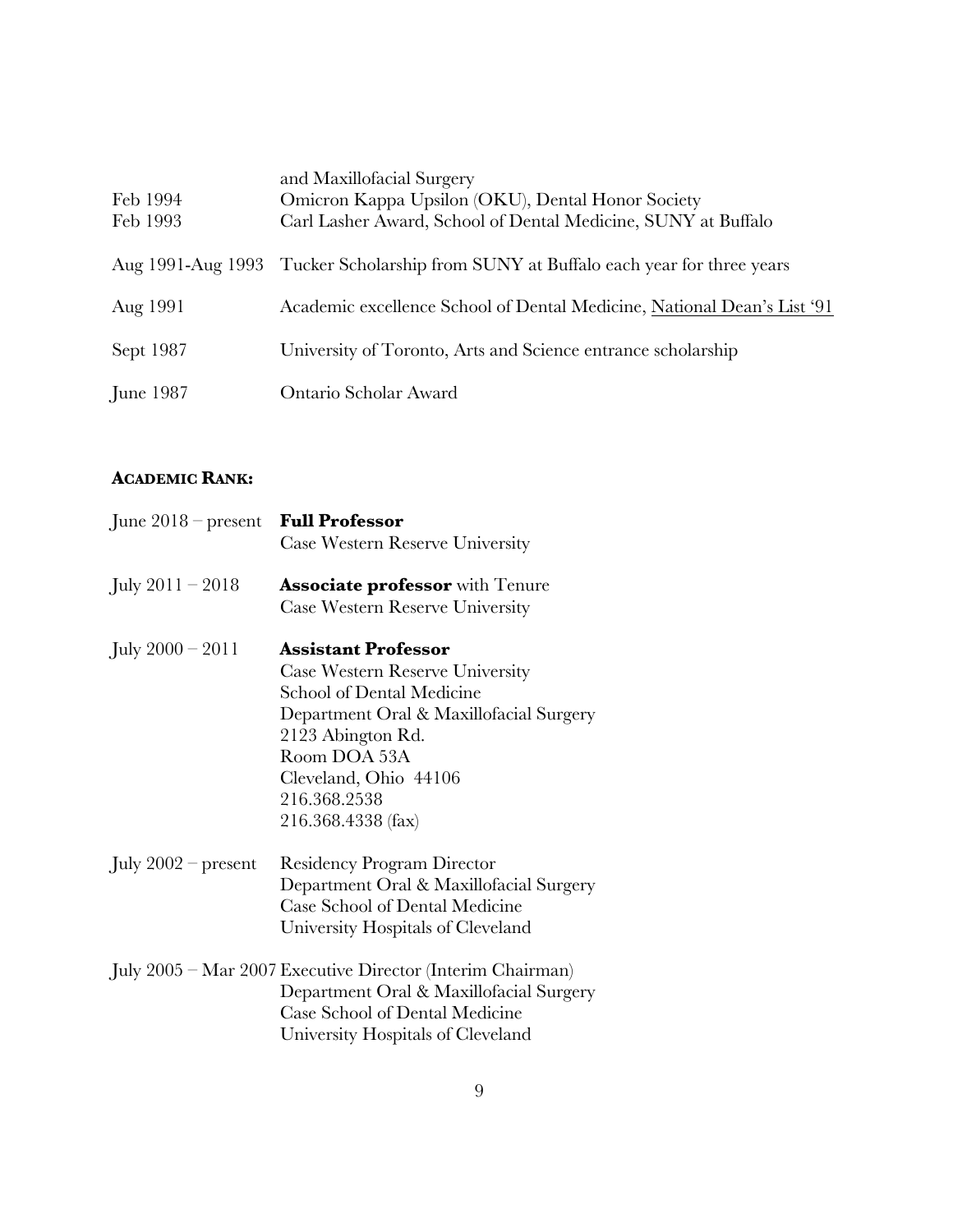# **PROFESSIONAL PRACTICE / EMPLOYMENT:**

| $2014$ – present        | Case Dental Medicine Support Services, LLC<br>2124 Cornell Road<br>Rm. DOA 53A<br>Cleveland, OH 44106<br>216.368.2538<br>- group private practice                                                                                                                                                                                  |
|-------------------------|------------------------------------------------------------------------------------------------------------------------------------------------------------------------------------------------------------------------------------------------------------------------------------------------------------------------------------|
| May 2000 - 2013         | University Oral & Maxillofacial Surgeons, Inc.<br>Case Western Reserve University<br>2123 Abington Rd.<br>Rm. DOA 53A<br>Cleveland, OH 44106<br>216.368.2538<br>- group private practice                                                                                                                                           |
| May $2000$ – present    | Case Western Reserve University<br>School of Dental Medicine<br>Department Oral & Maxillofacial Surgery<br>2123 Abington Rd.<br>Room DOA 53A<br>Cleveland, Ohio 44106<br>216.368.2538<br>216.368.4338 (fax)<br>- lecturing / instructing pre-doctoral dental students and post-doctoral Oral &<br>Maxillofacial Surgical residents |
| Oct $2000 -$ Jul $2003$ | Emilio D. Ferrara, D.D.S., Inc.<br>Oral and Maxillofacial Surgery<br><b>Western Reserve Medical Center</b><br>1930 State Route 59<br>Suite E<br>Kent, Ohio 44240-4112<br>330.678.9942<br>330.678.3365 (fax)<br>- part-time associate group private practice                                                                        |
| Oct $2000 -$ Jul $2003$ | Michael S. Hauser, D.M.D., M.D., Inc.<br>Oral and Maxillofacial Surgery<br>23250 Chagrin Blvd., Commerce Park Square                                                                                                                                                                                                               |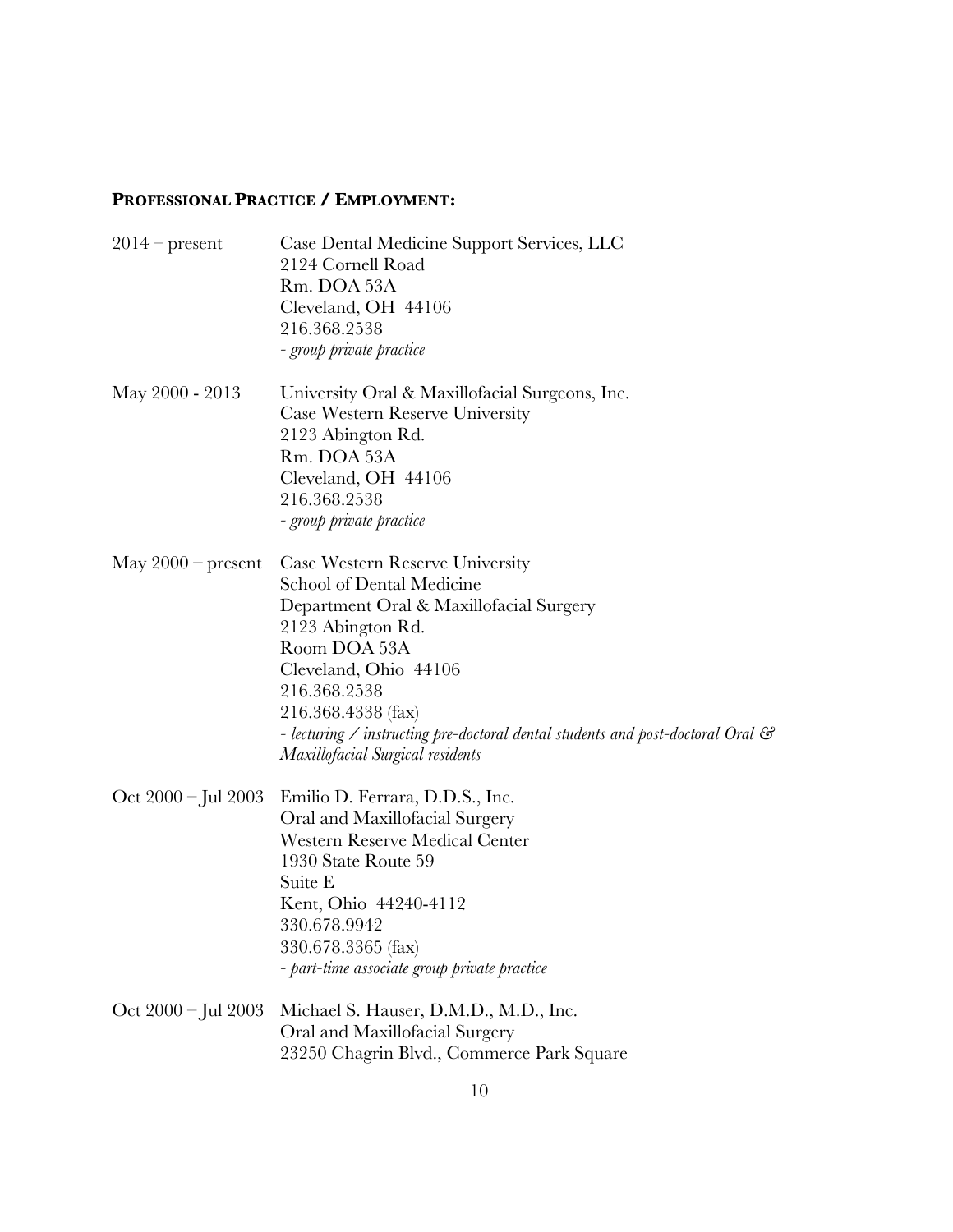Building Five, Suite 205 Beachwood, Ohio 44122 216.464.1200 216.765.1772 (fax) *- independent contractor private practice* 

# **PROFESSIONAL MEMBERSHIPS (SERVICES):**

| $Oct$ 2003 - present  | <b>Fellow Member</b><br>Member # 03081309                                                                             | <b>American College of Surgeons Professional Association</b><br>Section: Oral & Maxillofacial Surgery                        |  |
|-----------------------|-----------------------------------------------------------------------------------------------------------------------|------------------------------------------------------------------------------------------------------------------------------|--|
| Sept $2012$ – present | <b>American Dental Association</b><br>Commission on Dental Accreditation (CODA)<br>site visitor OMS training programs |                                                                                                                              |  |
|                       | ٠                                                                                                                     | <b>OHIO Dental Association (ODA) ALTERNATE</b><br><b>DELEGATE</b> (Annual meeting OCT 2017) ADA<br><b>HOUSE OF DELEGATES</b> |  |
| May 2018 -2022        | Ohio State Dental Board (2 / 4 year terms)<br>dental board member<br>appointed by Governor State of Ohio              |                                                                                                                              |  |
| Jul 1994 - present    | <b>American Association of Oral and Maxillofacial Surgery:</b><br>Faculty Fellow Member #027320                       |                                                                                                                              |  |
|                       | $9 - 2017$                                                                                                            | $AAOMS$ appointed by $BOT$<br>-Liason AAOMS to American Society of Plastic<br>Surgery (ASPS)                                 |  |
|                       | $10 - 2009$ :                                                                                                         | Poster Presentation Judge/Moderator<br>AAOMS Annual Scientific Sessions, Toronto, ON                                         |  |
|                       | 2010-2018:                                                                                                            | Continuing Education Committee member<br><b>Chairman</b> - Clinical Interest Group : Facial Cosmetic                         |  |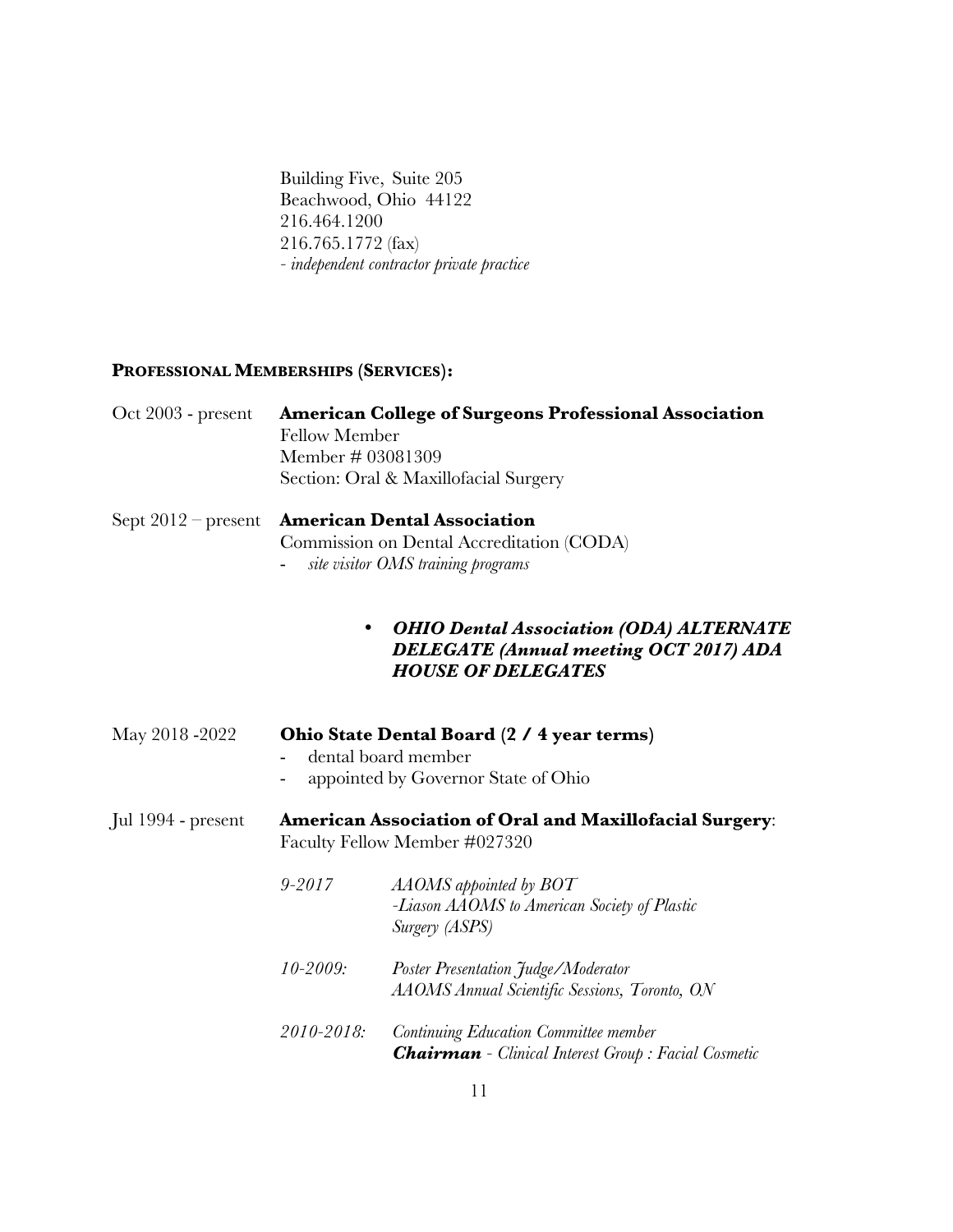| 1111.0 <i>01</i> |
|------------------|
|                  |

| 2013 – present <b>Program Chair:</b> Preconference Cosmetic Facial Surgery symposia |
|-------------------------------------------------------------------------------------|
| AAOMS annual Meeting (10-2013, Orlando, FL)                                         |

- *2013 - present Committee on Education and Training (CET) appointed by AAOMS BOT*
- *2009 – present Journal Oral & Maxillofacial Surgery (JOMS) - scientific article reviewer for publications*

*2015 – 2018 JOMS editorial board* - *appointed AAOMS BOT*

# *2000 ACT : Oral & Maxillofacial Surgery In-Training Examination; Test Question Item Writer; Beth Ruiz PhD.*

2015 - present **International Association of Oral and Maxillofacial Surgery** IAOMS Faculty Fellow Member - INTERNATIONAL JOURNAL Oral & Maxillofacial Surgery (Elsevier)

o Journal reviewer Facial Cosmetic Surgery

July 2000 – present **Ohio Society of Oral & Maxillofacial Surgeon (OSOMS)** *member* - *2012: Expanded Scope (committee)* - *2013: alternate delegate OHIO* - *2014: alternate delegate Ohio* - *2015: Delegate OHIO* - *2016: Delegate PUBLIC HEALTH* - *2017: Delegate OHIO* - *2018; Delegate OHIO* Mar 2002 – present **Diplomate of American Board of Oral & Maxillofacial Surgery**

| April 2010 - 2017 |         | <b>ABOMS</b> (accepted 4-2010)       |
|-------------------|---------|--------------------------------------|
|                   | - 2016  | <b>Nomination: Board of Director</b> |
|                   | $-2017$ | <b>Nomination: Board of Director</b> |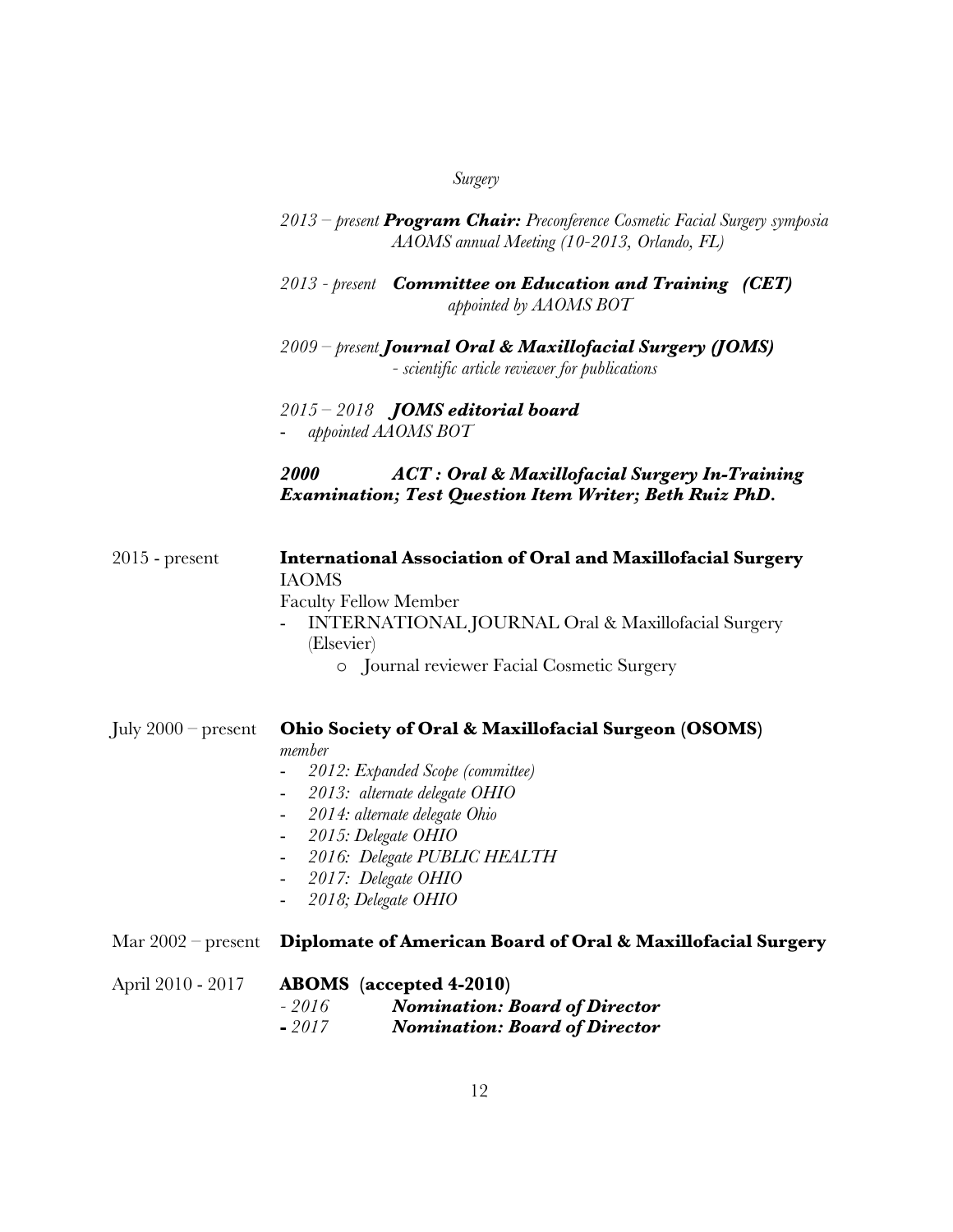*- Examiner 2010 - 2017*

# *- 2014 – 2016: Section II Co-Chairman (OCE)*

*- responsible for fabrication of Oral Board Examination (OCE)* 

# *- 2012 – 2014: Section II Editor - responsible of all written MCQ for resident OMSITE examination, Qualifying examination (QE), and Recertifiying Examination (RE)*

*- 2013: Horizontal Rotator - responsible for examination Sections I-IV*

## 10-2012 – Dec 2017 **North American Strasbourg Osteosynthesis Research Group (SORG)**

- Educational venue OMS
	- 2014 2020: **Chair Orthognathic Surgery section**

# **MODULE 2 Syposium : 2019 Jacksonville, FL MODULE 2 Syposium: 2017 Cincinnati, OH MODULE 2 Syposium : 2015 Houston, TX**

o responsible for module symposium planning / organizing / moderator

July 2000 – present **Ohio Dental Association (ODA**) (State – member) Dental Education and Licensure Committee (2009-2011) ODA HOUSE OF DELEGATES 2017: Delegate 2016: Delegate - 2015: Delegate 2014: Alternate July 2000 – 2011 **Greater Cleveland Dental Society (GCDS)**

- *Immediate Past President 2017-2018*
- *President 2016 - 2017*
- *President ELECT 2015-2016*
- *Secretary/Treasurer 2014-2015*
- *Editor of "BULLETIN" news magazine (2012-2014)*
- *Active member (2011 – present)*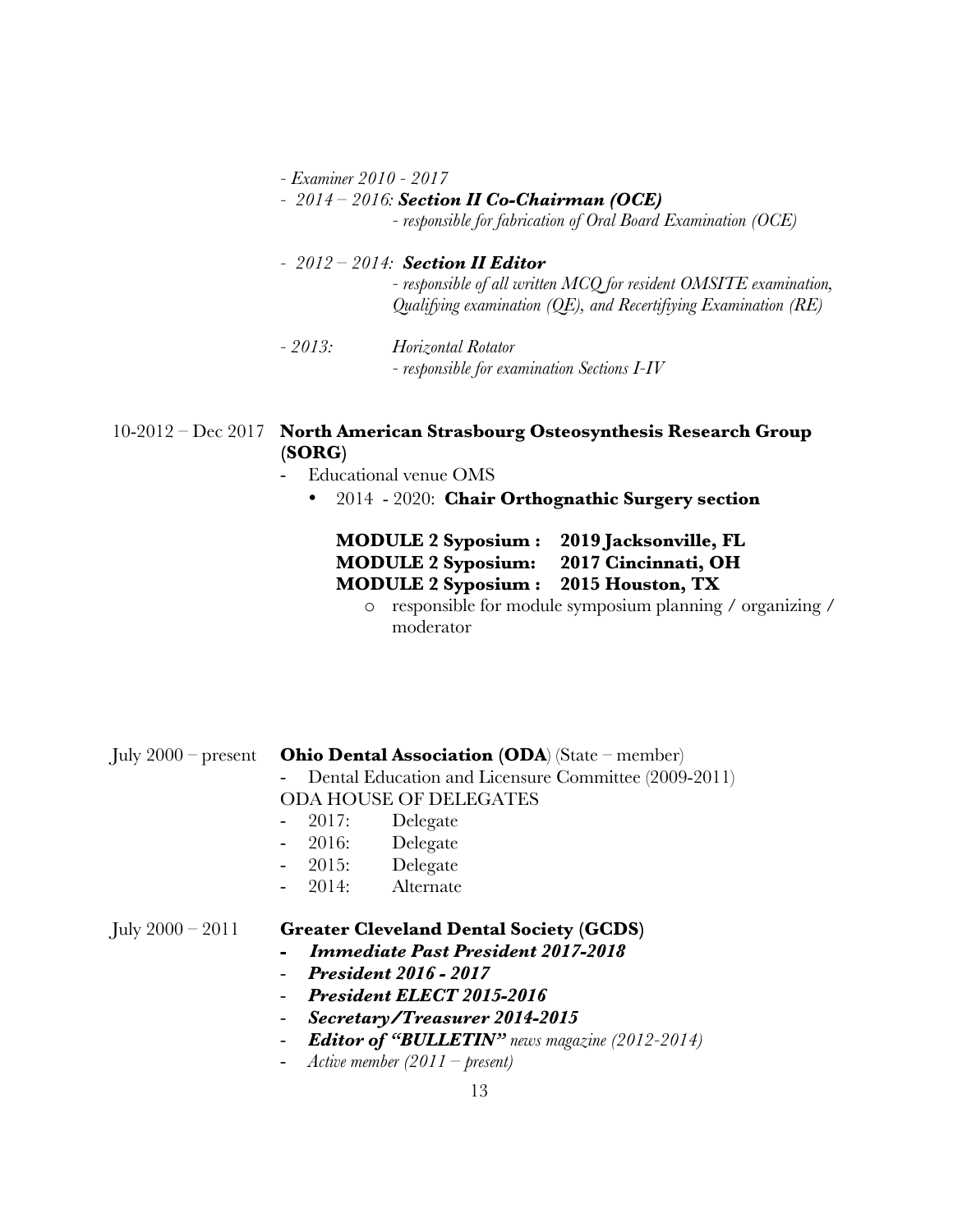|  | $\circ$ Board of Trustee (officer) 2012 - 2015 |  |  |  |  |
|--|------------------------------------------------|--|--|--|--|
|--|------------------------------------------------|--|--|--|--|

o *Finance committee member (2010 – 2016)*

## Jan 1998 - present **American Academy of Cosmetic Surgery**

Fellow member #115726 Committees served:

- American Journal of Cosmetic Surgery (AJCS)
	- o Literature review **editor** (2-09 present)
- -
- *CHAIR of Facial Cosmetic Surgery Fellowships (2015-2016)*
- *Board of Trustee member 2010 – 2011*
- *Education Committee member (2009-2010)*
	- o *Co-Chair Annual Meeting Scientific Sessions 2010 (Orlando, FL)*
	- *Committee Young Surgeons Task Force (2007-2010)*

#### o *Chairman*

- *Fellowship Training Committee member (2006-2010)*
- *Member: Richard Webster Honor Society (2002 - present)*
- *Innovator Donor: Cosmetic Surgery Foundation*
- Strategic Planning Committee (2007)
- Cosmetic Surgery Foundation committee member *(2008 - present)* o *Silent Auction Committee*

Jan 2007 – present **American Board of Cosmetic Surgery (ABCS)**

- *Executive Board of Directors*
	- o *Secretary (2009-2013)*
- *Board of Trustee (11-2007 – 12-2013)*
- *Chairman of Oral Board Examinations (2010 – 2013)*
	- o oral board examiner (2007- present)
	- o written examination contributor (2007- present)
		- Oral protocol examination committee (2007-2010)
- By-Laws committee (2007)
	- o Fellowship Review Committee (Chairman 2009 present)

#### 2010 – present **Spear Education LLC (Scottsdale, AZ)**

- Study club Leader for two spear groups
- Visiting Faculty Mentor
- Spear Specialist Educator (Spear Talk Forum)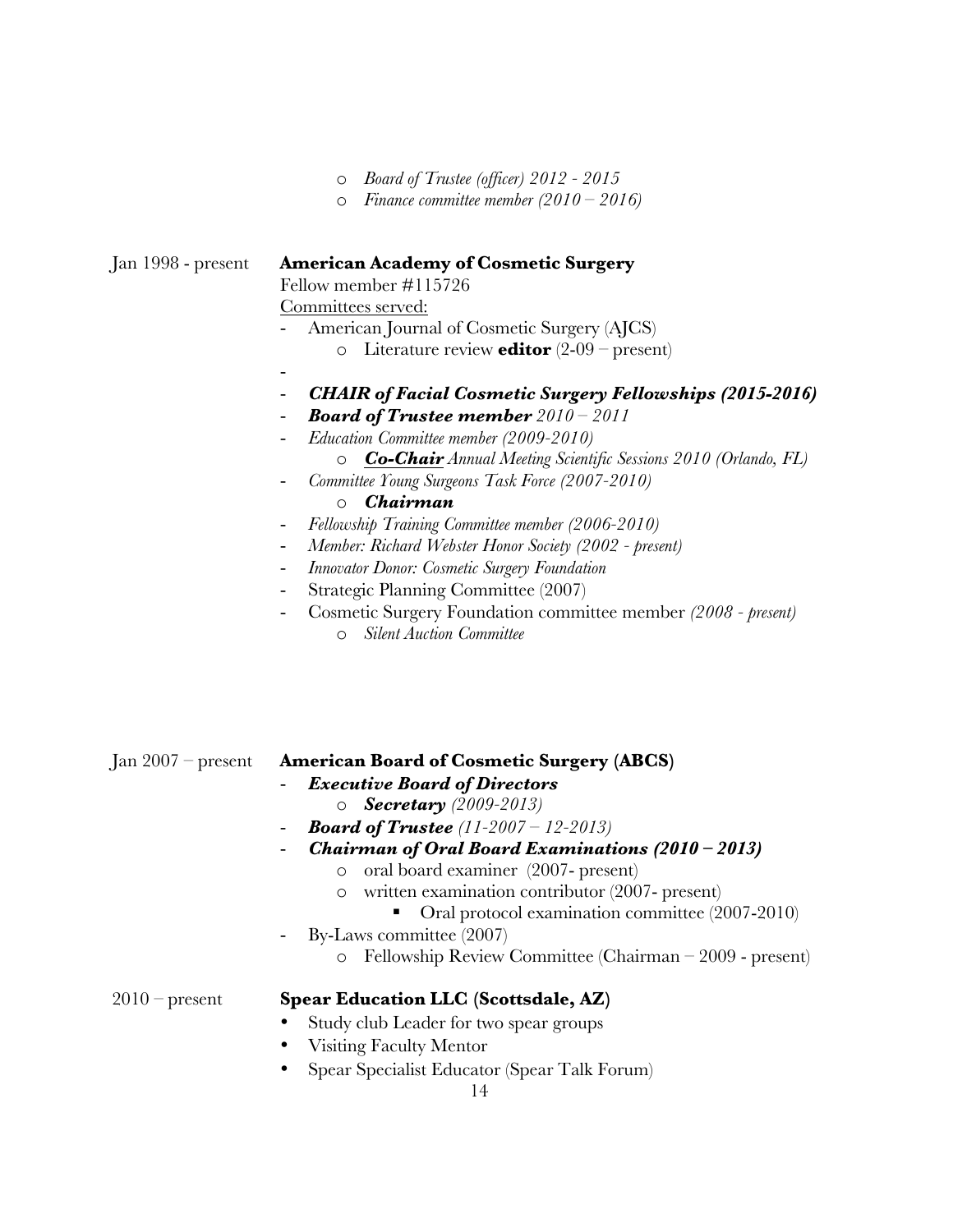|                         | Spear Lecturer (Masters in Mastery Workshop)                                                                                                                                                                                                                                                                                                                                                                                                                                    |
|-------------------------|---------------------------------------------------------------------------------------------------------------------------------------------------------------------------------------------------------------------------------------------------------------------------------------------------------------------------------------------------------------------------------------------------------------------------------------------------------------------------------|
| $Jan 2015 - present$    | <b>American Board of Facial Cosmetic Surgery (ABFCS)</b><br>Founding Member<br>Executive committee member (VP)<br>$\sim$                                                                                                                                                                                                                                                                                                                                                        |
| Jul 1994 - present      | <b>American Dental Association</b><br>member #161940666<br>ID #: $28626$                                                                                                                                                                                                                                                                                                                                                                                                        |
| July 2013 -2017         | <b>Dental APPNA chapter</b><br>American Physicians of Pakistani Descent of North America<br>Secretary                                                                                                                                                                                                                                                                                                                                                                           |
| $2012$ – present        | OKU (Omicron Kappa Upsilon)<br>dental honor society<br>$\blacksquare$<br>assistant secretary $(2012 - 2013)$<br>$\sim$<br><i>Vice President (2013-2014)</i><br>Ξ.<br>President Elect (2014-2015)<br>President 2015-2016                                                                                                                                                                                                                                                         |
| $\rm May\ 2003-present$ | <b>Medina County Dental Society (Local component society)</b><br>Secretary position $2003 - 2004$<br>Treasurer<br>2004-2005<br>President Elect 2005-2006<br><b>President Elect</b><br>2006-2007<br>$-2006$ – Constitution committee member<br><b>President</b> 2007-2008<br>Immediate Past President 2008-2009<br>alternate Delegate (Medina County Dental Society 2006)<br><b>delegate</b> (Medina County Dental Society 2007)<br>associate member<br>$\overline{\phantom{0}}$ |
| Nov $2004$ – present    | <b>American Dental Society of Anesthesiology (ADSA)</b><br><b>Fellow Member</b>                                                                                                                                                                                                                                                                                                                                                                                                 |
|                         | April 2004 – present National Dental Board of Anesthesiology (NDBA)<br>Diplomate                                                                                                                                                                                                                                                                                                                                                                                                |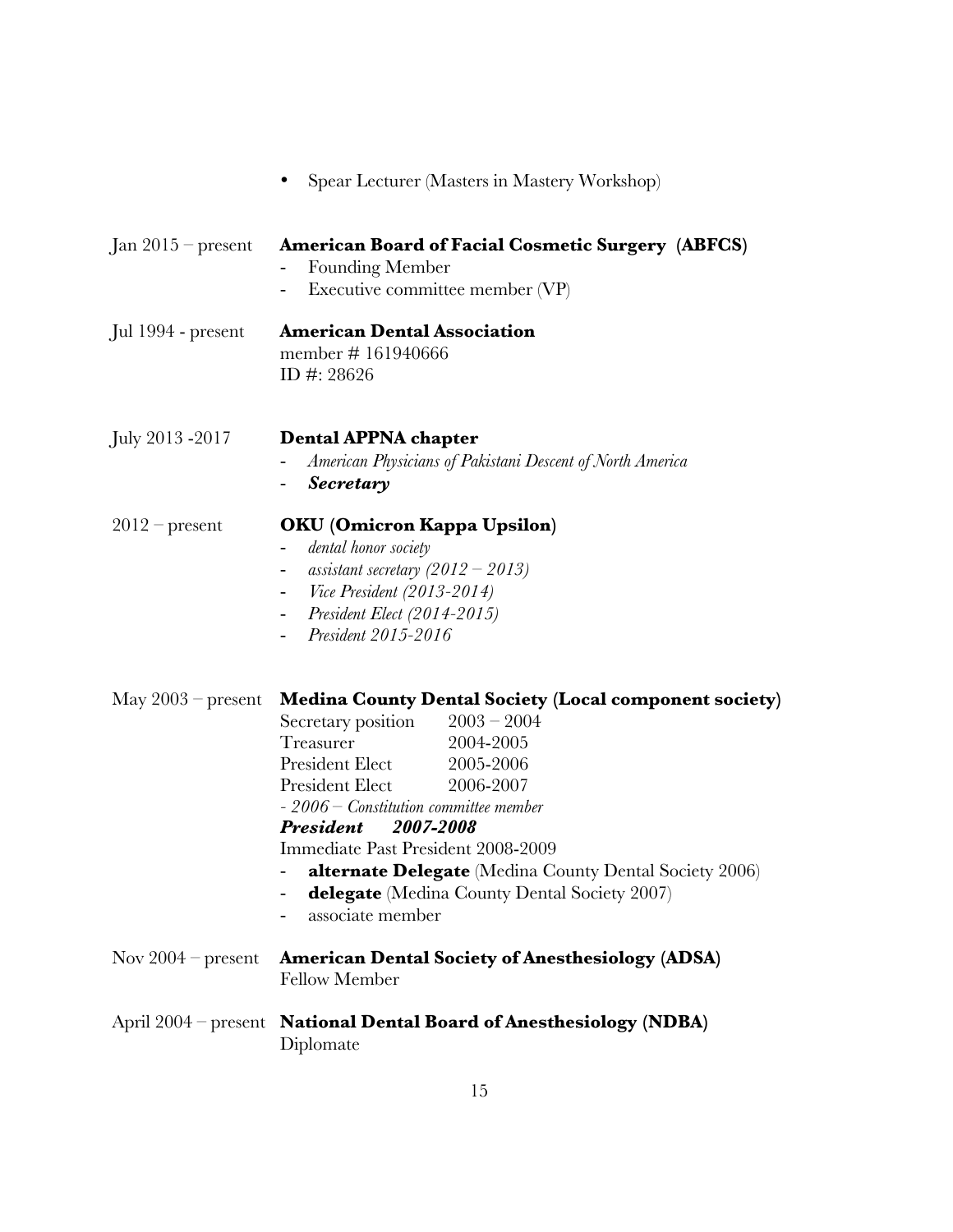| Jan 1998 - present   | American Medical Association: member # 03806971439                                                                                 |
|----------------------|------------------------------------------------------------------------------------------------------------------------------------|
| Jan 1998 - present   | American College of Oral and Maxillofacial Surgeons<br>member #7119                                                                |
| Nov $2000$ – present | <b>American Society of Maxillofacial Surgeons</b><br>Member #64501                                                                 |
| Nov $2000$ – present | <b>Chambers J. Lyons Academy of Oral Surgery: member</b>                                                                           |
| Jan 1998 - 1999      | American Cleft Palate-Craniofacial Association'                                                                                    |
| Oct $2008$ – present | <b>Institute of Dental Implant Awareness</b><br>charter Member<br>Implant Industry Standards Committee member                      |
| Jan $2002$ – present | Chagrin Valley Study Club - full member<br>Solon, Ohio<br>Treasurer Position 2004 - 2005<br><b>President Position 2006</b>         |
| April 2008-2011      | <b>Case Western Reserve University</b><br><b>Faculty Senator</b>                                                                   |
| May $2012$ – present | <b>Academy of Ossseointegration (AO)</b><br>- active member                                                                        |
| Nov $2012$ – present | American Association of Craniomaxillofacial Surgeons<br>founding member $(2013)$                                                   |
| $2013$ – present     | Association of Pakistani Physicians of North America (APPNA)<br>RESA: Research committee member                                    |
| $2013$ – present     | <b>American Dental Educators Association (ADEA)</b><br>2015-2016 CHAIR position committee on Oral & Maxillofacial<br>Surgery (OMS) |
|                      |                                                                                                                                    |

# **RESEARCH GRANTS / EXPERIENCES:**

2014 - 2018 **Principal Investigator**: Faisal A. Quereshy **STUDY TITLE:** The Role of Virtual Surgical Planning in increase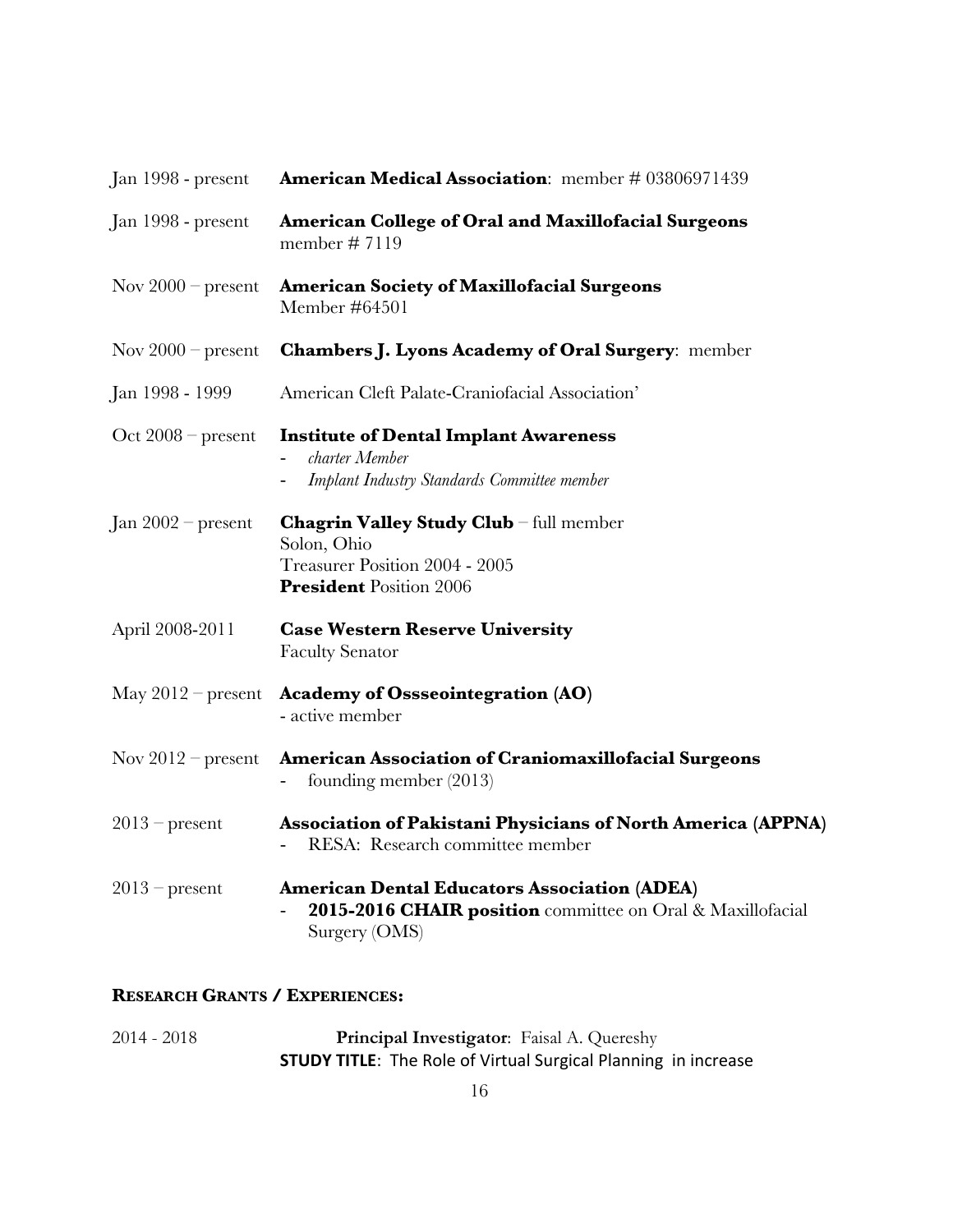|                   | predictability in orthgnathic surgery.                                                                                                                                                                                                                                                                                                                   |
|-------------------|----------------------------------------------------------------------------------------------------------------------------------------------------------------------------------------------------------------------------------------------------------------------------------------------------------------------------------------------------------|
| 2018              | Principal Investigator: Faisal A. Quereshy<br><b>Study Title:</b> "The use of Invisalign in Surgical Orthodontic Treatment"<br>$(project # NHR-18-15)$                                                                                                                                                                                                   |
| Mar 2018          | Principal Investigator: Faisal A. Quereshy, Sena Narendran<br><b>Study Title: "Identifying Barriers to Dental Healthcare Access at Case</b><br>Western Reserve University's School of Dental Medicine"<br>Review Board #: IRB-2018-2242                                                                                                                  |
| Nov 2017          | Date Notification Sent: November 15, 2017<br>Principal Investigator: Quereshy, Faisal A<br>Study Title: Analgesic Efficacy of Liposomal Bupivacaine in Patients<br>Undergoing Orthognathic Surgery: A Randomized Controlled Study<br>Reference Number: 076827                                                                                            |
| Sept 2017         | ElShebiny T, Valiathan M, Quereshy FA. Accuracy of Soft Tissue<br>Prediction using 3D Volumetric Analysis. (Department of Orthodontics,<br>Craniofacial Surgery Fellowship / Oral & Maxillofacial Surgery Case School<br>of Dental Medicine)                                                                                                             |
| Sept 2015         | Mohamed Bazina J. Martin Palomo Lucia Cevidanes Manish Valiathan<br>Faisal Quereshy Syed A Grace Wu Accuracy and Reliability of Dolphin 3D<br>voxel based superimposition. Department of Orthodontics School of Dental<br>Medicine Case Western Reserve University Thesis Masters of Science.                                                            |
| June $2014$       | IRB Protocol: Retrospective comparison of the oral health impact<br>profile and patient satisfaction of immediate upper and lower complete<br>dentures or an immediate implant supported full arch fixed restoration in<br>the last 4 years at Case School of Dental Medicine PI: Fady Faddoul<br>DDS, MSD, Faisal A. Quereshy MD, DDS (approved 8-2014) |
| Feb 2012-2013     | IRB Protocol #: 20120112 Title: The Use of Cone Beam Computer<br><b>Tomography to Volumetrically Assess Buccal Bone Defects</b><br>PI: Faisal A. Quereshy, MD, DDS, FACS; Co-Investigator: Yeliz<br>Kilinc                                                                                                                                               |
| Feb $2012 - 2013$ | IRB Protocol #: 20120111 Title: Assessing the bone quality of                                                                                                                                                                                                                                                                                            |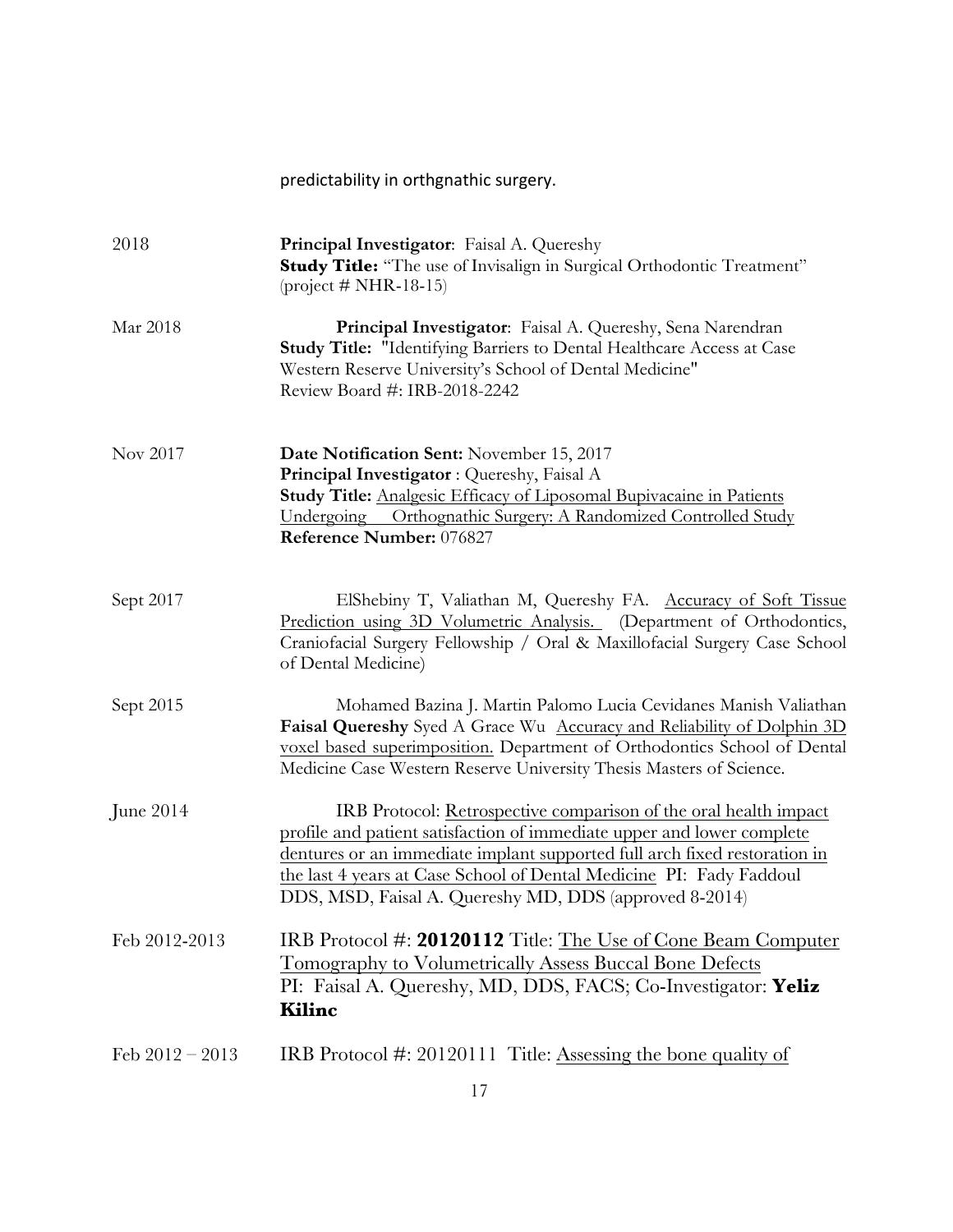|                   | grafted vs. non-grafted extraction sites with Cone Beam Computer<br>Tomography Imaging PI: Faisal A. Quereshy, MD, DDS, FACS<br>Co-Investigator: Tyman Loveless                                                                                                                         |
|-------------------|-----------------------------------------------------------------------------------------------------------------------------------------------------------------------------------------------------------------------------------------------------------------------------------------|
| February 20011    | Measuring Cross Sectional Airway Surface Area Using Cone Beam<br>Computed Technology (pre-study data collection). PI: Faisal A. Quereshy,<br>MD, DDS, FACS<br>IRB Protocol #: 20110805                                                                                                  |
| June $2010$       | Sialography using cone beam computed tomography. Michael<br>Horan MD, DDS, PhD, Paul Rollins, Faisal A. Quereshy, MD, DDS,<br>FACS (pending CWRU IRB approval)                                                                                                                          |
| May 2010          | The effect on crestal bone with Ankylos® implants placed in a<br>subcrestal position 1 Year Prospective Study. Faisal A. Quereshy, MD,<br>DDS, FACS; Ali Kanawati, DDS, MSD; Jeremy R. Jannuzzi, MD, DMD;<br>Dietmar Weng DDS (Pending approval IRB Case Western Reserve<br>University) |
| April 2008        | Alveolar Cleft Bone Volume Defect Measurement Using Cone Beam CT<br>Imaging PI: Faisal A. Quereshy, MD, DDS, FACS Approved IRB<br>Protocol Case Western Reserve University (4-2008)                                                                                                     |
| February 2008     | Correlation of Blood Loss and Operating Time during Orthognathic<br>Surgery Procedures PI: Faisal A. Quereshy, MD, DDS, FACS; Approved<br>IRB University Hospitals Case Medical Center 2-21-08.                                                                                         |
| February 5, 2008  | Body Dismorphic Disorder in Adult Patients Seeking Orthognathic and<br>Facial Cosemtic Surgery from Oral and Maxillofacial Surgeons PI: Faisal<br>A. Quereshy, MD, DDS, FACS. IRB Case Western Reserve University,<br>Protocol #20080104                                                |
|                   | Nov 2005 - Nov 2007 Walter Lorenz / Biomet Grant (\$38 000) Bioresorbable Screw Fixation for<br>Autogenous Bone Grafting PI: Faisal A. Quereshy MD, DDS, FACS;<br>Sukhdeep Dhaliwal MD, DDS. IRB Case Western Reserve University,<br>Protocol # 20051020                                |
| Apr 1998-Apr 1999 | Hoffman-Pappas Temporomandibular Joint Prosthesis:<br>multicenter<br>study; Institutional Review Board, University Hospitals of Cleveland (DL<br>Hoffman, M Pappas, FA Quereshy, JS Goldberg).                                                                                          |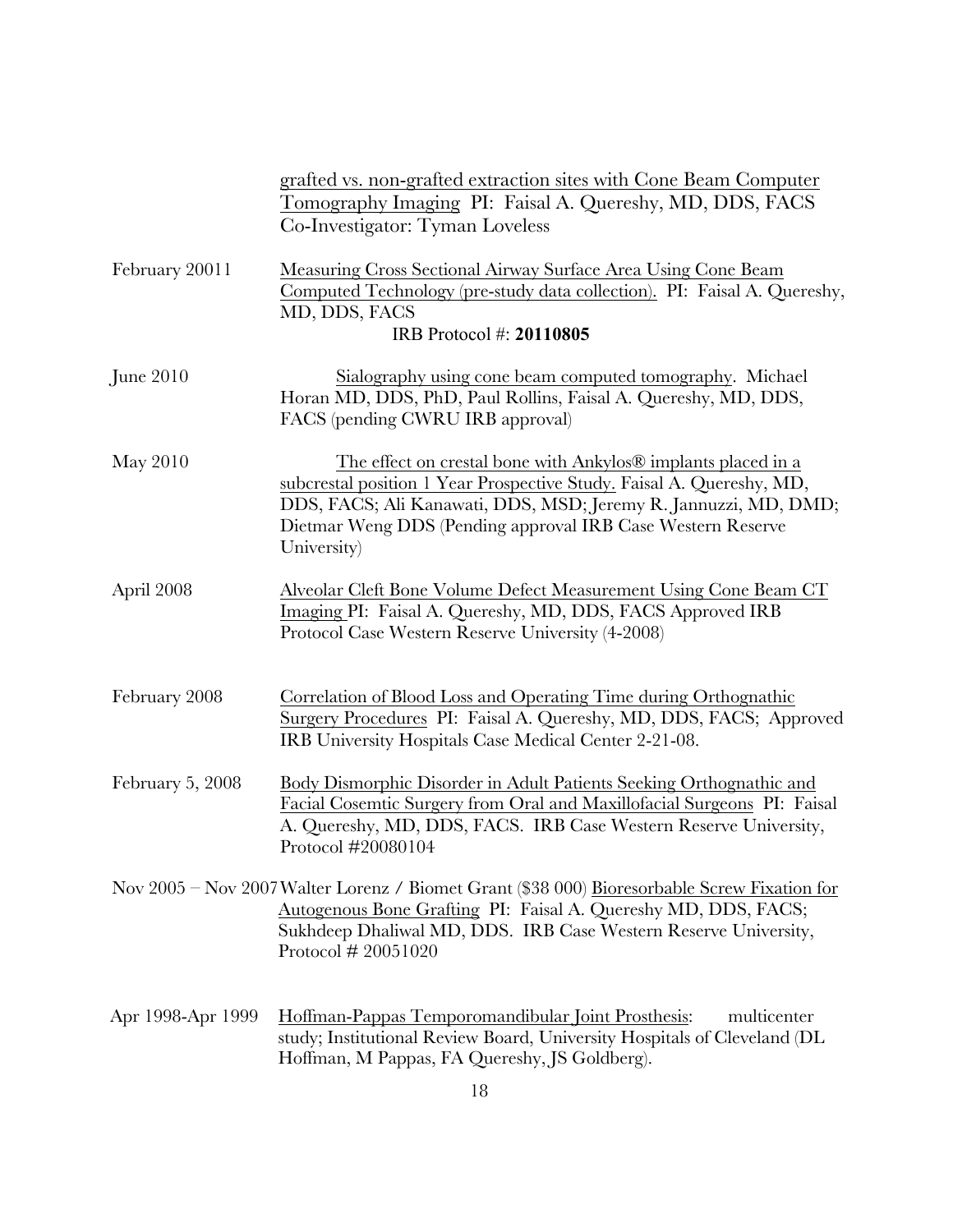| Jan 1998-Jun 1999  | Biomet/Walter Lorenz Grant (\$12 000): Bioresorbable Fixation in the<br>Treatment of Orbital Floor Defects: an animal study. (FA Quereshy, JA<br>Goldstein, MP Powers)                                                                                    |
|--------------------|-----------------------------------------------------------------------------------------------------------------------------------------------------------------------------------------------------------------------------------------------------------|
|                    | Dec 1996-Nov 1997 Biomet/Walter Lorenz Grant (\$15 000): Bioresorbable Fixation in the<br>repair of Mandible Fractures: an animal study. (FA Quereshy, JA<br>Goldstein, JS Goldberg, S Koos, Z Beg)                                                       |
| Jan 1995-Sept 1996 | Scanning Acoustic Microscopy; Case Western Reserve University, Dept.<br>Oral and Maxillofacial Surgery (FA Quereshy, BW Beck, JS<br>Goldberg), Dept. Biomedical Engineering (JL Katz), Dept. of Orthopedic<br>Surgery, University Hospitals of Cleveland. |

#### **PUBLICATIONS:**

#### **Journal Articles:**

Goldstein JA, **Quereshy FA**, Cohen AR. Early Experience with Biodegradable Fixation for Congenital Pediatric Craniofacial Surgery. J Craniofac Surg 8(2):110-115, 1997.

**Quereshy FA,** Hauser MS. Diamond Fraise Technique for Dermal Grafts in Temporomandibular Disc Reconstruction. Oral Surg Oral Med Oral Path 85(5):517-9, 1998

**Quereshy FA**, Goldstein JA. Infantile Hemangioma of the Accessory Parotid Gland: A case report and literature review. J Craniofac Surg 9(5):468-471, 1998

**Quereshy FA**, Goldstein JA. Merkel Cell Carcinoma of the Maxillofacial Region: A case report and literature review. J Oral Maxillofac Surg 57(8):999-1004, 1999

Zetz MR, **Quereshy FA.** Single Stage Implant Surgery Utilizing a Tissue Punch Technique. J Oral Maxillofac Surg 58(4):456-457, 2000

**Quereshy FA,** Gold E, Powers MP. Hemolytic Anemia in a Glucose-6-Phosphate Dehydrogenase Deficient Patient Triggered by a Maxillofacial Infection. J Oral Maxillofac Surg 58(7):805-807, 2000

**Quereshy FA**, Goldstein JA, Goldberg JS, Beg Z. The Efficacy of Bioresorbable Fixation in the Repair of Mandibular Fractures: An Animal Study. J Oral Maxillofac Surg 58(11), 1263-1269,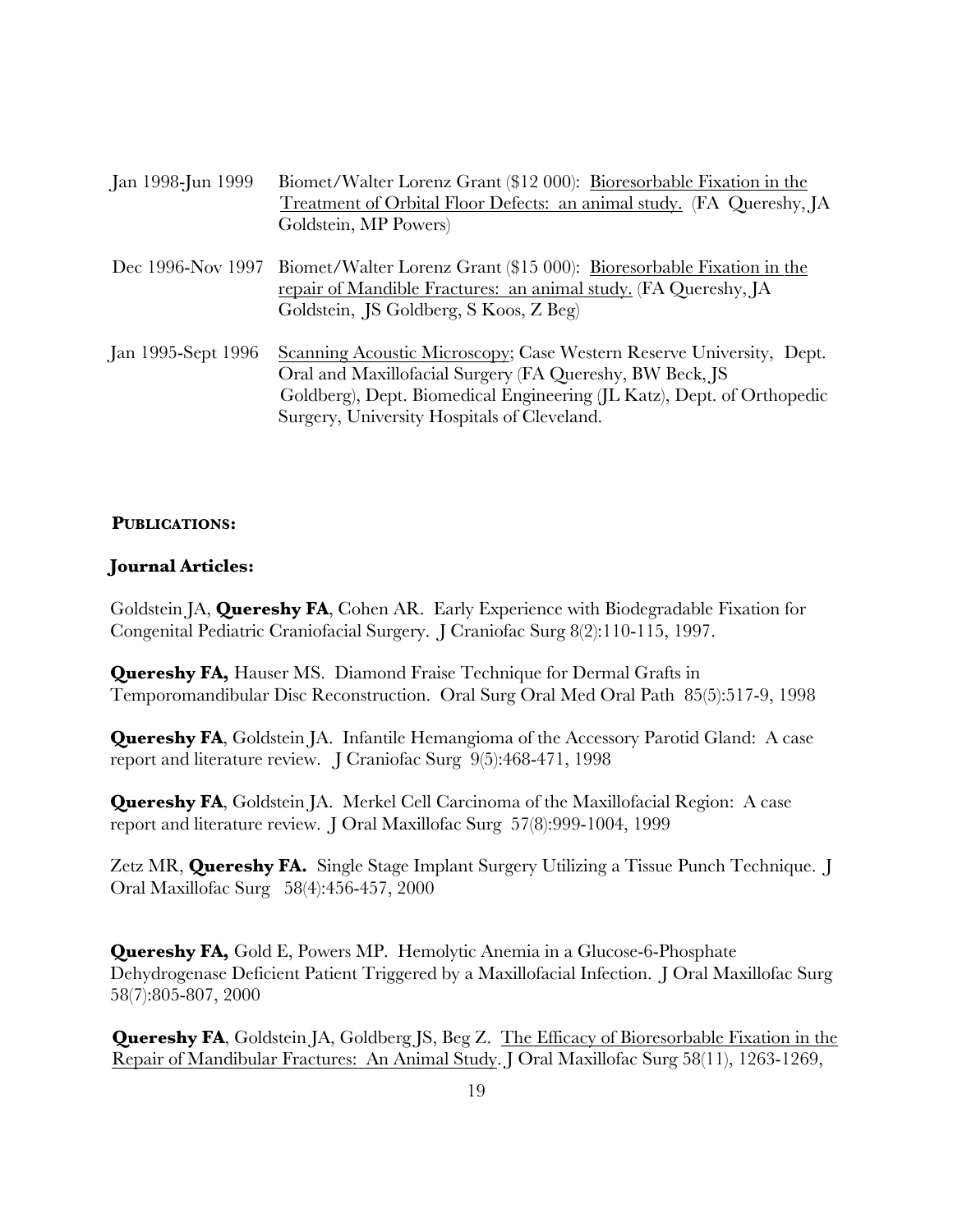2000

**Quereshy FA**, Gold E, Arnold J, Powers MP. Eagle's Syndrome in an 11-year old. A case report. J Oral Maxillfoc Surg 2000 59(1): 94-97, 2001

**Quereshy FA**, Buma B. Traumatic Pseudoaneurysm of the Superficial Temporal Artery in A Pediatric Patient: A Case Report J Oral Maxfac Surg 66(1), 133-135; 2007

**Quereshy FA**, Savell TA, Palomo JM. Applications of Cone Beam CT in the Practice of Oral and Maxillofacial Surgery. J Oral Maxfac Surg 66(4), 791-796, 2008

**Quereshy FA**, Zechel MA, Baskin J, Barbu AM. Report of a Unique Case of Cervicothoracic Necrotizing Fasciitis. J Oral Maxfac Surg 67(2)419-423, 2009.

**Quereshy FA**, Elias HG, Scott J. Multiple Myeloma Presenting as Mandibular Ill-Defined Radiolucent Lesion with Numb Chin Syndrome; Clinical, Histopathological and CBCT Scan Radiographic Evaluation of the Presenting Lesion. J Oral Maxfac Surg 67:9, 1991-1996, 2009

**Quereshy FA**, Dhaliwal HS, El A. Sibel, Horan M, Dhaliwal SS. Resorbable Screw Fixation for Cortical Onlay Bone Grafting: A pilot study with preliminary Study J Oral Maxfac Surg 68:10, 2497-2502, 2010.

Dhaliwal H, Baur D, Dhaliwal S, Heckel R, **Quereshy FA**. Diagnosis and management of upper airway obstruction secondary to lingual hematoma: Report of a Case J Oral Maxfac Surg 69:2, 2011.

A.S. El, W. Guo, T. Loveless, S.S. Dhaliwal, **Quereshy FA**, D.A. Baur, N.S. Pseudoaneurysm of the external carotid artery secondary to subcondylar fracture • International Journal of Oral & Maxillofacial Surgery May 2011. (11: IJOMS-D-10-00323R1 in press; online available)

Bushey A, **Quereshy FA**, Boice JG, Landers MA, Baur DA. Utilization of the Tympanomastoid Fissure for Intraoperative Identification of the Facial Nerve: A Cadaveric Study. JOMS 69 (9):2473-2476, 2011.

**Quereshy, FA**; Dhaliwal, HS; Baur, DA; R; Horan, M; Langston, A. Endoscopy assisted mandibular sagittal split ramus osteotomy (A technique study J Oral Maxfac Surg Ref. No.: JOMS-D-10-00876

Fattahi, T, **Quereshy FA.** Septoplasty: Thoughts and considerations. J Oral Maxfac Surg 69:12, 528-532, December 2011.

**Quereshy FA**, Barnum G, Jannuzzi J, Demko C, Horan M, Palomo JM. Utilization of Cone Beam CT Imaging to Volumetrically Assess Alveolar Cleft Defects. J Oral Maxfac Surg Volume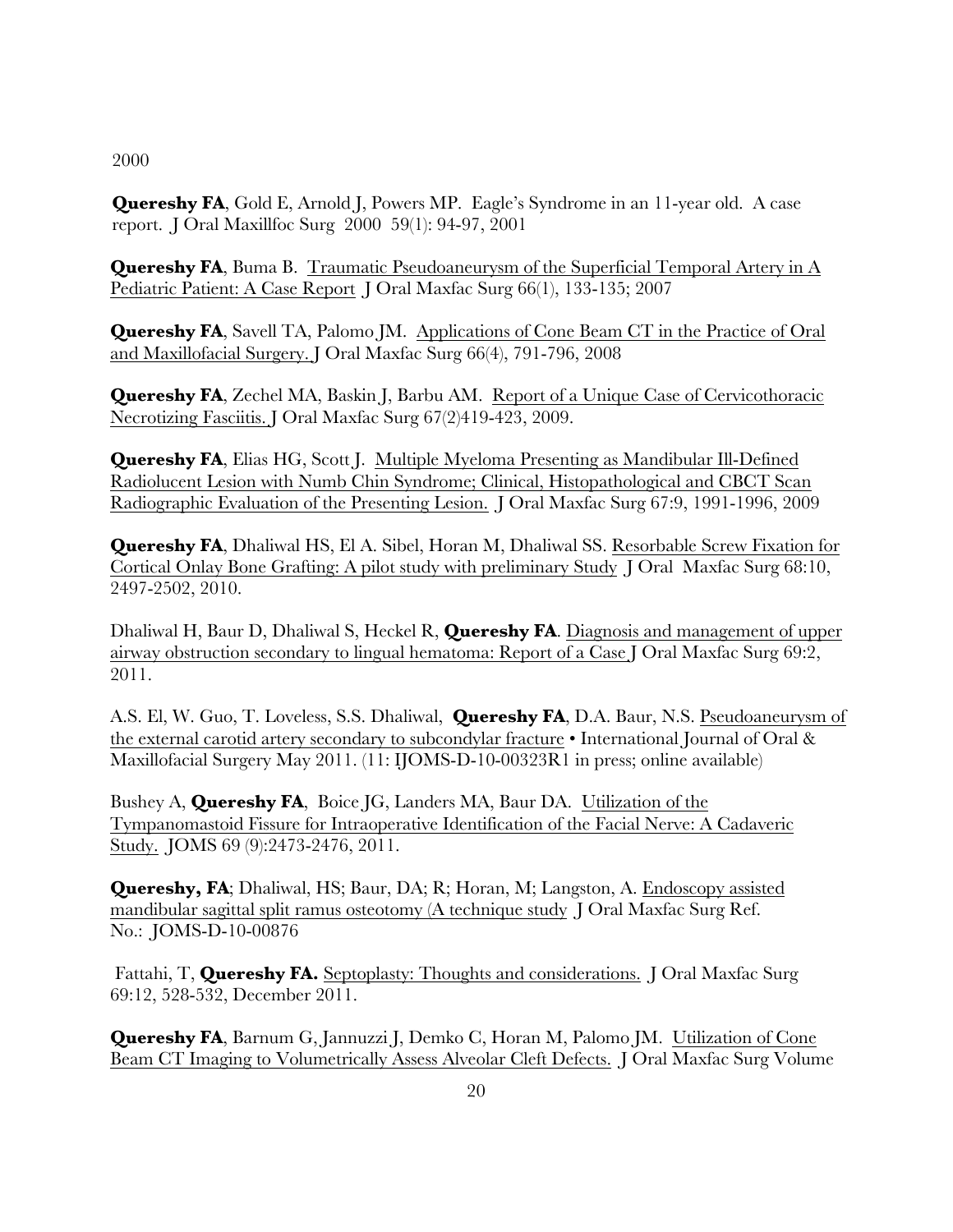70, Issue 1, Pages 188-191, January 2012.

Baur DA, Weber JM, Collette DC, Dhaliwal H, **Quereshy FA.** Osteonecrosis of the Jaws Unrelated to Bisphosphonate Exposure: A Series of Four Cases J Oral Maxfac Surg (12) 2012 Dec;70 (12):2802-8

Baur DA, Jannuzzi JR, Mercan U, **Quereshy FA**. Treatment of Long Term Anterior Dislocation of the TMJ. Int J OMS, 2013

Beushausen M, **Quereshy FA**, Baur DA. An Anatomic study of the Distance Between the Articular Eminence and Foramen Spinosum, and the Foramen Spinosum and Petrotympanic Fissure. Journal of Oral and Maxillofacial Surgery JOMS-D-13-00807R2

Guglielmi M, Chochlikakis KM, Ercoli C, **Quereshy FA**, Baur DA. Modified Roll Palatal Flap Technique in Aesthetic Zone. Stability of Results After 4 years. Canadian Journal of Pros & Rest Dent 7(3) 30-38; 2014

Xena Alakailly, Raja Kummoona, **Faisal A. Quereshy**, Dale A. Baur, Ariadne E. González. The Use of Sodium Tetradecyl Sulphate for the Treatment of Venous Malformations of the Head and Neck of Maxillofacial and Oral Surgery: Volume 14, Issue 2 (2015), Page 332-338

Mehmet Ali Altay, DDS, PhD; Diana Jee-Hyun Lyu, DMD; Dale Baur, DDS, MD; David Collette, DMD, MD; **Quereshy FA**; Sorin Teich, DMD, MBA; Ariadne E Gonzalez, BS Title: Transcervical Migration of a Broken Dental Needle: A Case Report and Literature Review J OOO, Ms. Ref. No.: TRIPLEO-D-14-00375 2014

Baur DA, Kaiser AC, Leech BN, Landers MA, Altay MA, **Quereshy FA,** The Marginal Mandibular Nerve in Relation to the Inferior Border of the Mandible, Journal of Oral and Maxillofacial Surgery (2014), doi: 10.1016/j.joms.2014.06.453.

Schneider K, Demko C, Baur DA, Altay MA, **Quereshy FA**: Predictors of blood loss during orthognathic surgery: Outcomes from a teaching institution Oral Maxillofac Surg Journal Ref.: Ms. No. OMFS-D-14-00148R1 (Accepted 4-2015)

Mehmet Ali Altay, DDS, PhD; Meghan S Oswald, DMD; **Quereshy FA.** Osteonecrosis of the Jaw in a Patient on Raloxifene - A case report Quintessence International (doi: 10.3290/j.qi.a32918)

Loveless T, Kilinc Y, Flores-Hidalgo A, Altay MA, Baur DA**, Quereshy FA**. "Hounsfield comparison of grafted versus non-grafted extraction sockets: A CBCT study" Journal of Oral Science - Decision on Manuscript ID JOS-15-0097.R2 (accepted 4-2015)

Elimairi I; Baur DA; Altay MA; **Quereshy FA**; Minisandram A. Eagle's Syndrome with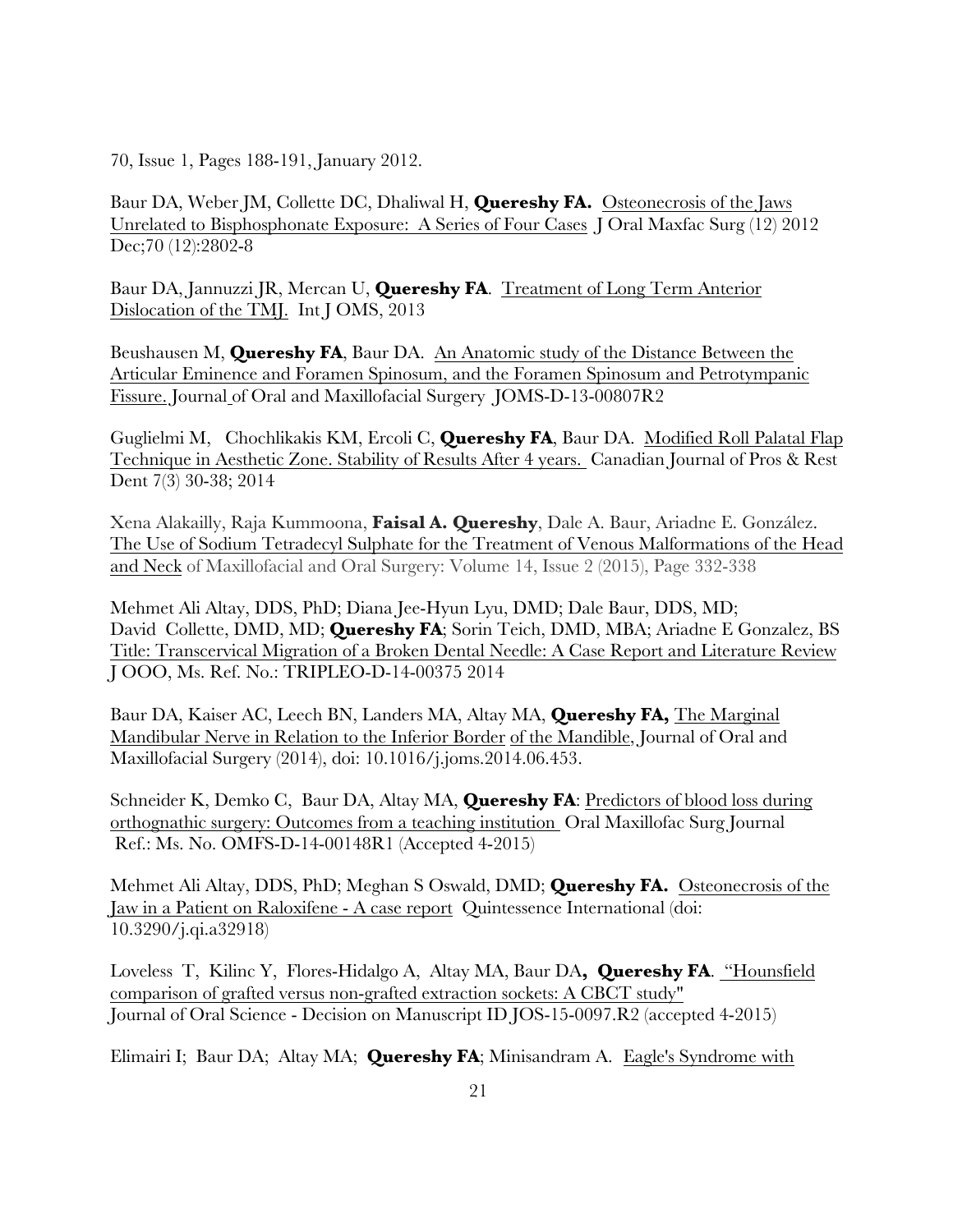Complete Ossification of the Stylohyoid Complex and Hypoglossal Nerve Palsy: A Case Report and Review of Literature. Head & Neck Pathology, 2015

Baur DA, Altay MA, Flores-Hidalgo A, Ort Y, **Quereshy FA**. Chronic Osteomyelitis of the Mandible: Diagnosis and Management - An Institution's Experience over 7 Years. JOMS (accepted print 4-2015)

Flores-Hidalgo AD, Altay MA, Atencio IC, Manlove AE, Schneider KM, Baur DA, **Quereshy FA.** "Management of fractures of the atrophic mandible: A case series" JOral Surg Oral Med Oral Path Oral Rad accepted 1-2015 Ref. No.: TRIPLEO-D-14-01366R1

Alwanni N, Altay MA, Baur DA, **Quereshy FA.** First bite syndrome after bilateral TMJ replacement: Case report, Journal of Oral and Maxillofacial Surgery (ACCEPTED 3-2016)

Elimariri I, Altay MA, Abdoun O, Elimariri A, Tozoglu S, Baur DA, **Quereshy FA**. Clinical relevance of the utilization of vital Lugol's iodine staining in detection and diagnosis of oral cancer and dysplasia CLOI-D-15-00682R1 Clinical Oral Investigations. Accpeted for publication 7-2016

Sean E. Pack, Ahmad A. Al Share, **Faisal A. Quereshy,** Dale A. Baur Osteosarcoma of the Mandible Arising in Fibrous Dysplasia—A Case Report DOI: http://dx.doi.org/10.1016/j.joms.2016.06.174 Publication stage: In Press Corrected Proof Published online: June 21, 2016

X. Alakailly<sup>1</sup>, D. Schwartz<sup>1</sup>, N. Alwanni<sup>1</sup>, C. Demko<sup>2</sup>, M.A. Altay<sup>3</sup>, Y. Kilinc<sup>4</sup>, D.A. Baur<sup>1,</sup> **F. Quereshy1** PATIENT-CENTERD QUALITY OF LIFE (QOL) MEASURES AFTER ALLOPLASTIC TEMPOROMANDIBULAR JOINT REPALCEMENT SURGERY International Journal of Oral & MaxillofacialSurgery Final version published online: 04-Jan-2017 DOI information: 0.1016/j.ijom.2016.11.002

Bazina M, Cevidanes L, Ruellas A, Valiathan M, Ronging W, Syed A, **Quereshy FA**, Palomo JM. Precision and reliability of Dolphin 3D voxel-based superimposition. Am J Orthod Dentofacial Orthop. AJODO, 2018.

**Quereshy FA** Williams J, Altay MA, Quereshy HA, Baur DA: Quantifying volumetric, surface area and linear airway changes using three-dimensional Cone-Beam CT before and after orthognathic surgery: A minor revision was requested by the Journal of Istanbul University Faculty of Dentistry - a Pubmed and Web of Science Indexed Journal. Revision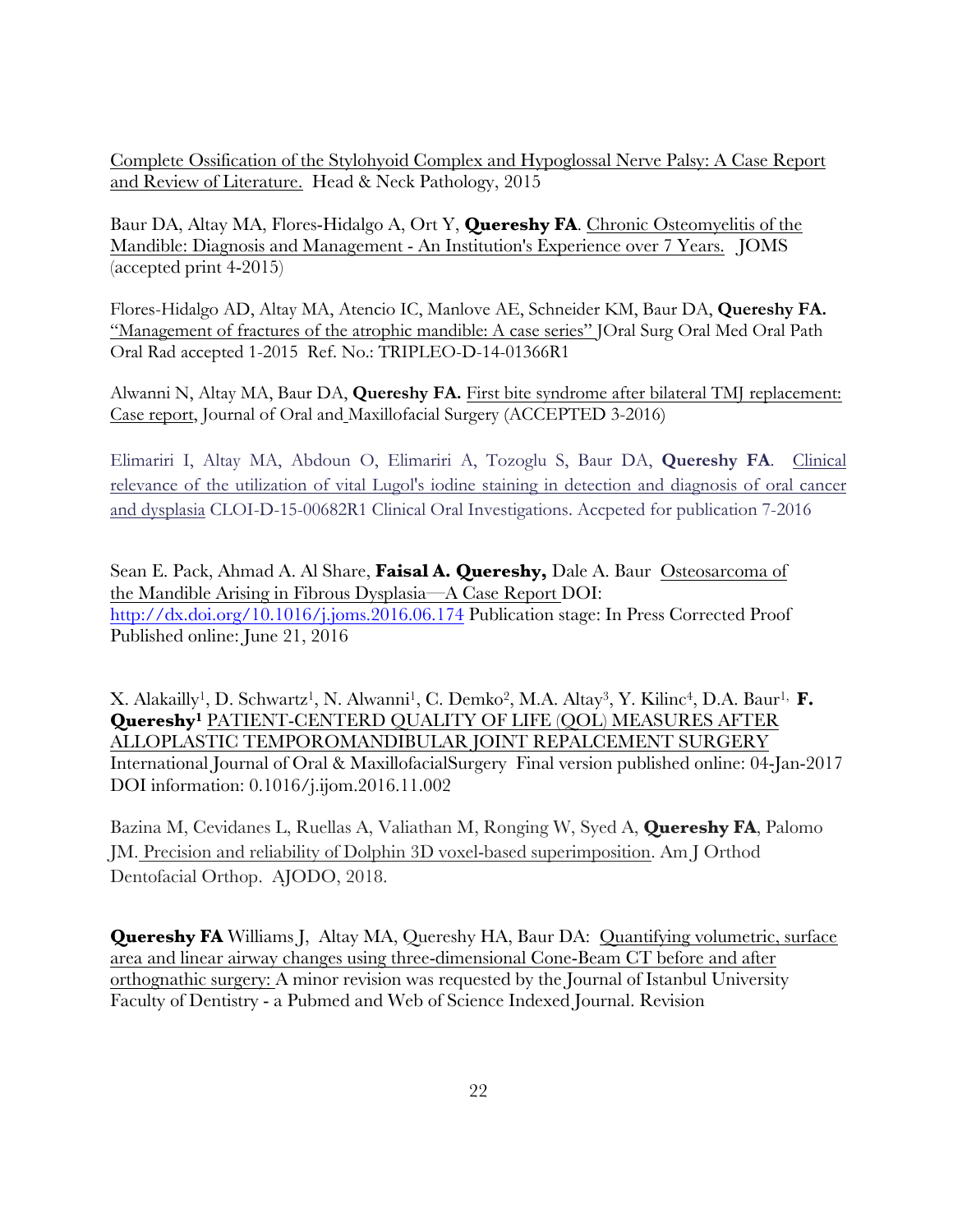**Quereshy FA** , Altay MA, Nijhawan SK, Teppa JF, Horan MP, DDS, Baur DA**.** PREDICTING MAXILLOFACIAL VOLUMETRIC DEFECTS USING CB MERCURAY AND INVIVO: 3D RECONSTRUCTION VERSUS CAVALIERI'S PRINCIPLE Journal of Istanbul, accepted 8-2018

Elshebiny T, Morcos S, Mohammad A, **Quereshy F,** Valiathan M. Accuracy of Three-Dimensional Soft Tissue Prediction in Non-Syndromic Orthognathic Cases Using Dolphin 3D Software . Journal Craniofac Surg. 2019

Altay MA, Radu A, **Quereshy FA,** Baur DA. Medication-Related Osteonecrosis of the Jaw: An Institution's Experience CRANIO: The Journal of Craniomandibular & Sleep Practice Ref.: CRN572R1 2019

Quereshy FA1,\*, Baur DA1, Levintov N1, Nguyen JL1, DeLeonibus MA2, Demko C3, Bazina M4 The Role of Virtual Surgical Planning in Increasing the Predictability in Orthognathic Surgery Journal of Dental and Maxillofacial Surgery March 25, 2019; Published: March 30, 2019

Marechek A, Ahmad A, Pack S, Demko C, Quereshy F, Baur D, Non- Vascularized Bone Grafts for Reconstruction of Segmental Mandibular Defects: Is length of graft a factor of success?, Journal of Oral and Maxillofacial Surgery (2019) doi: https://doi.org/10.1016/ j.joms.2019.05.008.

# **In Process/ Submitted:**

Elimairi I, Cao J, Baur DA, **Quereshy FA**. Papillary carcinoma arising in ectopic thyroid tissue simultaneously within a branchial cleft cyst and two cystic cervical lymph nodes: a rare case. Submitted JOMS 1-2016. (PENDING)

## **Non Peer Reviewed:**

Altay MA, Baur DA, **Quereshy FA**: Protection of the Facial Nerve in Temporomandibular Joint Reconstruction Surgery Using the Checkpoint Nerve Stimulator Checkpoint White Paper Cleveland Ohio 2014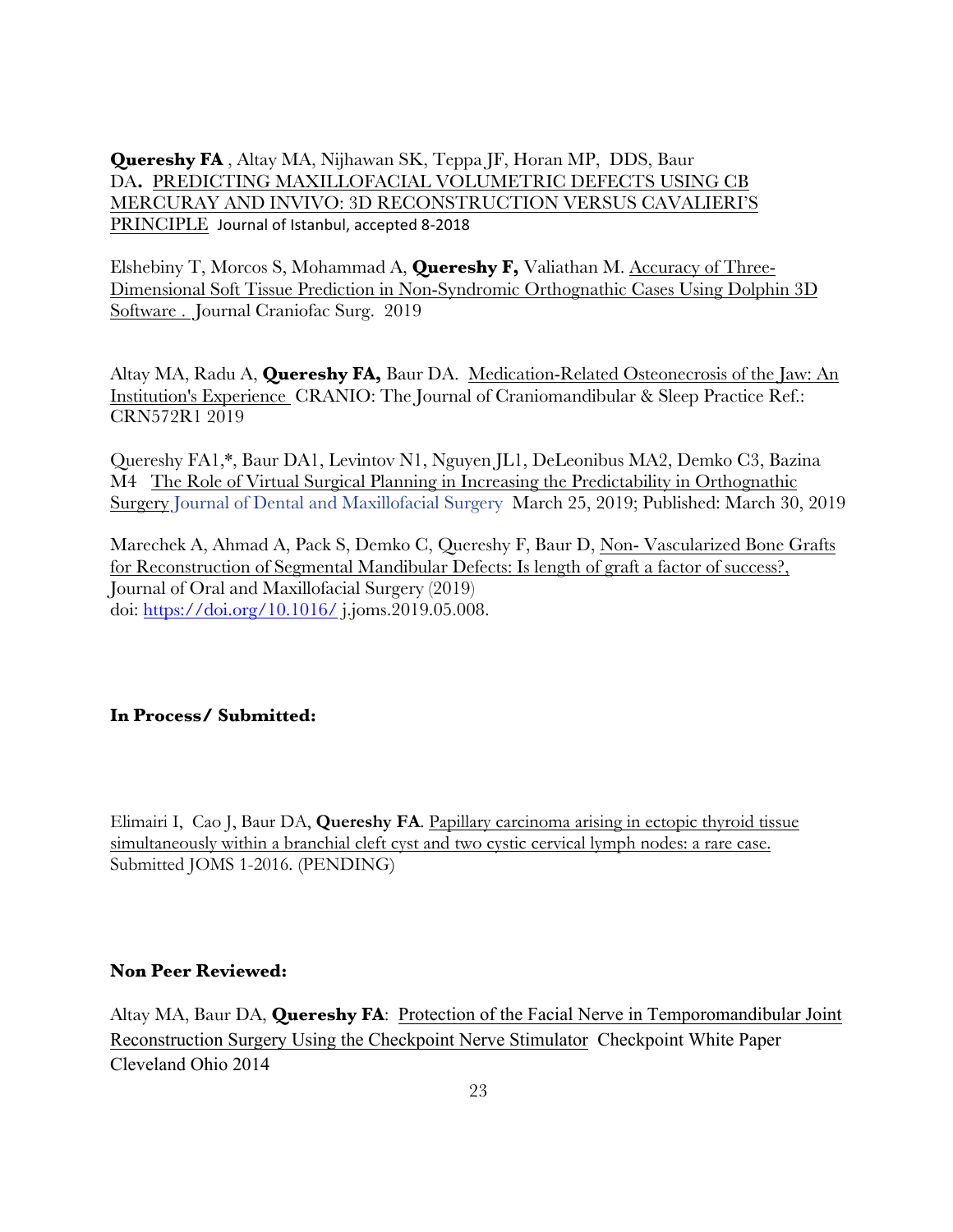Altay MA, Baur DA, **Quereshy FA** . Protection of the Marginal Mandibular Branch of the Facial Nerve Using Checkpoint Stimulator in Open Reduction and Internal Fixation of Mandible Fracture Checkpoint White Paper 2014

## **Textbook Chapters:**

Powers MP, **Quereshy FA**: Diagnosis and Management of Dentoalveolar Injuries. *In* Fonseca RJ et al (eds): Oral and Maxillofacial Trauma, Second Edition, Orlando, WB Saunders, 1997.

**Quereshy FA**, Powers MP. Reconstruction of the Maxillofacial Cancer Patient. *In* Fonseca: Oral and Maxillofacial Surgery, Vol. 7, Chapter 15 WB Saunders 2000

**Quereshy FA**, Prstojevich S: Resurfacing and Injectables for Adjunctive Scar Revision Procedures. *In* Fonseca RJ et al. Oral and Maxillofacial Trauma, Third Edition, Philadelphia, Elsevier Science, 2004

**Quereshy FA**, Delbalso A: Maxillofacial Trauma Imaging. *In* Fonseca RJ et al. Oral and Maxillofacial Trauma, Third Edition, Philadelphia, Elsevier Science, 2004

Powers MP, **Quereshy FA**, Ramsey, C: Diagnosis and Management of Dentoalveolar Injuries. *In* Fonseca RJ et al (eds): Oral and Maxillofacial Trauma, Third Edition, Orlando, WB Saunders, 2004.

**Quereshy FA**, Orfanos J: Airway Management in Oral & Maxillofacial Surgery. *In* "Clinics in Oral and Maxillofacial Surgery, Atlas" Philadelphia, Elsevier Science, 18(1):1-9, 2010

*D. Schwartz,* **Quereshy FA***. Atlas of the Oral and Maxillofacial Surgery Clinics of North America*, guest edited by Dr. Landon McClain. Combined Rhytidectomy and Alloplastic facial implants. Philadelphia, PA. 2013

Manlove A, **Quereshy FA**. *Kademani/Tiwana: Atlas of Oral and Maxillofacial Surgery*: Otoplasty." Philadelphia, PA. 2015

Naghibi S, **Quereshy FA**. Facial Aesthetic Evaluation. "Oral and Maxillofacial Surgery Secrets, 3rd edition" printed 2015

**Quereshy FA, Andrei Marecheck.** Botox and Fillers *Fonseca Oral & Maxillofacial Surgery 3e, Elsevier 2016*

**Quereshy FA, Nijhawan S.** Facial Alloplastic Implants *Fonseca Oral & Maxillofacial Surgery 3e, Elsevier 2016.*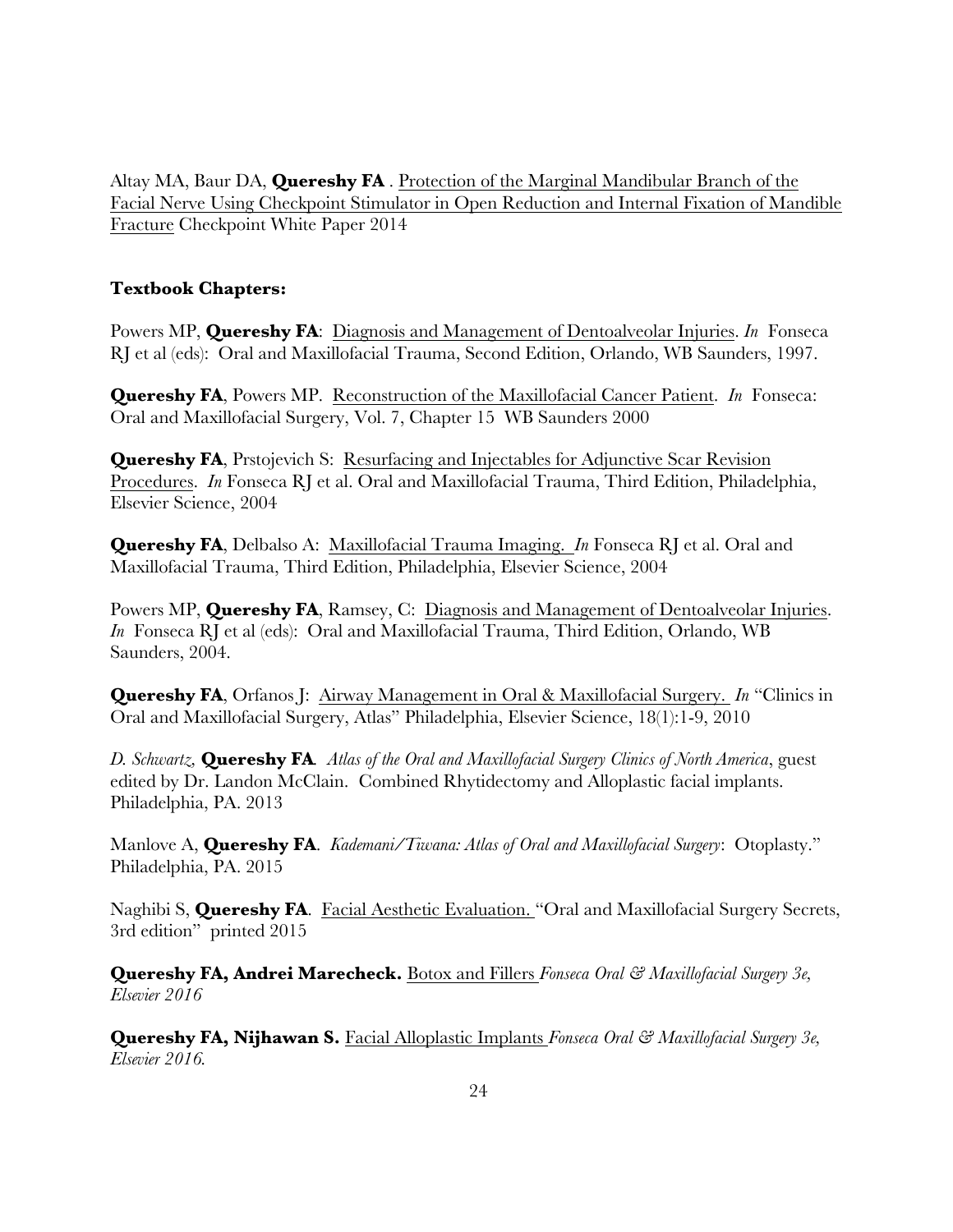*Maxillofacial Surgery 3rd Edition.* **Quereshy FA. Section editor Esthetic Surgery Section**. Elsevier, (10 chapters) 2016.

*Atlas of the Oral and Maxillofacial Surgery Clinics of North America*, **guest editor by Dr. Faisal A. Quereshy (12 chapters).** Facial Cosmetic Surgery Upper Facial Rejuvenation. Philadelphia, PA. 2016.

**Neurotoxins and Fillers in Oral and Maxillofacial Cosmetic Surgery**. Chapter: Cosmetic Fillers (Quereshy , Radu) 2019

**Orthodontics for the Oral and Maxillofacial Surgery Patient** issue of *Oral and Maxillofacial Surgery Clinics* AESTHETIC FACIAL SURGERY AND ORTHODONTICS. (Quereshy, Olivieri) 2019

**Seminars in Orthodontics for September 2019.** Enhancing the Esthetic Result from Orthognathic Surgery – (Faisal Quereshy, Petra Olivieri)

*Peterson's Principles of Oral and Maxillofacial Surgery* (Miloro, Larsen, Ghali, Waite) Forehead and Brow Procedures. Cuzalina, Quereshy. Springer, 2019.

**Peterson's Principles of Oral and Maxillofacial Surgery** (Miloro, Larsen, Ghali, Waite) Rhytidectomy. Ghali, Quereshy Springer, 2019.

# **Abstracts:**

Quereshy FA, Beck BW, Goldberg JS, Katz LJ. Characterization and Comparison of Endochondral and Intramembranous Bone with Scanning Acoustic Microscopy. J Oral Maxillofac Surg 53:8, supplement 4, 1995.

Quereshy FA, Beck BW, Goldberg JS, Katz JL, Reddy JS, Stevenson S. Analysis of Implant Impact with Scanning Acoustic Microscopy. J Oral Maxillofac Surg 54:8, supplement 3, 1996.

Quereshy FA, Goldstein JA, Goldberg JS, Koos S, Beg Z. Efficacy of Bioresorbable Fixation in the Repair of Mandibular Fractures: an Animal Study. J Oral Maxillofac Surg 56:8, supplement 4, 1998.

Quereshy FA, Abernathy T, Goldstein JA, Nabi Z, Usman O. Efficacy of Bioresorbable Fixation in the Repair of Orbital Floor Fractures: An animal study. J Oral Maxillofac Surg 58(8), supplement, 2000.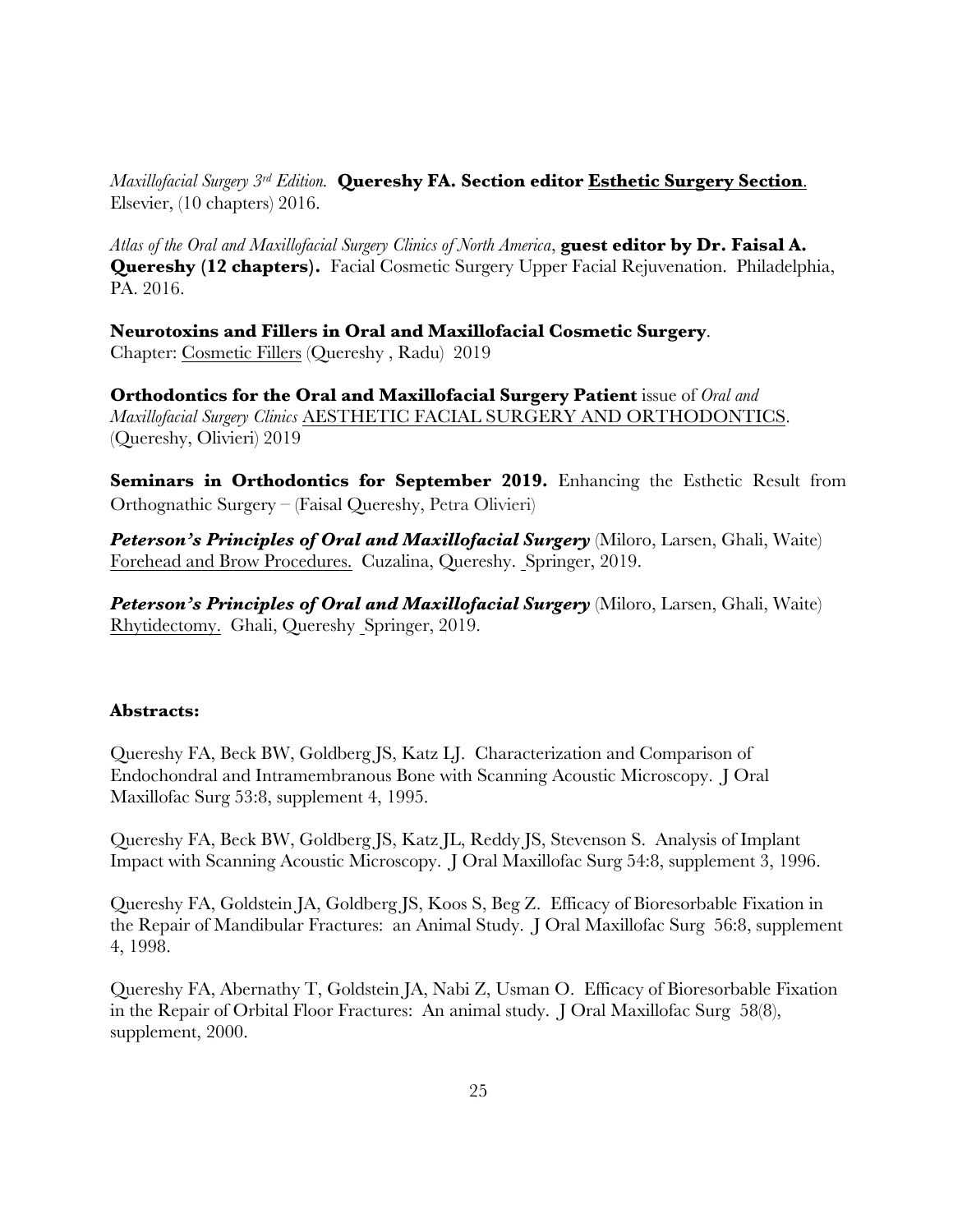Quereshy FA. Complications in Blepharoplasty. Supp J Oral Maxillofac Surg Educational Summaries. J Oral Maxillfoc Surg 62(8) Suppl 1, 18; 2004

Quereshy FA. Contemporary Rhinoplasty for the Oral and Maxillofacial Surgeon. Supp J Oral Maxillofac Surg Educational Summaries. J Oral Maxillfoc Surg 63(8) Suppl 1, 128; 2005

Quereshy FA. Contemporary Rhinoplasty for the Oral and Maxillofacial Surgeon. Supp J Oral Maxillofac Surg Educational Summaries. J Oral Maxillfoc Surg 64(9) Suppl 1, 127; 2006

J. CURTIS, C.A. DEMKO, J.A. LALUMANDIER, M. HALLEY, and F. QUERESHY. Analysis of orofacial cleft births in Ohio: 1990-2004. J Dent Res 86(Spec Iss A):2989, 2007

Horan MP, Quereshy FA, Choi S, Baur D. Identification of Body Dysmorphic Disorder in Adult Patients Seeking Orthognathic and Facial Cosmetic Surgery From Oral and Maxillofacial Surgeons JOMS 67 (9) Suppl 2; 66, 2009.

Quereshy FA, Barnum G, Palomo M, Demko C, Horan MP. Utilization of Cone Beam CT Imaging to Volumetrically Assess Alveolar Cleft Defects 67 (9) Suppl 2; 82, 2009.

Quereshy FA, Dhaliwal HS, Baur DA, Hauser MS, Heckel R, Horan MP, Dhaliwal SS. Endoscopy Assisted Mandibular Sagittal Split Ramus Osteotomy 67 (9) Suppl 2; 87, 2009.

Quereshy FA Contemporary Rhinoplasty for the Oral & Maxillofacial Surgeon 67 (9) Suppl 2; 136, 2009.

Quereshy FA Contemporary Rhinoplasty for the Oral & Maxillofacial Surgeon 68 (9) Suppl; 2010

#### **POSTER PRESENTATIONS:**

| 09-18-08         | Keith Schneider, Catherine Demko, Dale Baur, Faisal A. Quereshy:<br>"Correlation of Blood Loss and Operating Time during Orthognathic                                            |
|------------------|----------------------------------------------------------------------------------------------------------------------------------------------------------------------------------|
|                  | Surgery" <b>AAOMS 90th Annual Meeting</b> & Scientific Sessions, Seattle,                                                                                                        |
|                  | WA, 2008 (Poster Presentation)                                                                                                                                                   |
| $10 - 15 - 2009$ | Quereshy FA, Dhaliwal HS. "A new surgical technique $-$ Endoscopically<br>assisted mandibular sagittal split ramus ostetomy" (AAOMS 91st Annual<br><b>Meeting, Toronto, ON.)</b> |
| $10 - 15 - 2009$ | Quereshy FA, Barnum G, Jannuzzi J, Demko C, Horan M, Palomo M                                                                                                                    |
|                  |                                                                                                                                                                                  |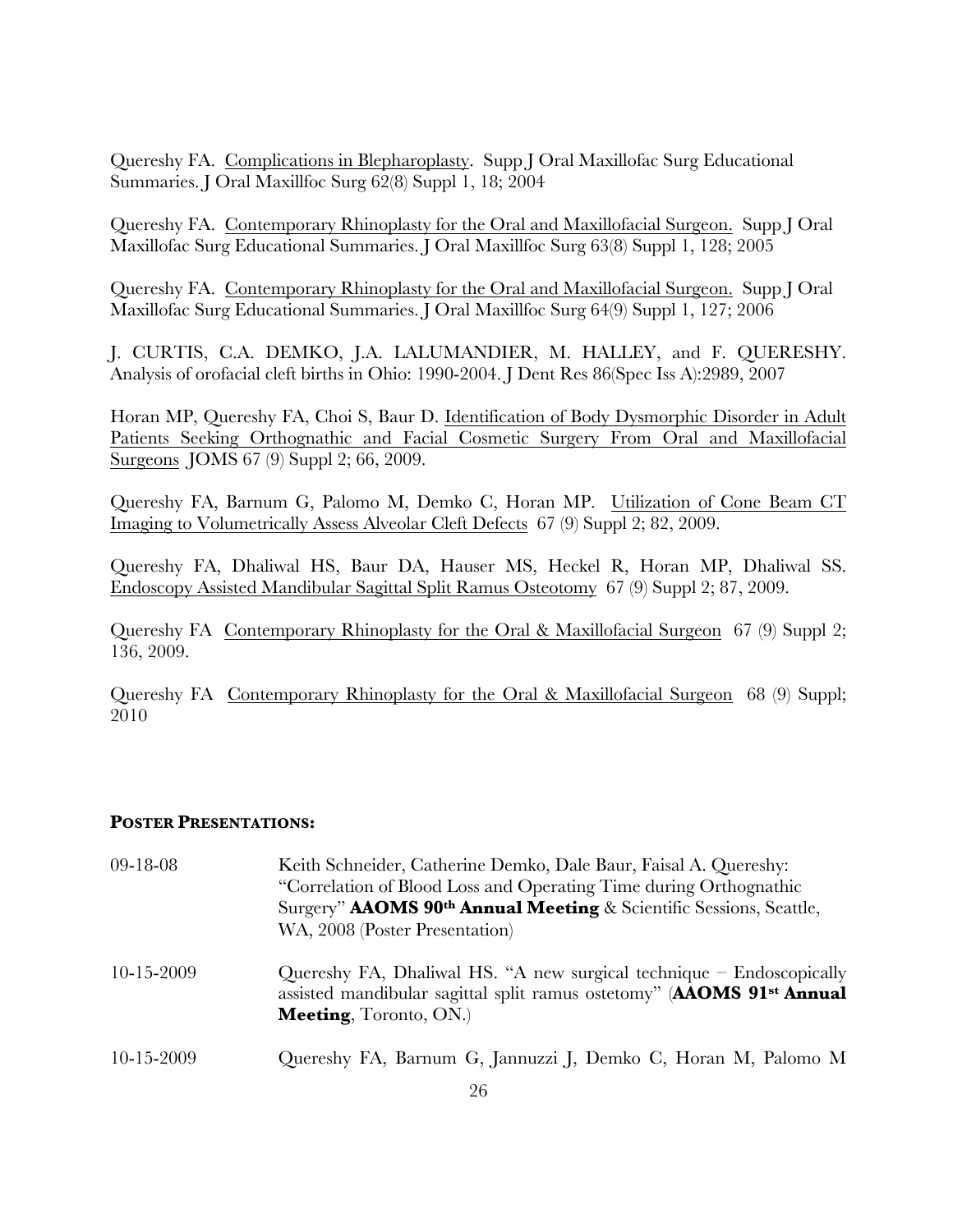|                  | Utilization of Cone Beam CT Imaging To Volumetrically Assess Alveolar<br>Cleft Defects" (AAOMS 91 <sup>st</sup> Annual Meeting, Toronto, ON, Canada) *<br>winner of poster contest                                                                                                                     |
|------------------|--------------------------------------------------------------------------------------------------------------------------------------------------------------------------------------------------------------------------------------------------------------------------------------------------------|
| 10-15-2009       | Horan MP, Quereshy FA, Choi S, Baur DA. "Identification of Body<br>Dysmorphic Disorder in Adult Patients Seeking Orthognathic and Facial<br>Cosmetic Surgery from Oral and Maxillofacial Surgeons" (AAOMS 91 <sup>st</sup><br><b>Annual Meeting</b> , Toronto, ON, Canada) * winner of poster contest* |
| 09-16-2011       | Williams J, Shehab M, Baur DA, Quereshy HA, Quereshy FA.<br>"Quantifying volumetric, surface area and linear airway changes using<br>three dimensional Cone-Beam CT before and after orthognathic surgery (a<br>pre-study)." (AAOMS 93 <sup>rd</sup> Annual Meeting, Philadelphia, PA)                 |
| 09-16-2011       | Kaiser A, Leech B, Baur D, Quereshy FA, Landers M. The marginal<br>mandibular nerve in relation to the inferior border of the mandible<br>(AAOMS 93rd Annual Meeting, Philadelphia, PA)                                                                                                                |
| $09-18-13$       | AAOMS 94th Annual Meeting: San Diego, CA: Assessing the<br>bone quality of grafted vs. non-grafted extraction sites with Cone<br>Beam Computer Tomography Imaging PI: Faisal A. Quereshy,<br>MD, DDS, FACS Co-Investigator: Tyman Loveless                                                             |
| 03-7-2013        | Academy of Osseointegration: Miami, FL: The Use of Cone<br><b>Beam Computer Tomography to Volumetrically Assess Buccal Bone</b><br>Defects PI: Faisal A. Quereshy, MD, DDS, FACS; Co-Investigator:<br>Yeliz Kilinc / Sumit Nijhawan                                                                    |
| $03-07-13$       | <b>Academy of Osseointegration:</b> Miami, FL: Assessing the bone<br>quality of grafted vs. non-grafted extraction sites with Cone Beam<br>Computer Tomography Imaging PI: Faisal A. Quereshy, MD,<br>DDS, FACS Co-Investigator: Tyman Loveless, Teppa J.                                              |
| $10-10-2013$     | AAOMS 95 <sup>th</sup> Annual Meeting: Modified Roll Palatal Flap Technique<br>in Aesthetic Zone. Stability of Results After 4 years. Dr. Marcello<br>Guglielmi, DDS, Dr. Micheal Zetz, DDS <sup>2</sup> and Dr. Faisal A Quereshy,<br>MD, DDS                                                         |
| $10 - 10 - 2013$ | <b>AAOMS 95th Annual Meeting:</b> "Single-Use Versus Multi-Use Implant<br>Drills: Is There a Benefit?". Dr. Sumit Nijhawan, , Dale Baur, Michael<br>Horan, Velizar Petrov, Faisal A Quereshy, MD, DDS                                                                                                  |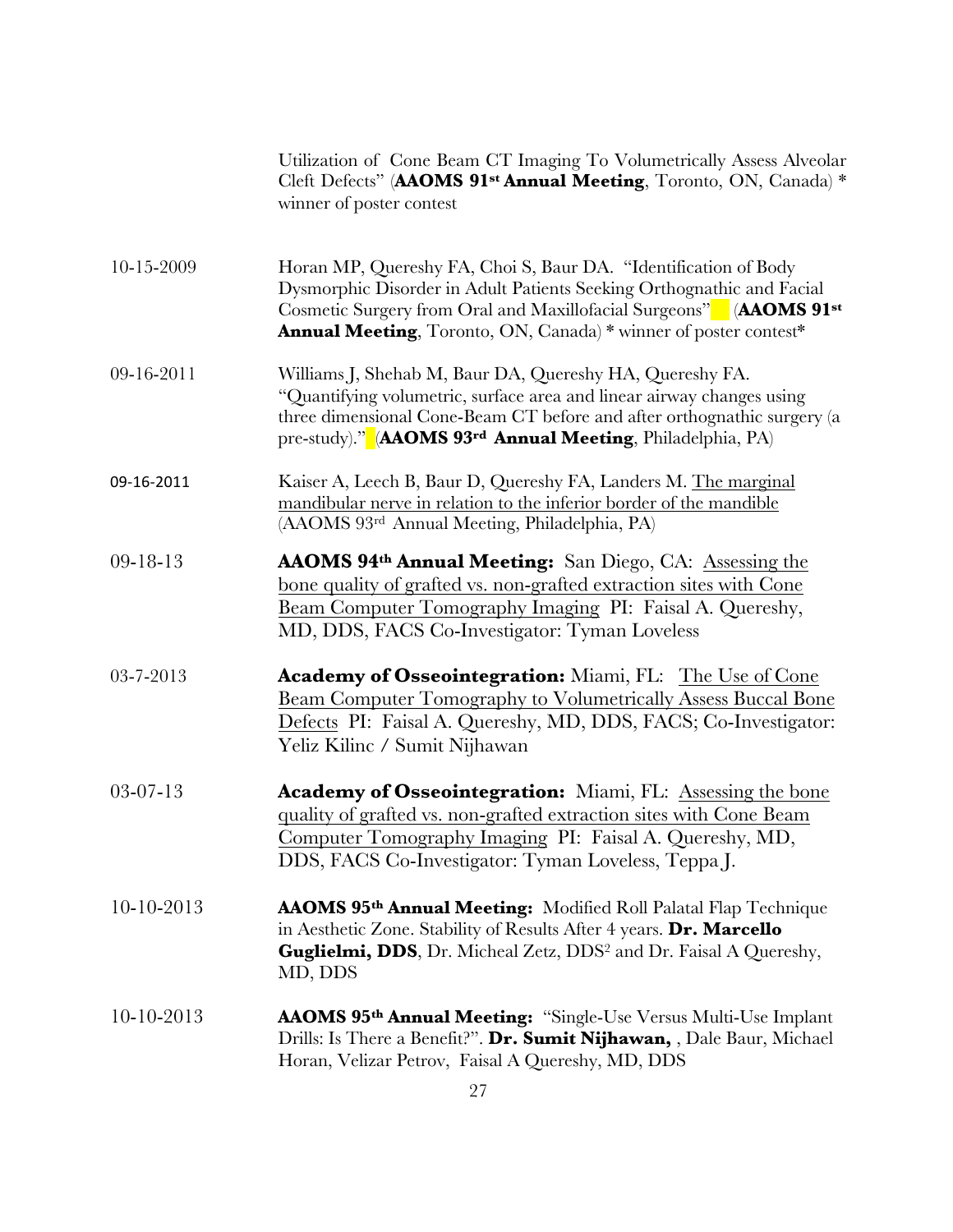| $10-10-2013$ | AAOMS 95 <sup>th</sup> Annual Meeting: "Patient-Centered Quality of Life<br>(QOL) Measures after Temporomandibular Total Joint Replacement<br>Surgery". Daniel Schwartz, Xena Alakailly, Dale Baur, Catherine<br>Demko, Yeliz Kilinc, Faisal A Quereshy, MD, DDS                   |
|--------------|------------------------------------------------------------------------------------------------------------------------------------------------------------------------------------------------------------------------------------------------------------------------------------|
| 09-11-2014   | <b>AAOMS 96TH Annual Meeting Hawaii:</b> Diagnosis and Treatment of<br>Fractures of the Atrophic Mandible. A Case Series Andres Flores-Hidalgo<br>DDS, Isabel Atencio DDS, Tyman Loveless DMD MD, Michael Horan<br>DMD MD PHD, Dale Baur DDS, Faisal Quereshy MD DDS FACS          |
| 09-11-2014   | AAOMS 96th Annual Meeting Hawaii: "Comparison of Two Methods<br>of Predicting Maxillofacial Volumetric Bony Defects: CBCT Used As A<br>Valuable Pre-operative Tool" has been accepted as a Scientific poster<br>Nijhawan S, Quereshy FA, Baur DA.                                  |
| 09-2015      | AAOMS 97th Annual Meeting Washington DC: Role of Virtual<br>Surgical Planning in Increased Predictability of Orthognathic Surgery<br>Faisal A. Quereshy, Dale A. Baur, Nikolay Levintov, Mehmet Ali Altay,<br>Mohamed Bazina Accepted for poster presentation                      |
| 09-2015      | AAOMS 97th Annual Meeting Washington DC: Medication Related<br>Osteonecrosis of the Jaw: An Institution's Experience Sean Pack, Alexandra<br>Radu, Andres Flores Hidalgo, Mehmet Ali Altay, Dale A. Baur, Faisal A.<br>Quereshy (Oral Abstract)                                    |
| 09-2015      | AAOMS 97th Annual Meeting Washington DC: Prophylactic<br>Antibiotic Prescribing Practices Among Oral Surgeons in Ohio<br>Dale A. Baur, Daniel M. Schwartz, Isabel C Atencio, Catherine A. Demko,<br>Faisal A. Quereshy, Keith Schneider, Nathaniel Kronenwetter (oral<br>abstract) |
| $10 - 2015$  | 4th Annual ACOMS Residents Meeting Resident Research Forum<br>Aggressive Tumor of the Maxilla in a Pediatric Patient<br>Presented by: Dr. Nikolay Levintov<br><b>OUTSTANDING AWARD</b>                                                                                             |
| 10-2016      | AAOMS 98th Annual Meeting Las Vegas NV: Comparison of<br>Intensity-Modulated Radiation Therapy and 3D Conformational<br>Radiation Therapy in Osteoradionecrosis Development in Head and Neck                                                                                       |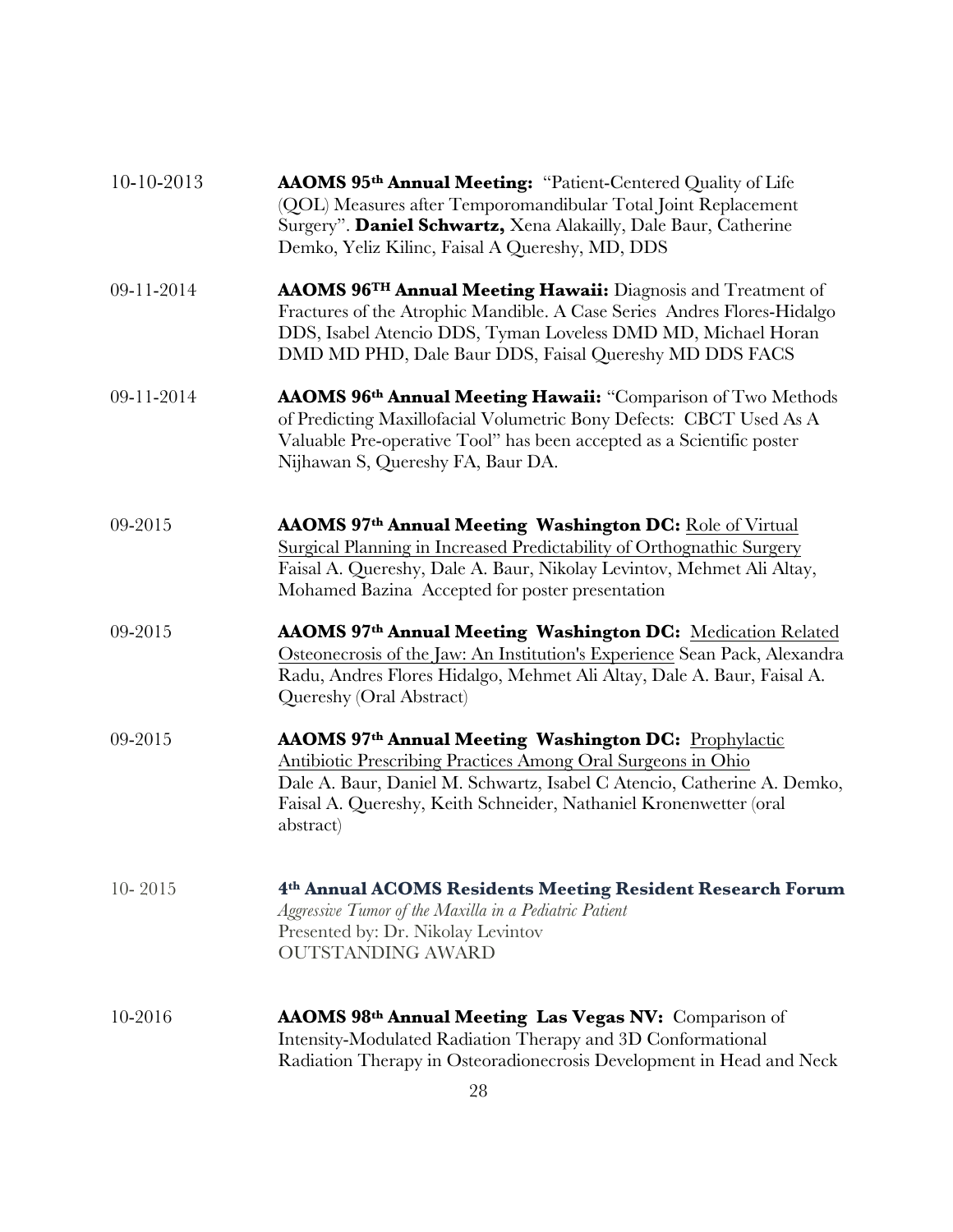|             | <b>Cancer Patients</b>                                                                                                                                                                                                                                                                                                                                                                                                     |
|-------------|----------------------------------------------------------------------------------------------------------------------------------------------------------------------------------------------------------------------------------------------------------------------------------------------------------------------------------------------------------------------------------------------------------------------------|
| $10 - 2018$ | 7th Annual ACOMS Residents Meeting Resident Research Forum<br>Nemeline Myopathy: a unique Case report<br>PRESENTED: Dr. Daniel C. Reece (PGY 4)                                                                                                                                                                                                                                                                            |
| 3-2019      | <b>CASE SODM ANNUAL PROFESSIONALS DAY</b><br>The Role of Virtual Surgical Planning in Increasing the Predictability in<br><b>Orthognathic Surgery</b><br>PRESENTER: Maria L. DeLeonibus (D4)<br>Faisal A Quereshy, MD, DDS, FACS; Nikolay Levintov, MD, DMD;<br>Justin L Nguyen, MD, DMD; Maria A DeLeonibus, B.S; Catherine<br>Demko, Ph.D; Mohamed Bazina, DDS, MDS; Manish Valiathan, DDS,<br>MDS; Dale A Baur, DDS, MD |
| 3-2019      | <b>CASE SODM ANNUAL PROFESSIONALS DAY</b><br>RETROSPECTIVE ANALYSIS OF MANDIBULAR SEGMENTAL<br>DEFECTS TREATED WITH NON-VASVULARIZED BONE<br><b>GRAFTS: IS LENGTH OF DEFECT A DECIDING FACTOR?</b><br>PRESENTER: Christine Straka (D4)<br>Andrei Marechek <sup>1</sup> , Janice Jun <sup>1</sup> , Christine Straka, Faisal A. Quereshy <sup>1</sup> , Dale<br>Baur <sup>1</sup>                                           |
| 3-2019      | <b>CASE SODM ANNUAL PROFESSIONALS DAY</b><br>Orthognathic Surgical Rehabilitation in a Patient with Nemaline Rod<br>Myopathy<br>PRESENTER: Alyzah U. Quereshy (D2)<br>Faisal A. Quereshy, Nick Levintov, Alyzah U. Quereshy, Manish Valiathan                                                                                                                                                                              |
| 3-2019      | <b>CASE SODM ANNUAL PROFESSIONALS DAY</b><br>SURGICAL MANAGEMENT OF JUVENILE IDIOPATHIC ARTHRITIS: A CASE<br><b>REPORT</b><br>PRESENTER: JOYCE XU (D4)<br>PAUL SHIVERS <sup>1</sup> , JOYCE XU <sup>2</sup> , DALE BAUR <sup>1</sup> , FAISAL QUERESHY <sup>1</sup>                                                                                                                                                        |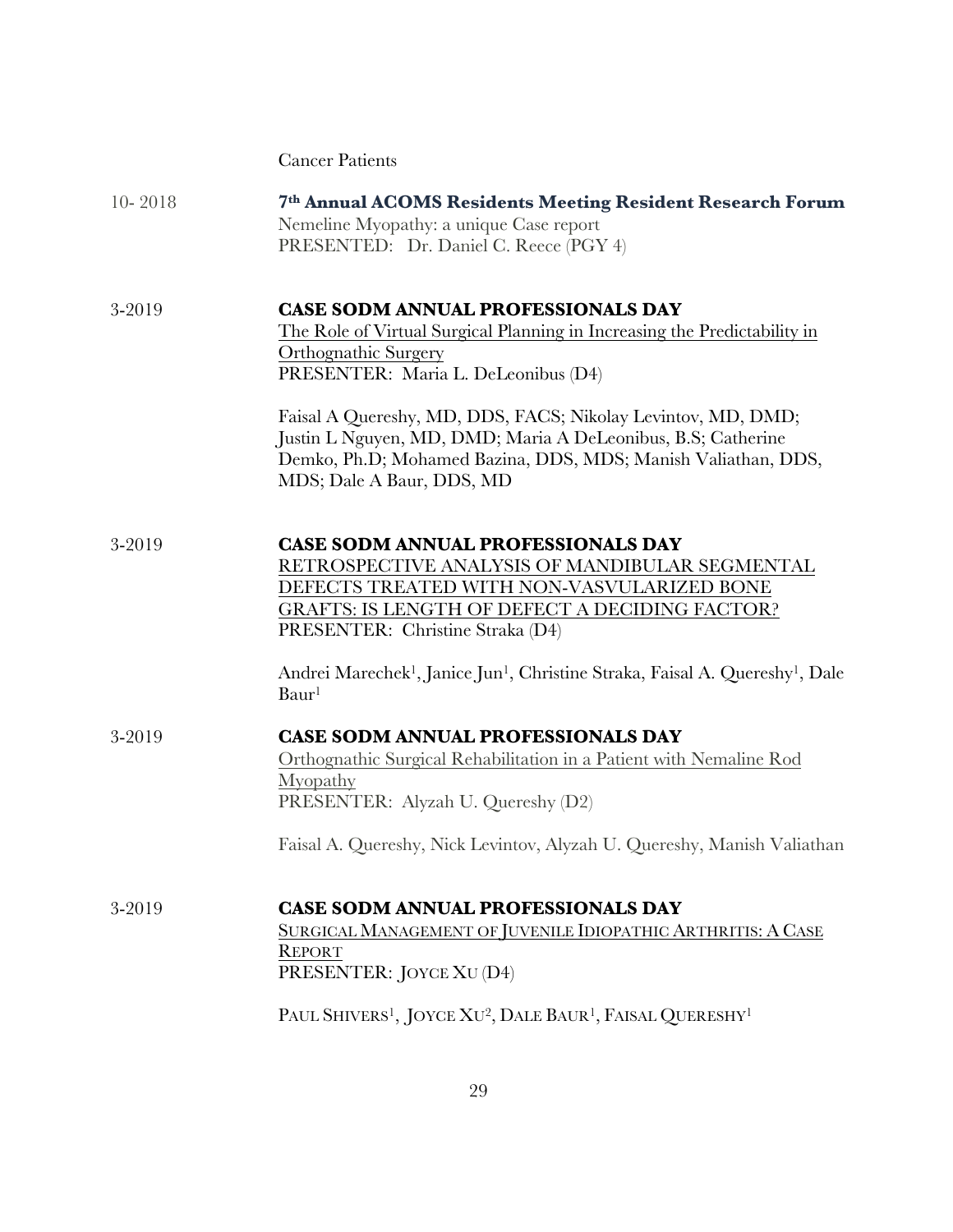| 3-2019                | <b>CASE SODM ANNUAL PROFESSIONALS DAY</b>                                                              |
|-----------------------|--------------------------------------------------------------------------------------------------------|
|                       | THE USE OF ORTHODONTIC INVISALIGN IN ORTHOGNATHIC                                                      |
|                       | SURGERY                                                                                                |
|                       | PRESENTER: MANBIR SINGH (D2)                                                                           |
|                       | PAUL BERMUDEZ <sup>1</sup> , MANBIR SINGH, DALE A. BAUR <sup>1</sup> , FAISAL A. QUERESHY <sup>1</sup> |
| 4-2019                | <b>ACCEPTED for American Cleft Palate-Craniofacial Association's</b>                                   |
|                       | <b>(ACPA)</b> 76th Annual Meeting held April 2019.                                                     |
|                       | Abstract: Dental Graft for Management of Tooth Agenesis in Cleft Lip and<br>Palate Patient             |
|                       | Submitted by: Noha Orabi, Case western reserve University, Cleveland,                                  |
|                       | OH, United States                                                                                      |
| <b>PRESENTATIONS:</b> |                                                                                                        |
| $07 - 27 - 19$        | 2019 SciFam Conference Congenital Muscle Diseases                                                      |
|                       |                                                                                                        |

| $0/-2/-19$     | 2019 Scifam Conference Congenital Muscle Diseases<br><b>Maxillofacial Surgery Solutions</b> |
|----------------|---------------------------------------------------------------------------------------------|
|                | <b>Invited Guest Presenter</b>                                                              |
|                | "Nemeline Rod Myopathy: A Case Report"<br>Chicago, IL                                       |
|                | 1.5 hours CE                                                                                |
| $07 - 21 - 19$ | <b>Greater Cleveland Dental Society</b>                                                     |
|                | "Update on Minimally Invasive Facial Cosmetic Surgery"                                      |
|                | The Cleveland Zoo, Cleveland, OH                                                            |
|                | 2 hours CE                                                                                  |
| $6 - 29 - 19$  | Morgan L. Allison Society of Oral & Maxillofacial Surgery                                   |
|                | <b>Cosmetic Facial Evaluation</b>                                                           |
|                | Review of Facial Fillers and Cosmetic Botulinum Toxin Therapy                               |
|                | <b>Cosmetic Facial Implants</b>                                                             |
|                | The Ohio State University, Columbus, Ohio                                                   |
|                | 3 hours CDE                                                                                 |
| $6 - 3 - 2019$ | 2019 National Medicaid   Medicare   CHIP Oral Health                                        |
|                | Symposium                                                                                   |
|                | Minimizing Opioid Use With Alternative Modalities<br>Washington, DC                         |
| 5-22-2019      | <b>International Congress of Oral &amp; Maxillofacial Surgery</b>                           |
|                |                                                                                             |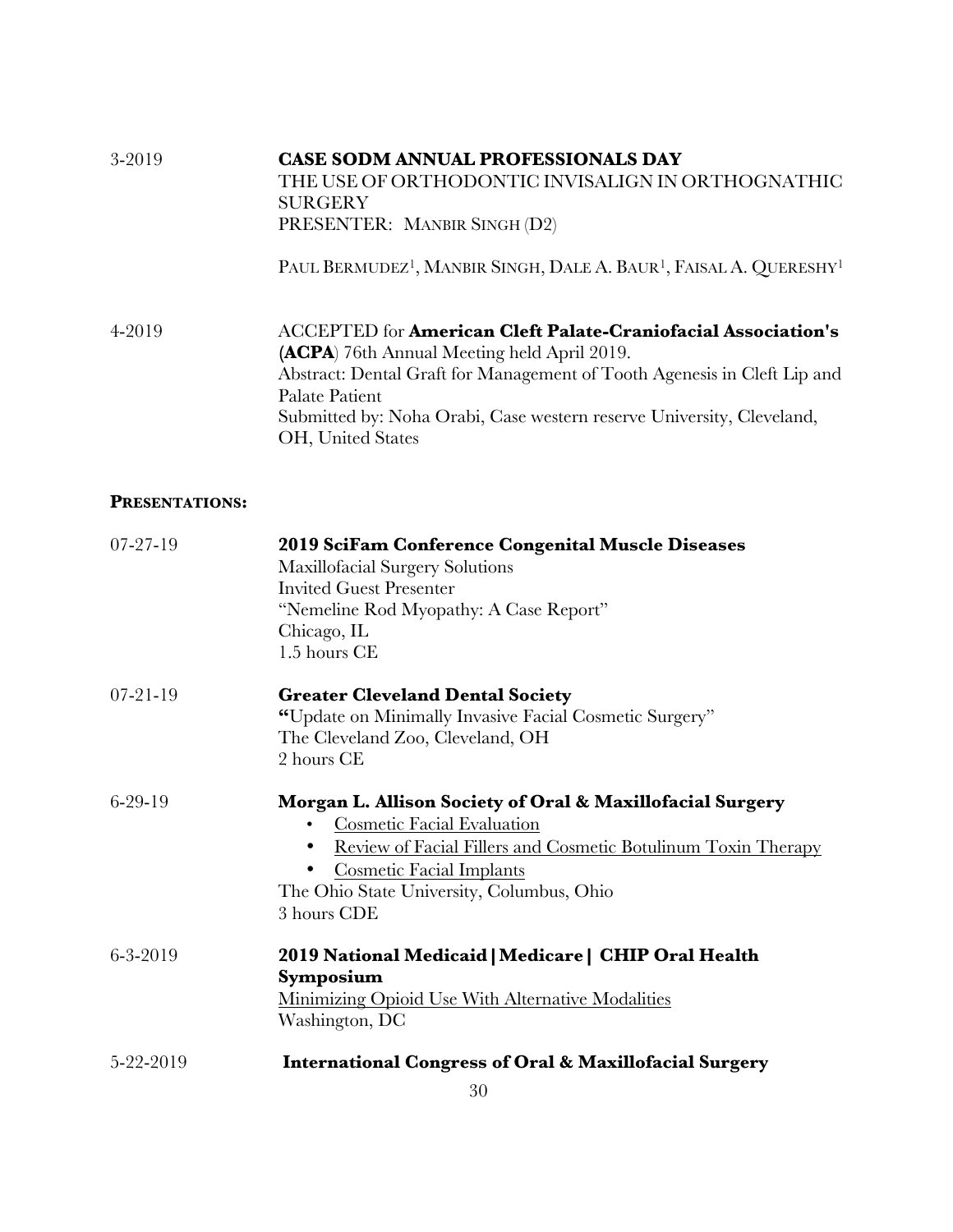|                | (ICOMS)<br><b>International Association of Oral &amp; Maxillofacial Surgeon</b><br>(IAOMS)                                                                                                                                                                   |
|----------------|--------------------------------------------------------------------------------------------------------------------------------------------------------------------------------------------------------------------------------------------------------------|
|                | <b>Surgical Soft Tissue Rejuvenation</b><br><b>Cosmetic Facial Implants</b><br>Facial Contouring with Liposuction<br>Rio De Janeiro, Brazil                                                                                                                  |
| $03-03-19$     | Jackson Academic Workshop in Surgery (JAWS)<br>Juvenile Idiopathic Arthritis: Current Surgical Management<br>Casa De Campo, Dominican Republic                                                                                                               |
| 03-09/03-10-19 | <b>ACOMS 14th Annual Hands On Facial Cosmetic Surgery Course</b><br><b>Course Co-Director</b><br><b>Presentations:</b><br><u>Review of Facial Fillers and Cosmetic Botulinum Toxin Therapy</u><br><b>Implants for Facial Augmentation</b><br>New Orleans, LA |
| $10 - 11 - 18$ | <b>AAOMS Annual Scientific Sessions 2018</b><br>Adjunctive Cosmetic Procedures for Orthognathic Surgery<br>speaker<br>Chicago, IL                                                                                                                            |
| $10-10-18$     | <b>AAOMS Annual Scientific Sessions 2018</b><br>Cosmetic Facial Surgery: Hands-on Cadaver Workshop (8 hours)<br><b>Organizer / Moderator</b><br>Chicago, IL                                                                                                  |
| $05 - 1 - 18$  | <b>North Coast Spring Meeting</b><br>"Opiods Reduction Strategies in Oral Maxillofacial Surgery" 1 hour<br>Cleveland, Ohio                                                                                                                                   |
| $03 - 06 - 18$ | "Craniofacial Correction Nemeline Rod Myopathy"<br>Jackson Academic Workshop in Surgery (JAWS)<br>Casa De Campo, Dominican Republic                                                                                                                          |
| $01 - 15 - 18$ | <b>TriState Dental Medical Society</b><br><b>Facial Cosmetic Surgery Symposium</b><br>"Minimally Invasive Cosmetic Surgery Update Fillers / Neurotoxins"<br>1.5 hours                                                                                        |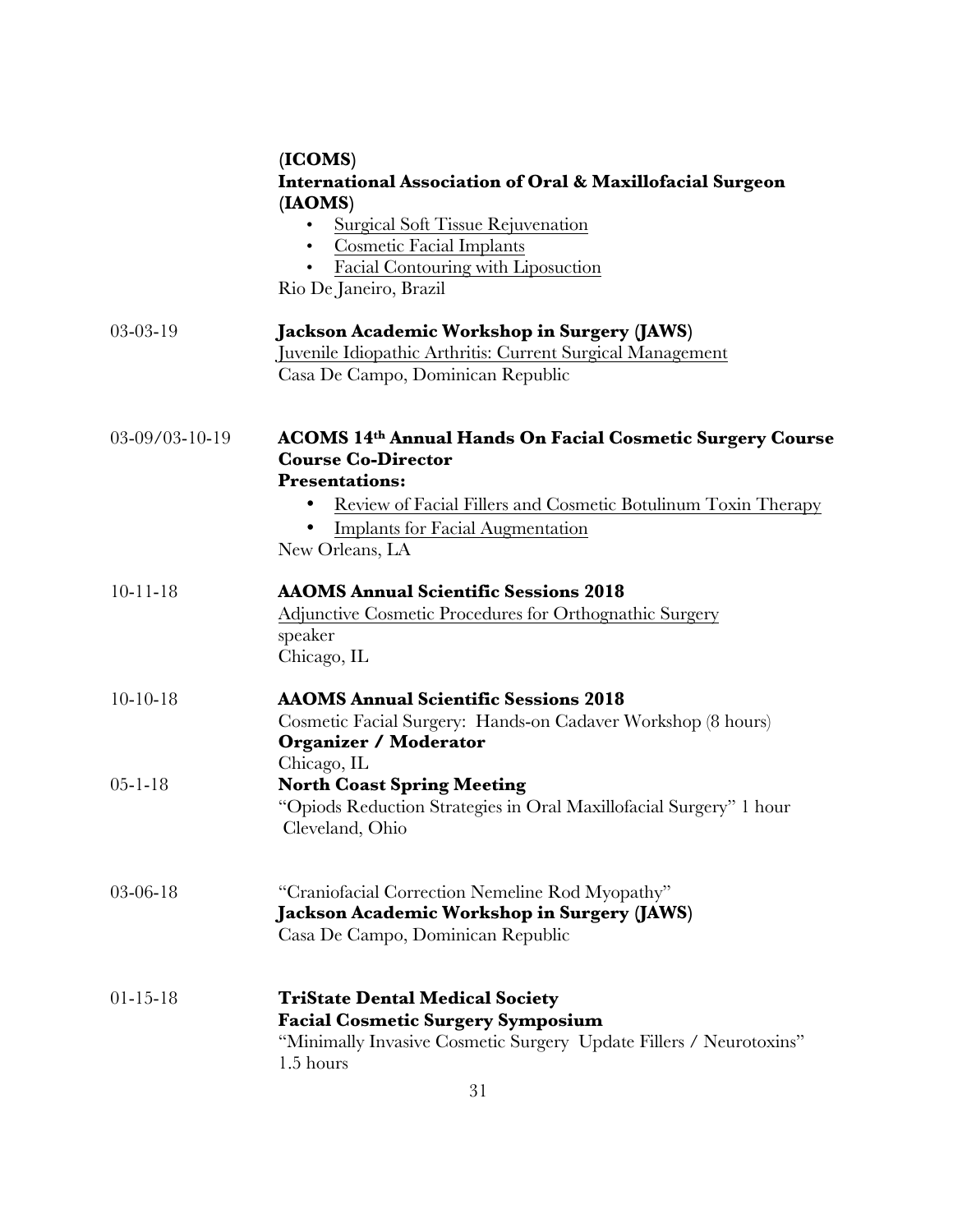Harbor Springs, MI

| 11-3 TO 11-5-17 | <b>NORTH AMERICAN STRASBOURG OSTEOSYNTHESIS RESEARCH GROUP</b><br>Module 2: Dentofacial Deformities / Cleft-Craniofacial Surgery<br><b>Course Director / Moderator</b><br>Cincinnati, OHIO        |
|-----------------|---------------------------------------------------------------------------------------------------------------------------------------------------------------------------------------------------|
| $10-12-17$      | <b>AAOMS Annual Scientific Sessions 2017</b><br>Cosmetic Facial Surgery: Hands-on Cadaver Workshop (4 hours)<br>Moderator / Organizer<br>San Francisco, CA                                        |
| $10 - 14 - 17$  | <b>AAOMS Annual Scientific Sessions 2017</b><br>The ABC's of Contemporary Rhinoplasty for the OMS (2 hours)<br>Speaker<br>San Francisco, CA                                                       |
| $05 - 02 - 17$  | <b>ACOMS ANNUAL MEETING</b><br><b>Facial Cosmetic Surgery Symposium</b><br>"Minimally Invasive Cosmetic Surgery Update Fillers / Neurotoxins"<br>"Academic Cosmetic Surgery"<br>Vancouver, Canada |
| $03 - 11 - 17$  | <b>Orthodontic Education &amp; Research Foundation (OERF)</b><br>"Evidence Based Orthognathic Surgery" (2 hours)<br><b>Ritz Carlton</b><br>St. Louis, MO                                          |
| $03-04-17$      | Jackson Academic Workshop in Surgery (JAWS)<br>"Role of Virtual Surgical Planning and Accuracy"<br>Casa De Campo, Dominican Republic                                                              |
| $01-16-2017$    | <b>TriState Dental Medical Conference</b><br>"Facial Augmentation with Alloplastic Implants"<br>Boyne Highlands, Harbor Springs, MI                                                               |
| 11-19-2016      | <b>Ohio Dental Society of Anesthesiology</b><br>Annual Scientific Symposium<br>"Geriatric Anesthesia Review"<br>University of Cincinnati College of Medicine<br>Cincinnati, OH                    |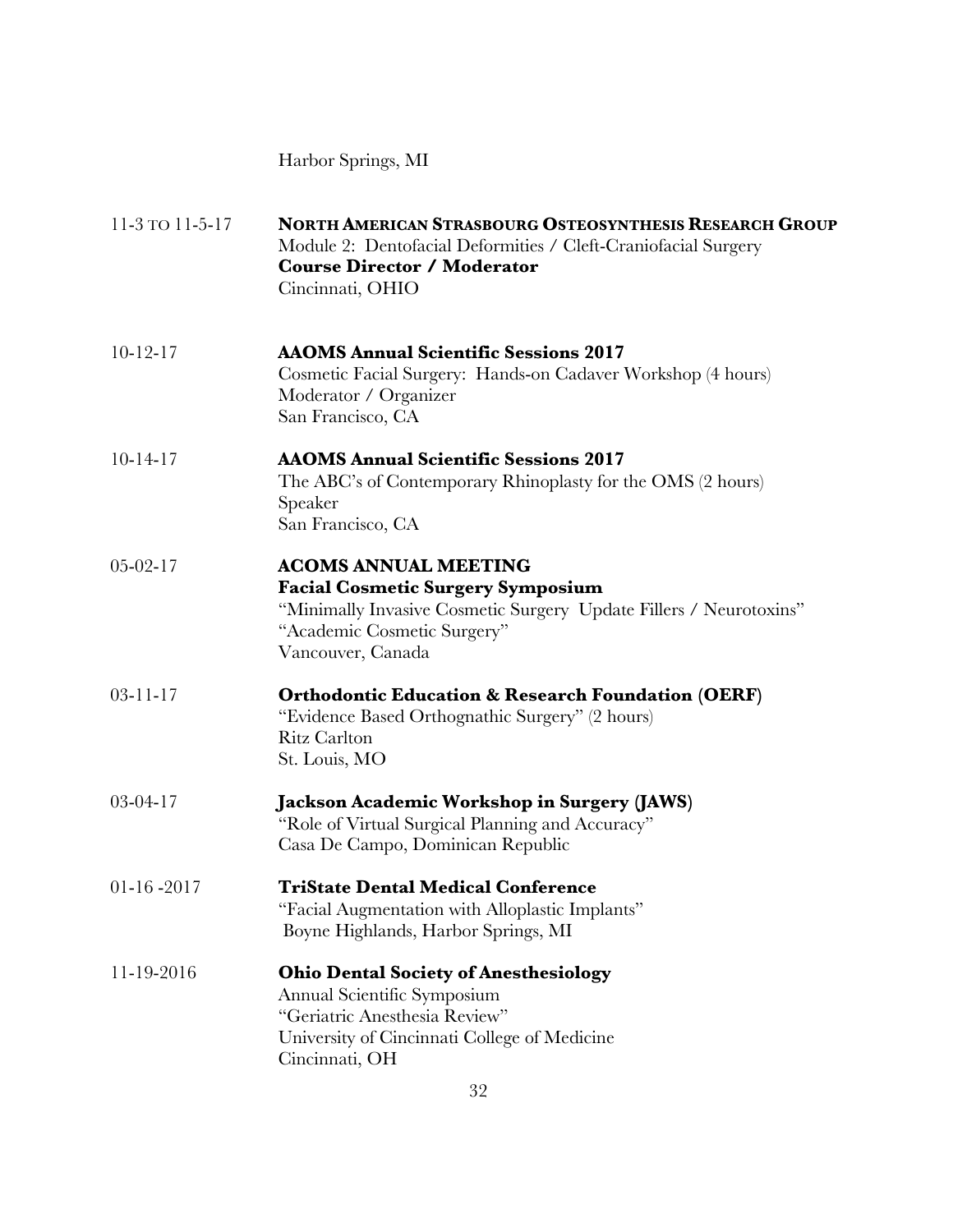# 1 hour CEU

| 09-23-2016      | <b>AAOMS 98th Annual Meeting</b><br>Cosmetic Facial Surgery Symposium<br>Organizer / Moderator<br>Speaker "Live Surgery Workshop Minimally Invasive surgery" |
|-----------------|--------------------------------------------------------------------------------------------------------------------------------------------------------------|
| Sept 21, 2016   | Las Vegas, NV<br>'Contempory Rhinoplasty'<br><b>AAOMS 98th Annual Meeting</b><br>Las Vegas, NV                                                               |
| May 14, 2016    | Kentucky Society of Oral & Maxillofacial Surgeons "Minimally<br>Invasive Facial Cosmetic Surgery" (2 hours) Lexington, KY.                                   |
| May 4, 2016     | <b>North Coast Spring Meeting</b><br>"Full Arch Reconstruction with Dental Implants" 1 hour<br>Cleveland, Ohio                                               |
| May 2, 2016     | MidAtlantic Society of Oral & Maxillofacial Surgeons<br>"Geriatric Anesthesia: Review and Update" (4 hours)<br>Nemacolin PA                                  |
| March 10, 2016  | <b>Jackson Academic Society in Surgery</b><br>"Pediatric Maxillofacial Tumor: Case Report."<br>Casa De Campo, Dominican Republic                             |
| Feb 1, 2016     | <b>ABOMS Scientific Seminar</b> "Non-Invasive Facial Cosmetic Surgery"<br>Dallas, TX                                                                         |
| $01-19-2016$    | <b>TriState Dental Medical Conference</b> "Management of Maxillofacial<br>Injuries" Boyne Highlands, MI                                                      |
| Nov 13-15, 2015 | <b>Strasbourg Osteosynthesis Research Group Module 2</b><br>Symposium<br>Symposium Organizer & Moderator (F Quereshy)                                        |
|                 | "Mandibular Orthognathic Surgery" (F Quereshy)<br>JW Mariott, Houston, Tx                                                                                    |
| $11 - 11 - 15$  | Joint Continuing Education Program JCEP and Greater Cleveland                                                                                                |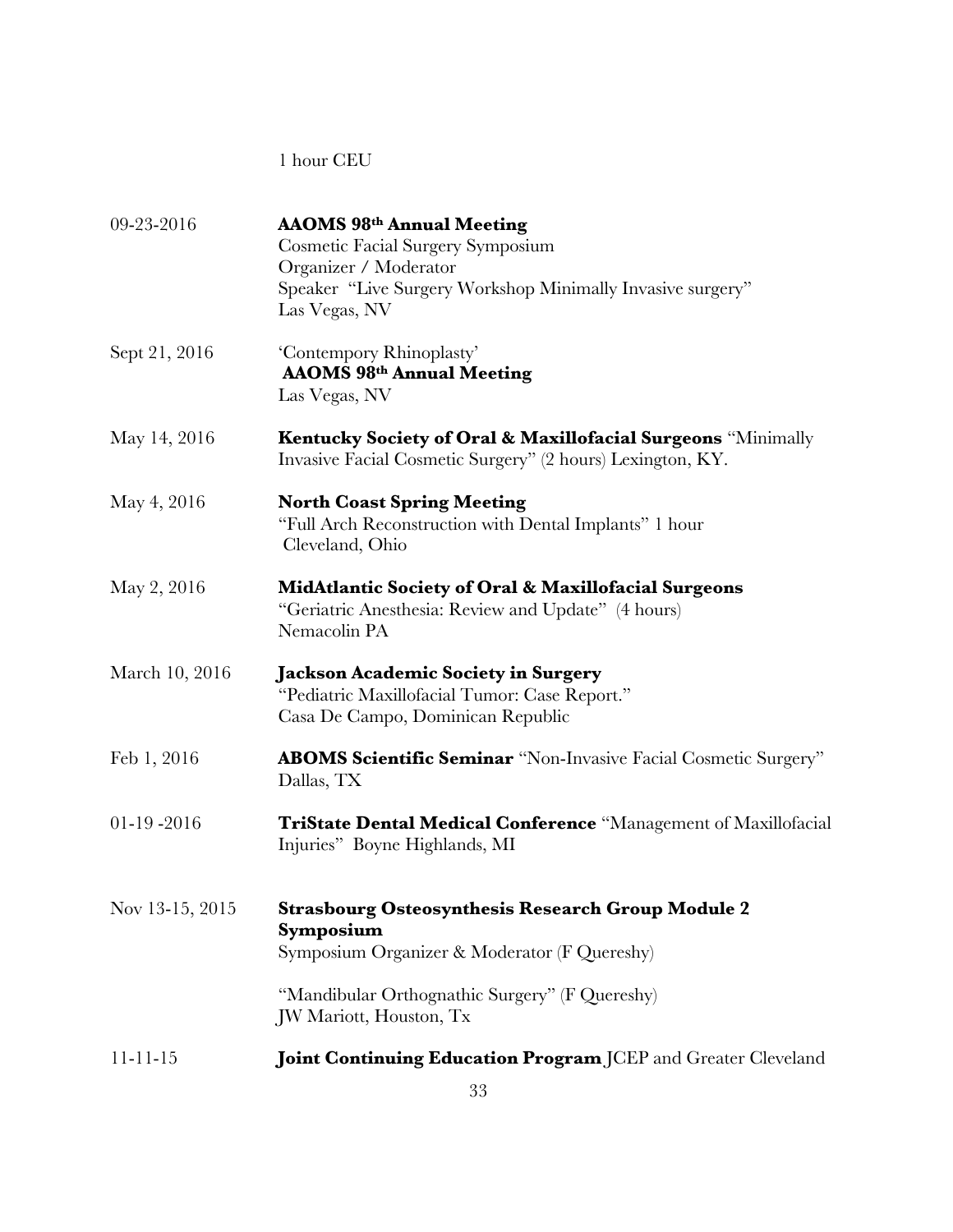|            | <b>Dental Society</b><br>"Surgical Management of All on 4 Treatment"<br>Cleveland, OH 1.5 hours                                                                                 |
|------------|---------------------------------------------------------------------------------------------------------------------------------------------------------------------------------|
| 10-27-2015 | <b>ICOMS 2015 Conference.</b> "Minimally Invasive Cosmetic Facial<br>Surgery" F Quereshy, Melbourne, Australia                                                                  |
| 10-27-2015 | <b>ICOMS 2015 Conference.</b> Royal Melbourne-Cleveland symposiusm:<br>"New Innovations in Orthognathic Surgery: CWRU Perspective" F<br>Quereshy, Melbourne, Australia          |
| 10-14-2015 | <b>OHSU Facial Cosmetic Surgery Review</b><br>Lecture and cadaver workshop (6 hours)<br>Portland, OR<br>$\overline{\phantom{0}}$                                                |
| 09-30-2015 | <b>AAOMS 97th Annual Meeting</b><br>Preconference Cosmetic Facial Surgery Symposium<br>Moderator<br>Speaker "Hard Tissue Cosmetic Surgery: Chin Augmentation"<br>Washington, DC |
| 08-14-2015 | <b>APPNA Convention 2015:</b> "Bisphosphonate Related Osteonecrosis of<br>the Jaws" (Quereshy, FA) Kissimmee Florida                                                            |
| 05-06-2015 | North Coast Dental Seminar: "Evaluation of the Maxillofacial<br>Trauma Patient", Cleveland, Ohio                                                                                |
| 05-06-2015 | <b>North Coast Dental Seminar:</b> "Hard Tissue Augmentation after<br>Trauma", Cleveland, Ohio                                                                                  |
| 02-03-2015 | ABOMS Scientific Seminar "Facial Cosmetic Surgery" Dallas, TX                                                                                                                   |
| 12-1-2014  | SPEAR Masters in Mastery Course: "All on 4 Solutions" Scottsdale AZ                                                                                                             |
| 12-2-2014  | SPEAR Masters in Mastery Course: "Bone Grafting Options for Oral &<br>Maxillofacial Surgery Reconstruction" Scottsdale, AZ                                                      |
| 10-29-2014 | <b>CASE OMS Grand Rounds: "Facial Augmentation: Osteotomies vs</b><br>Implants" CWRU Cleveland, OH 2 hours CE                                                                   |
| 09-14-2014 | AAOMS 2014 Moderator "Obesity Symposium" Honolulu, HI                                                                                                                           |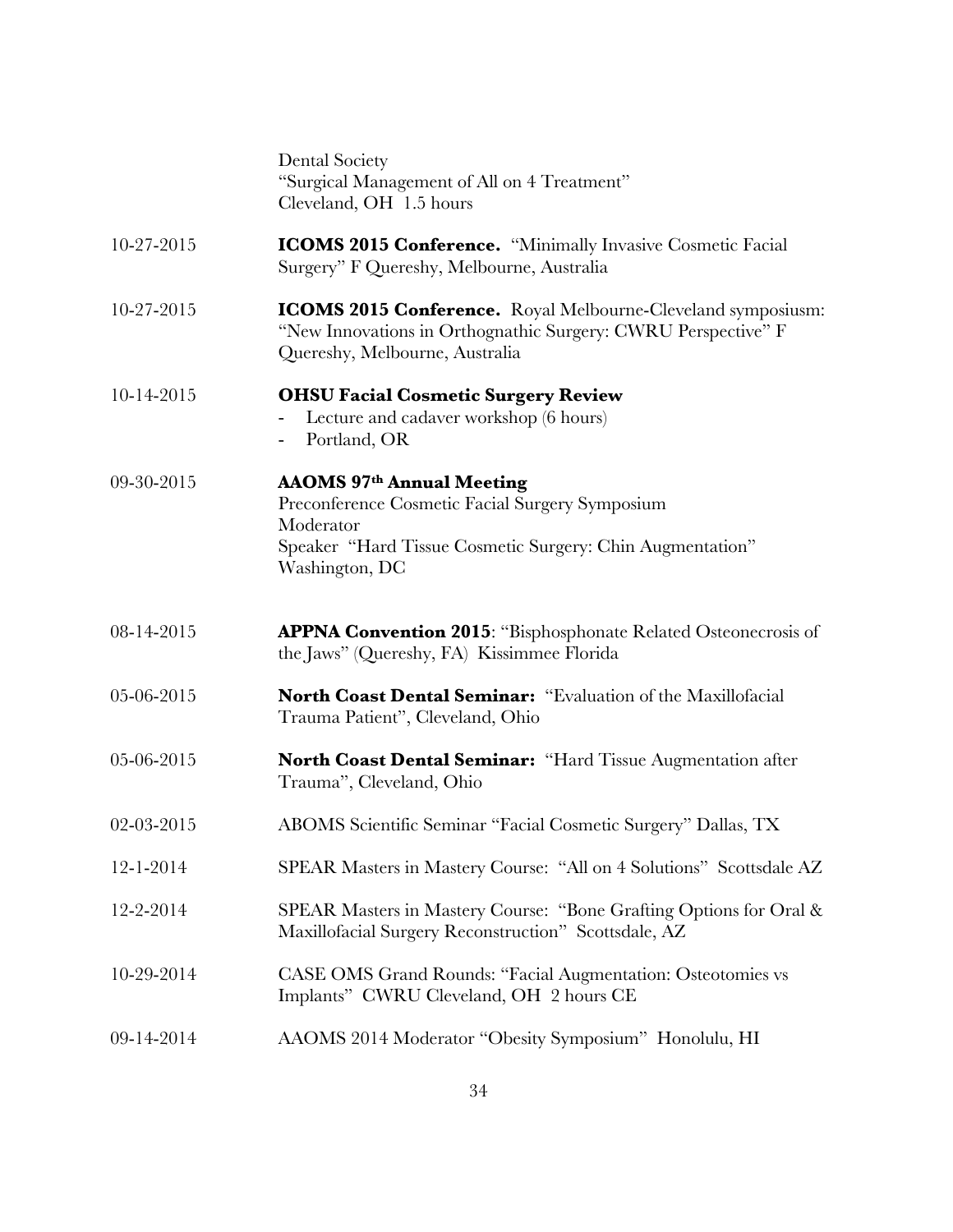| 09-12-2014         | AAOMS 2014 Blepharoplasty Symposium "Transconjunctival<br>Belpharoplasty" Honolulu, HI                                                                              |
|--------------------|---------------------------------------------------------------------------------------------------------------------------------------------------------------------|
| 09-12-2014         | AAOMS 2014 Cosmetic Facial Surgery "Facial Liposuction for Oral &<br>Maxillofacial Surgery" Surgical Clinic 1 hour; Honolulu, HI                                    |
| 09-12-2014         | AAOMS 2014 Cosmetic Facial Surgery "Contemporary Rhinoplasty for<br>the Oral & Maxillofacial Surgeon: Surgical Clinic 2 hours" Honolulu, HI                         |
| 09-11-2014         | AAOMS 2014 Moderator "Minimally Invasive Cosmetic Facial Surgery"<br>Honolulu, HI                                                                                   |
| 08-17-2014         | <b>University of Minnesota OMS Review: "Facial Cosmetic Surgery</b><br>Review" (F Quereshy) Minnesota, MN                                                           |
| 04-06 and 04-07-14 | Comprehensive Care Seminar: School of Dental Medicine: "Bone<br>Grafting Options for Oral & Maxillofacial Surgery Reconstruction"                                   |
| 02-04-2014         | ABOMS Scientific Seminar "Let's Get Cheeky: Malar Augmentation"<br>Dallas, TX                                                                                       |
| 10-9-2013          | AAOMS 2013 Cosmetic Facial Surgery Preconference Program<br>Orlando, FL: Moderator and organizer                                                                    |
| 10-9-2013          | AAOMS 2013 Cosmetic Facial Surgery Preconference Program "Facial<br>Augmentation with Implants" Orlando, FL.                                                        |
| 10-12-2013         | AAOMS 2013 Cosmetic Facial Surgery Preconference Program<br>"Contemporary Rhinoplasty for the Oral &Maxillofacial Surgeon: Surgical<br>Clinic 2 hours" Orlando, FL. |
| 08-16-2013         | APPNA Convention 2013: "Oral & Maxillofacial Trauma Management"<br>(Quereshy, FA) Orlando, Florida                                                                  |
| 08-17-2013         | <b>APPNA Convention 2013:</b> "Maxillofacial Surgery for Sleep Apnea"<br>(Quereshy, FA) Orlando, Florida                                                            |
| 06-26-2013         | AAOMS Webinar: "Facial Liposuction in Facial Cosmetic Surgery" 1<br>hour, Cleveland, OH.                                                                            |
| 05-06-2013         | LSU Shreveport Dept OMS: Grand Rounds: "Use of Facial Implants vs<br>Osteotomies in Facial Cosmetic Surgery." 2.5 hours. Shreveport, LA.                            |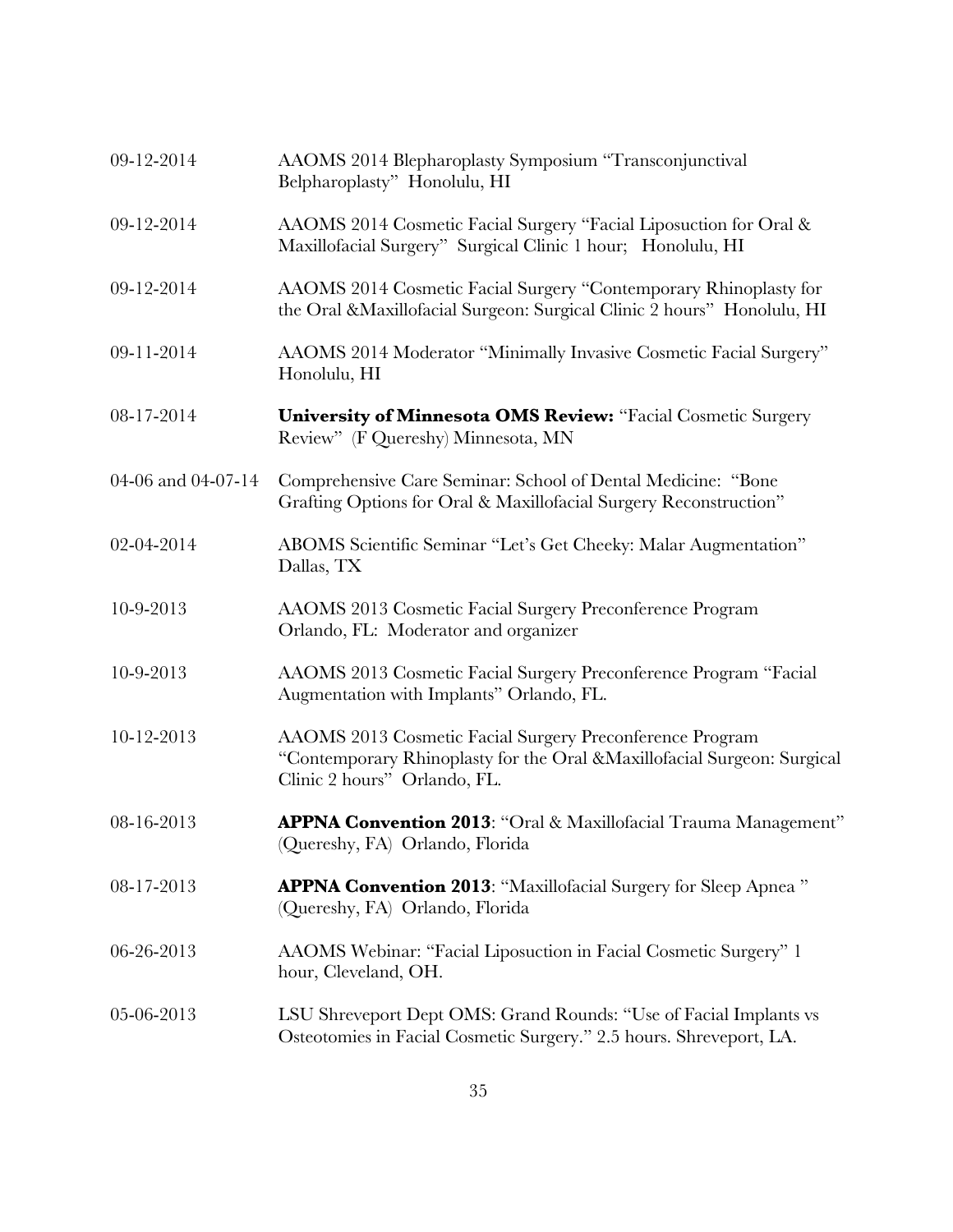| 04-09-2013        | Greater Cleveland Dental Society. "Updaetes on Orthognathic Surgery"<br>Cleveland OH                                                                                                                                                                                |
|-------------------|---------------------------------------------------------------------------------------------------------------------------------------------------------------------------------------------------------------------------------------------------------------------|
| 02-23 to 02-24-13 | ACOMS: "Facial Volumizing & Conservative Facial Rejuvenation"<br>Hands-On Surgical Series. LSU Health Sciences Center, New Orleans,<br>LA.<br>"History of Fillers & Conservative Treatments"<br>"Implants vs. Osteotomies"<br>"Silicone implants vs ePTFE Implants" |
| $01 - 21 - 13$    | "Orthognathic Virtual Surgical Planning" Annual Tri-State Dental<br>Medical Conference, Boyne Highlands, Michigan                                                                                                                                                   |
| $01-22-13$        | "Facial Cosmetic Surgery" Annual Tri-State Dental Medical<br>Conference, Boyne Highlands, Michigan                                                                                                                                                                  |
| $01 - 08 - 13$    | "Nobel Biocare – All on 4 Implants" Faisal A. Quereshy; Visage Surgical<br>Institute, Medina, OH 2 hours CEU                                                                                                                                                        |
| 12-18-13          | "Nobel Biocare – All on 4 Implants" Case School of Dental Medicine,<br>Cleveland OH2.5 CE hours                                                                                                                                                                     |
| 09-28-12          | Case Western Reserve University: Alumni Weekend 2012; "About Face: A<br>Look at Cosmetic Surgery." Cleveland, Ohio                                                                                                                                                  |
| $09 - 15 - 12$    | AAOMS 94th Annual Meeting & Scientfic Sessions: Moderator "Botox &<br>Fillers" San Diego, CA                                                                                                                                                                        |
| 08-04-12          | University of Cincinnati: "A Crash Course of Facial Aesthetic Surgery -<br>Nasal Anatomy and Rhinoplasty" (Quereshy) Cincinnati, OH 1.5 hours                                                                                                                       |
| $07-07-12$        | APPNA Convention 2012: "Orthognathic Surgery Update of Latest<br>Procedures & Technologies" (Quereshy, FA) National Harbor, MD, CDE<br>2 hours                                                                                                                      |
| $02 - 26 - 12$    | American College of Oral & Maxillofacial Surgeons - Rhinoplasty<br>Workshop "Columellar Deformities" New Orleans, LA. 1.5 hours                                                                                                                                     |
| $02 - 25 - 12$    | American College of Oral & Maxillofacial Surgeons – Rhinoplasty<br>Workshop "Tip Plasty" New Orleans, LA. 1.5 hours                                                                                                                                                 |
| $02 - 06 - 12$    | American Board of Oral & Maxillofacial Surgery – Scientific<br>Sessions: "Upper facial Rejuvenation - Facial Cosmetic Surgery" Dallas,                                                                                                                              |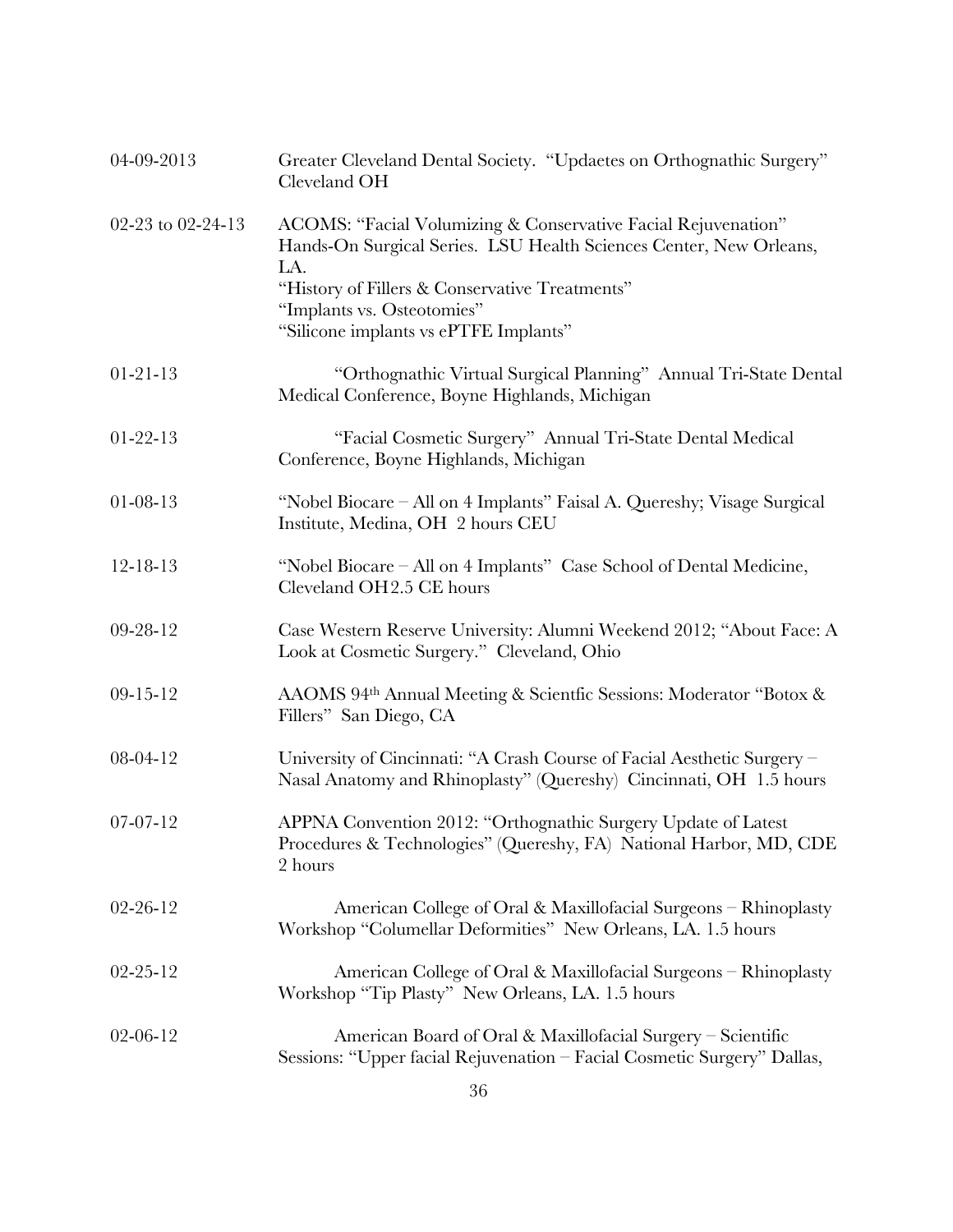|                   | TX. 1 hour                                                                                                                                                                                                                                   |
|-------------------|----------------------------------------------------------------------------------------------------------------------------------------------------------------------------------------------------------------------------------------------|
| $01 - 17 - 12$    | "Oral Maxillofacial Surgery Update on BRONJ" Annual Tri-State<br>Dental Medical Conference, Boyne Highlands, Michigan                                                                                                                        |
| $01 - 16 - 12$    | "Maxillofacial Surgical Management of Sleep Apnea" Annual Tri-<br>State Dental Medical Conference, Boyne Highlands, Michigan                                                                                                                 |
| $10-27-11$        | Egyptian Dental Association: The 15th International Dental<br>Congress – Future Trends in Dentistry "Orthognathic Surgery Update in<br>the USA" Cairo, Egypt. 2 hours.                                                                       |
| $10-26-11$        | Egyptian Dental Association: The 15 <sup>th</sup> International Dental<br>Congress – Future Trends in Dentistry "Facial Cosmetic Surgery" Cairo,<br>Egypt. 2 hours.                                                                          |
| $09 - 17 - 11$    | AAOMS 93rd Annual Meeting and Scientific Sessions: Moderator<br>Session "3D Facelift: a paradigm shift in facial rejuvenation" Philadelphia,<br>PA(2 hours)                                                                                  |
| $09 - 16 - 11$    | AAOMS 93rd Annual Meeting and Scientific Sessions:<br>"Contemporary Rhinoplasty for the OMS" Philadelphia, PA (2 hours)                                                                                                                      |
| $03-09-11$        | OAIDT "OMS Practice Marketing and Systems" (Faisal A.<br>Quereshy) Papandreas Orthodontics (3 hours CEU)                                                                                                                                     |
| $03-09-11$        | Society of Interdisciplinary Dental Medicine: "Orthognathic<br>Surgery Diagnosis and Treatment Planning". Bath, Ohio. 2.0 CE                                                                                                                 |
| 01-16 to 01-21-11 | "Orthognathic Surgery Update 2011" Annual Tri-State Dental Medical<br>Conference, Boyne Highlands, Michigan                                                                                                                                  |
| $01 - 12 - 11$    | Moderator: American Academy of Cosmetic Surgery Pre-Conference<br>Symposium: "Facial Cosmetic Surgery – A Clinical Debate" Phoenix, AZ                                                                                                       |
| $10 - 1 - 10$     | Surgical Clinic: Contemporary Rhinoplasty for the Oral &<br>Maxillofacial Surgeon_Surgical Mini-lecture (Quereshy, FA)American<br>Association of Oral and Maxillofacial Surgeons 92nd Annual Meeting and<br>Scientific Sessions. Chicago, IL |
| $09-29-10$        | AAOMS 2010: Corporate Forum Speaker "Tissue Care Concept in the<br>Esthetic Zone". Chicago, IL                                                                                                                                               |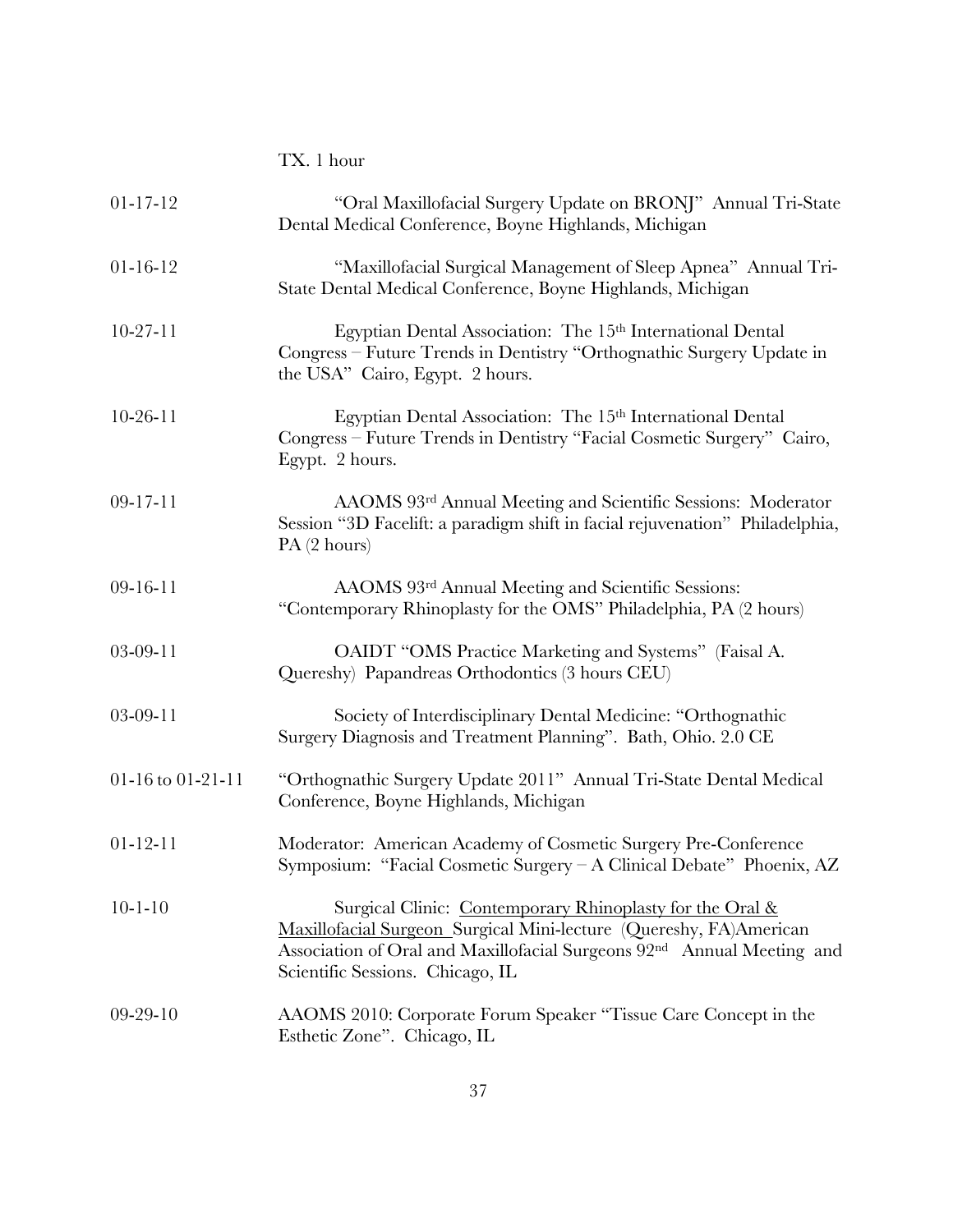| $06 - 29 - 10$ | Tulsa Dental Specialties: "An Interactive Discussion on Ankylos Implants &<br>The "Tissue Care Concep"" (Faisal A. Quereshy) TDS, Independence,<br>OH (3 hours CE)                                                                            |
|----------------|-----------------------------------------------------------------------------------------------------------------------------------------------------------------------------------------------------------------------------------------------|
| $04 - 14 - 10$ | OAIDT "Cosmetic OMS" (Faisal A. Quereshy) Papandreas Orthodontics<br>$(3 \text{ hours} \text{ CEU})$                                                                                                                                          |
| $03 - 31 - 10$ | "Orthognathic Surgery Practice for the Orthodontist" (Dr. Faisal A.<br>Quereshy) LockKeepers Valley View, OH                                                                                                                                  |
| $01 - 13 - 10$ | Society for Interdisciplinary Dental Medicine: "Cone Beam CT<br>Applications for Oral & Maxillofacial Surgeons" (Dr. Faisal A. Quereshy)<br>Bath, Ohio (1.0 CEU)                                                                              |
| $01 - 17 - 10$ | "Odontogenic Infections in Oral & Maxillofacial Surgery" (F Quereshy)<br>Annual Tri-State Dental Medical Conference, Boyne Highlands, Michigan<br>$(2.0 \text{ hours}$ CEU OSDB)                                                              |
| $10 - 17 - 09$ | American Association of Oral and Maxillofacial Surgeons 91st Annual<br>Meeting and Scientific Sessions. Toronto, ON Surgical Clinic:<br>Contemporary Rhinoplasty for the Oral & Maxillofacial Surgeon_Surgical<br>Mini-lecture (Quereshy, FA) |
| 04-08-09       | "Update on Oral & Maxillofacial Surgery: Case Presentation" (F A<br>Quereshy) OAIDT, Middleburg Heights, OH                                                                                                                                   |
| $02 - 10 - 09$ | "Standards of Care in Implant Dentistry" (F A Quereshy) Blue Heron<br>Country Club, Medina, OH                                                                                                                                                |
| 02-05-09       | "Virtual Implant Surgery: Cone Beam CT Case Report"<br>Chagrin Valley Study Group, Solon, OH                                                                                                                                                  |
| 01-20-09       | "Update Facial Cosmetic Surgery"<br>Tri-State Dental-Medical Conference. Boyne Highlands, Michigan                                                                                                                                            |
| $01 - 20 - 09$ | "Virtual Implant Surgery: Cone Beam CT Case Report"<br>Tri-State Dental-Medical Conference. Boyne Highlands, Michigan                                                                                                                         |
| 09-18-08       | American Association of Oral and Maxillofacial Surgeons 90TH Annual<br>Meeting and Scientific Sessions. Seattle, WA Surgical Clinic:<br>Contemporary Rhinoplasty for the Oral & Maxillofacial Surgeon Surgical<br>Mini-lecture (Quereshy, FA) |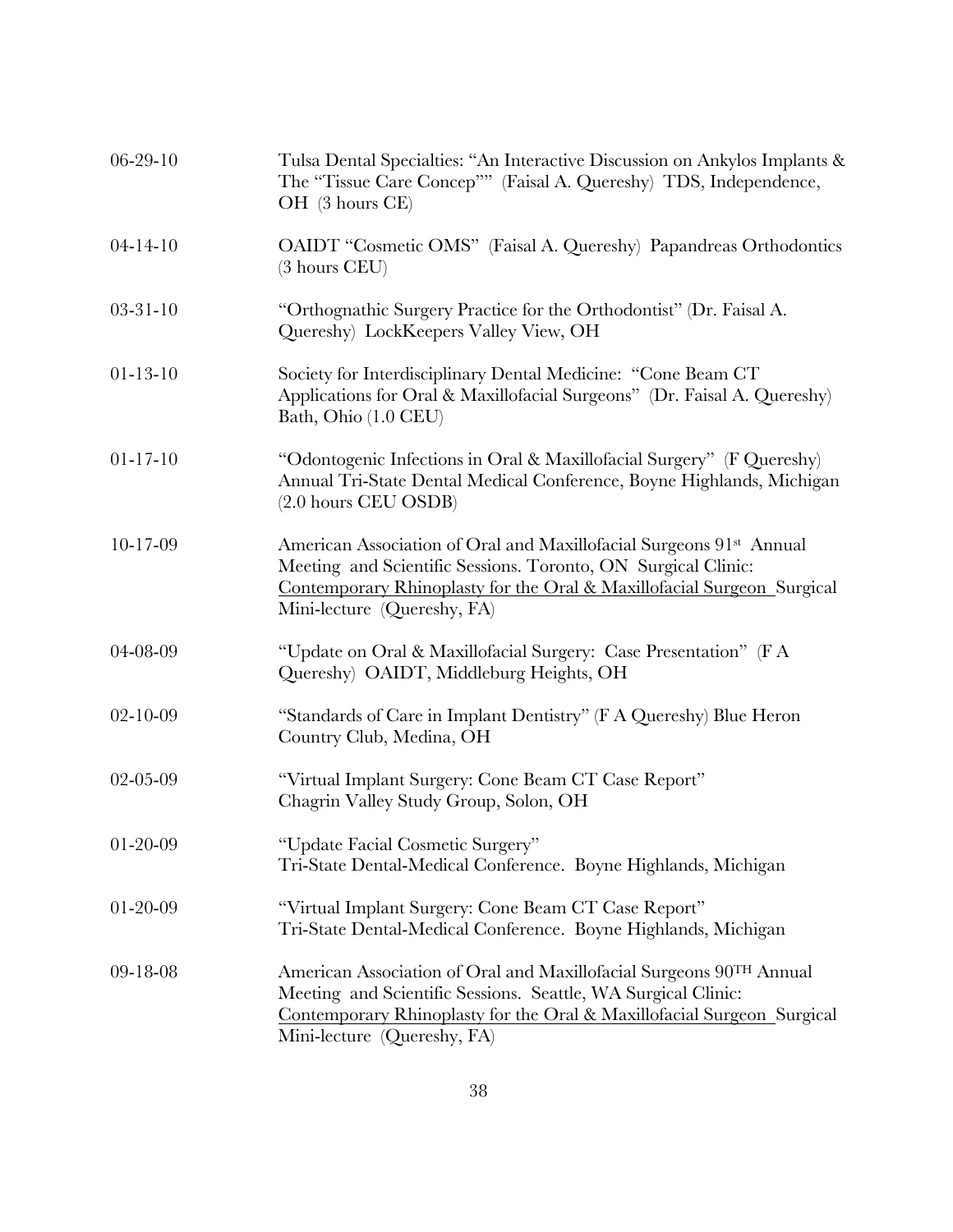| $02 - 10 - 08$             | Visage Surgery Center "Dental Implant Treatment Planning Update"<br>(River Styx Country Club) 2.0 CEU 9 (Quereshy, FA)                                                                                                                          |
|----------------------------|-------------------------------------------------------------------------------------------------------------------------------------------------------------------------------------------------------------------------------------------------|
| $01 - 21 - 08$             | 42nd Annual Tri State Dental-Medical Meeting: "Innovations in Cone-<br>Beam CT Scan Tecnology for Oral & Maxillofacial Surgeons" FA<br>Quereshy, Harbor Springs, Michigan.                                                                      |
| 01-09-08                   | "Orthognathic Surgery Update" for Department of Otolaryngology Head<br>& Neck Surgery, University Hospitals Case Medical Center, Ohio                                                                                                           |
| $01 - 09 - 08$<br>$(Dr)$ . | Medina Dental Implant Society: "Current Concepts in Implant Surgery"                                                                                                                                                                            |
|                            | Faisal Quereshy) River Styx Grille, Medina, OH                                                                                                                                                                                                  |
| 01-09-08                   | OAIDT "Clinical Applications of Cone Beam CT in Oral & Maxillofacial<br>Surgery"; Middleburg Heights Community Center, Middleburg Heights,<br>Ohio                                                                                              |
| 09-27-07                   | Visage Surgery Center CE: "Current Advances in Implant Technology"                                                                                                                                                                              |
|                            | (Dr.<br>Faisal Quereshy) Weymouth Valley Country Club, Medina                                                                                                                                                                                   |
| $04 - 11 - 07$             | OAIDT "Updates in Orthognathic Surgery"; Middleburg Heights<br><b>Community Center</b>                                                                                                                                                          |
| 03-24-07                   | "Controversies in Orthognathic Surgery: 7th Annual Symposium"<br>Impromed; Washington, D.C. (Faculty Advisor to ensure scientific<br>accuracy)                                                                                                  |
| $01 - 15 - 07$             | 41 <sup>st</sup> Annual Tri State Dental-Medical Meeting: "Cranio-Maxillofacial<br>Surgery" FA Quereshy, Harbor Springs, Michigan.                                                                                                              |
| $11-29-06$                 | Alpha Omega International Dental Fraternity "Orthognathic Surgery in                                                                                                                                                                            |
| the                        | 21 <sup>st</sup> Century" (F. A. Quereshy, MD); 2.0 CEU, Cat A                                                                                                                                                                                  |
| $10 - 05 - 06$             | American Association of Oral and Maxillofacial Surgeons 88TH Annual<br>Meeting and Scientific Sessions. San Diego, CA Surgical Clinic:<br>Contemporary Rhinoplasty for the Oral & Maxillofacial Surgeon_Surgical<br>Mini-lecture (Quereshy, FA) |
| $09-15-06$                 | Dr. Daniel Verne Symposium: Frontiers in Medicine for the Practicing<br>Dentist "Update on Cranio-maxillofacial Surgery" Health Space Center,                                                                                                   |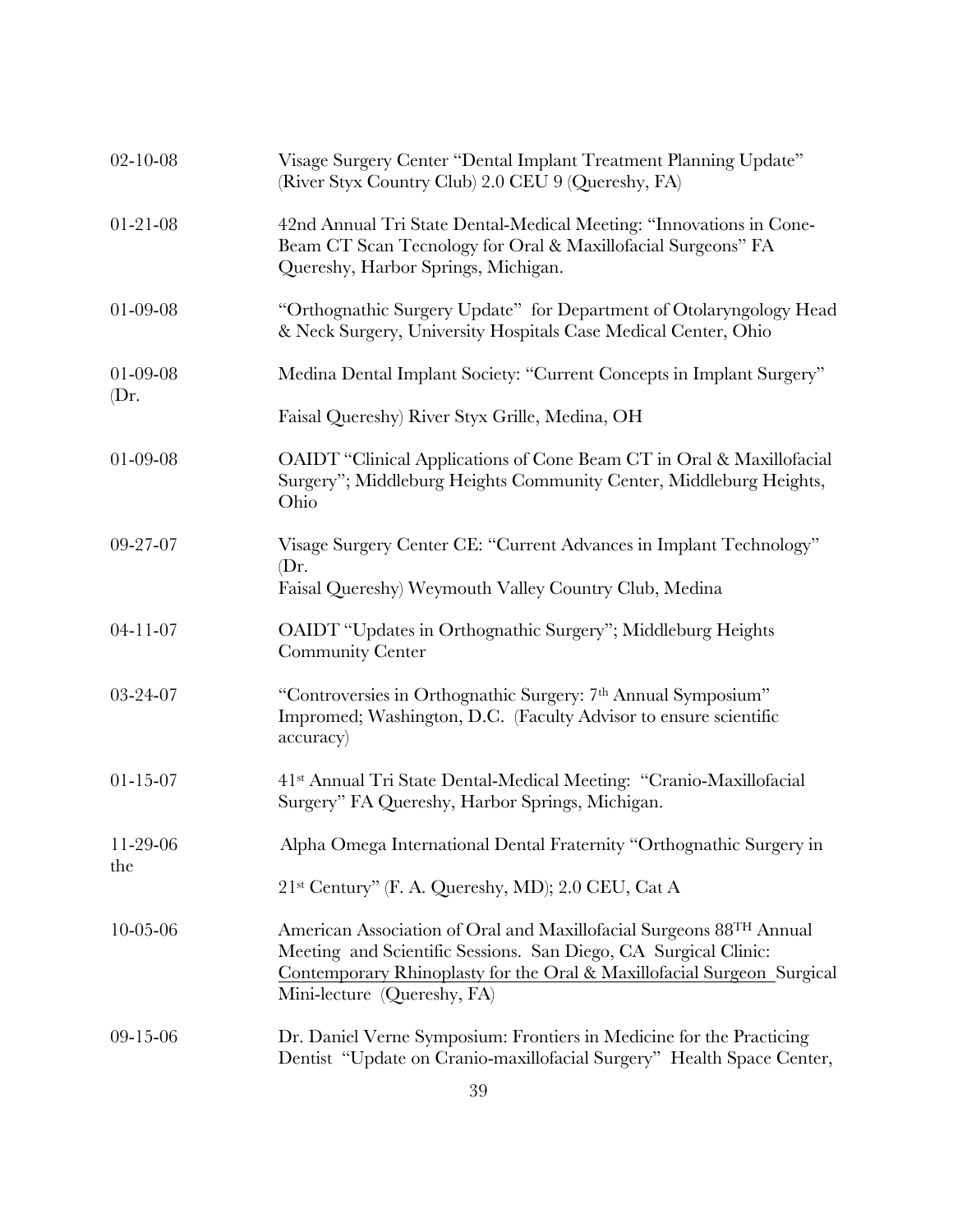| Cleveland, OH |  |
|---------------|--|
|---------------|--|

| 09-07-06       | Faisal A. Quereshy: "Update on Craniofacial Surgery" Chagrin Valley<br>Study Club, Signature of Solon, Solon, OH                                                                                                                             |
|----------------|----------------------------------------------------------------------------------------------------------------------------------------------------------------------------------------------------------------------------------------------|
| 08-05-06       | ACMF and Impromed: Interdiscplinary Problem-Solving in<br>Craniomaxillofacial Surgery" Treatment of Zygomatic Fractures<br>(Quereshy, F) Ritz Carlton, Cleveland, OH                                                                         |
| $04 - 19 - 06$ | Faisal A. Quereshy, MD, DDS, FACS: "Applications of CBCT in Oral &<br>Maxillofacial Surgery" Case School of Dental Medicine Cleveland, OH;                                                                                                   |
| $01 - 15 - 06$ | 40 <sup>th</sup> Annual Tri State Dental-Medical Meeting: "Orthognathic Surgey<br>Upadate 2006" FA Quereshy, Harbor Springs, Michigan.                                                                                                       |
| $11 - 11 - 05$ | Department of Orthodontics, Case School of Dental Medicine:<br>"Applications of Cone Beam CT in Oral & Maxillofacial Surgery"<br>(Quereshy, FA)                                                                                              |
| $11-04-05$     | Craniofacial Morphology Course: "The Role of the Oral & Maxillofacial<br>Surgeon in the Craniofacial Center" Case School of Dental Medicine<br>(Quereshy, FA)                                                                                |
| 09-23-05       | American Association of Oral and Maxillofacial Surgeons 87TH Annual<br>Meeting and Scientific Sessions. Boston, MS Surgical Clinic:<br>Contemporary Rhinoplasty for the Oral & Maxillofacial Surgeon Surgical<br>Mini-lecture (Quereshy, FA) |
| 03-03-05       | Chagrin Valley Study Club: Update on Orthognathic Surgery (Dr. F.<br>Quereshy) Solon, OH 1.5.0 CE Category A                                                                                                                                 |
| $10-13-04$     | Ohio Academy of Interdisciplinary Dentofacial Therapy "Management of<br>Medical Emergenices in the Dental Office" FA Quereshy, Middleburg<br>Heights, OH                                                                                     |
| $10 - 2 - 04$  | American Association of Oral and Maxillofacial Surgeons 86 <sup>TH</sup> Annual<br>Meeting and Scientific Sessions. San Francisco, CA Symposium Presenter:<br>Complications in Blepharoplasty (Quereshy, FA)                                 |
| 07-14-2004     | Dept. of Otolaryngology Head & Neck Surgery: "Odontogenic Infections"<br>FA Quereshy, Cleveland, Ohio                                                                                                                                        |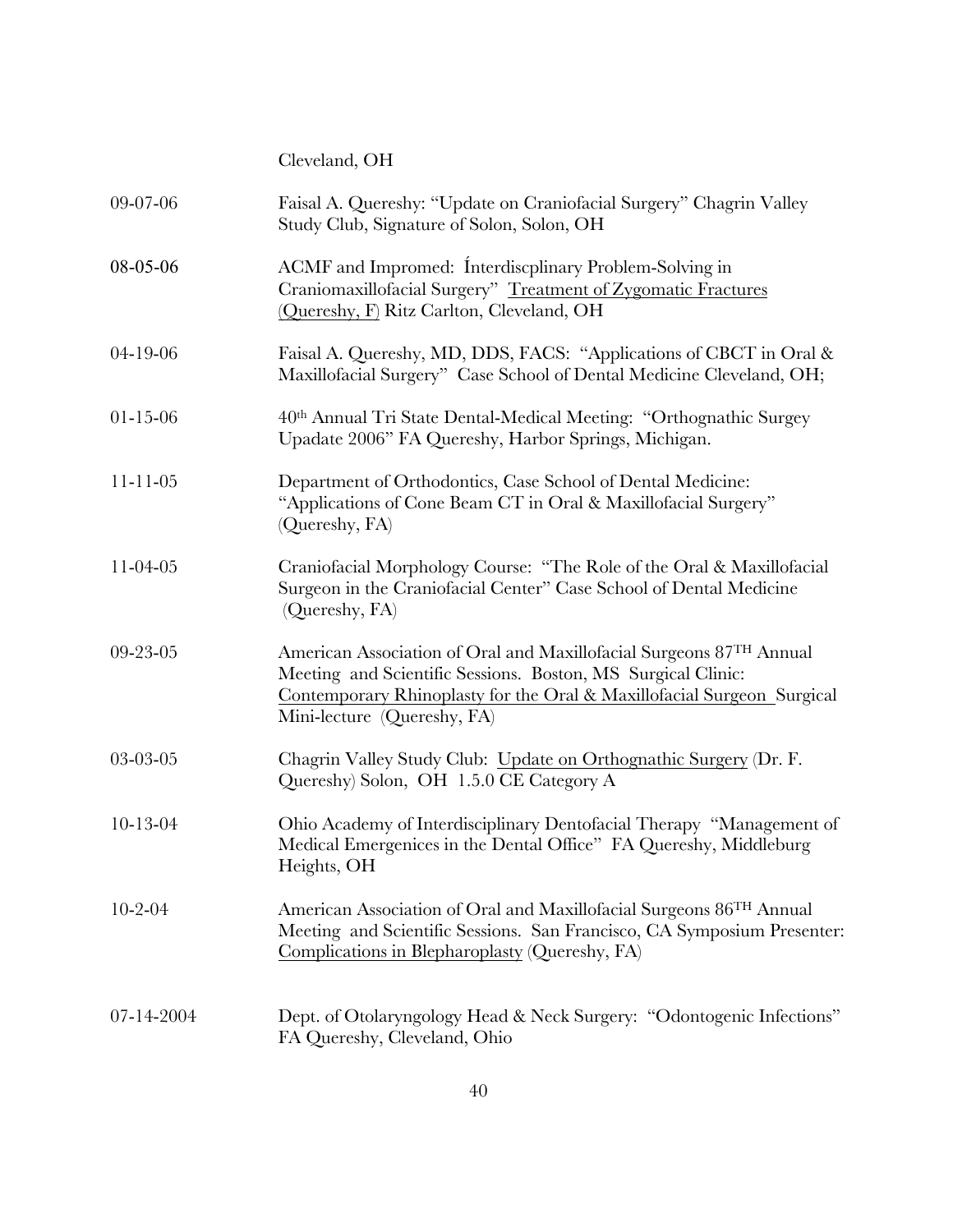| 01-20-2004         | 38th Annual Tri State Dental-Medical Meeting: "Innovations in Aesthetic<br>Facial Plastic Surgery" FA Quereshy, Harbor Springs, Michigan.                                                                                    |
|--------------------|------------------------------------------------------------------------------------------------------------------------------------------------------------------------------------------------------------------------------|
| 01-08-2004         | Chagrin Valley Study Club: "Maxillofacial Plastic Surgery: FA Quereshy"<br>Cleveland, Ohio                                                                                                                                   |
| 11-22-2003         | AO/ASIF Principles of Operative Treatment of Craniomaxillofacial<br>Trauma and Reconstruction: FA Quereshy "General Principles of<br>Orthognathic Surgery" Cleveland, OH                                                     |
| 11-22-2003         | AO/ASIF Principles of Operative Treatment of Craniomaxillofacial<br>Trauma and Reconstruction: FA Quereshy "Mandibular Osteotomy<br>Fixation" Cleveland, OH                                                                  |
| $11 - 22 - 2003$ – |                                                                                                                                                                                                                              |
| 11-23-2003         | Guest Faculty for AO/ASIF Principles of Operative Treatment of<br>Craniomaxillofacial Trauma and Reconstruction Course, Cleveland, OH                                                                                        |
| 09-12-2003         | American Association of Oral and Maxillofacial Surgeons 85TH Annual<br>Meeting and Scientific Sessions. Eat & Learn sessions "Contemporary<br>Rhinoplasty for the Oral & Maxillofacial Surgeon" Orlando, FL (F.<br>Quereshy) |
| 05-21-2003         | Medina General Hospital "Innovations in Maxillofacial Aesthetic Surgery"<br>Medina, OH, continuing Education division.                                                                                                       |
| 04-16-2003         | Greater Cleveland Dental Society: "What's New in Facial Cosmetic<br>Surgery?" Cleveland, Ohio, Continuing Education                                                                                                          |
| Mar 6, 2003        | Chagrin Valley Study Club: "Management of Medical Emergencies in the<br>Dental Office" Faisal A. Quereshy, M.D., D.D.S.                                                                                                      |
| 09-10-2001         | "What's New in Facial Cosmetic Surgery?" Cleveland Academy of Dental<br>Studies, Beachwood, Ohio; seminar                                                                                                                    |
| 03-13-2001         | "What's New in Facial Cosmetic Surgery?" Alpha Omega Dental Society,<br>Beachwood, Ohio; seminar                                                                                                                             |
| 11-02-2000         | "What's New in Facial Cosmetic Surgery?" University Hospitals of<br>Cleveland, Ohio; community seminar                                                                                                                       |
| 09-09-2000         | "Deep Fascial Space Infections: Anatomic Considerations" for DENT 230                                                                                                                                                        |
|                    |                                                                                                                                                                                                                              |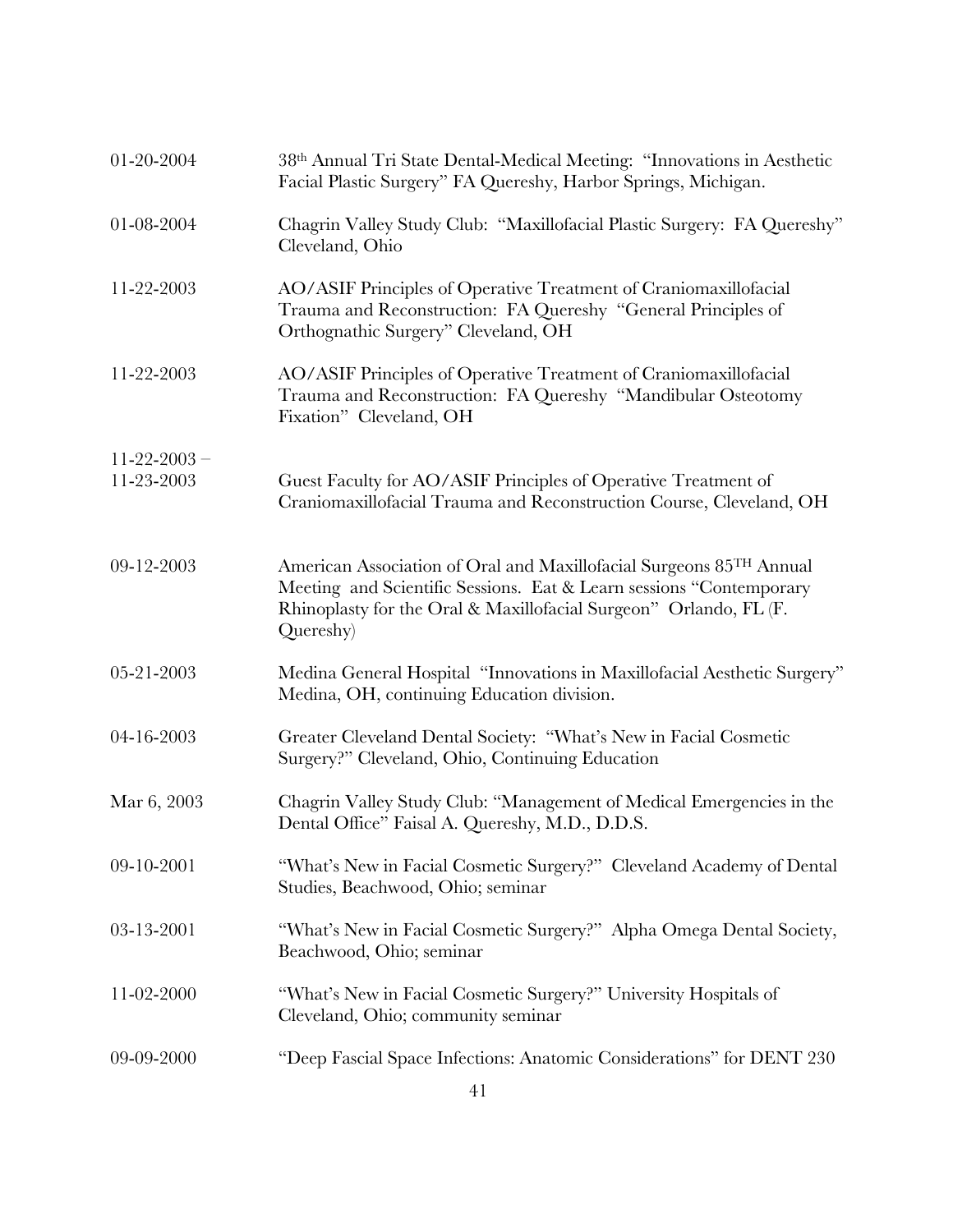|            | (Sophomore) Case Western Reserve University, School of Dentistry,<br>Cleveland, OH.                                                                                                                                                                                                    |
|------------|----------------------------------------------------------------------------------------------------------------------------------------------------------------------------------------------------------------------------------------------------------------------------------------|
| Sept 2000  | American Association of Oral and Maxillofacial Surgeons 82 <sup>nd</sup> Annual<br>Meeting, San Francisco, California: "Efficacy of Bioresorbable Fixation in<br>the Repair of Orbital Floor Fractures: an Animal Study." (Quereshy FA,<br>Abernathy T, Goldstein JA, Nabi Z, Usman O) |
| Sept 2000  | American Association of Oral and Maxillofacial Surgeons 82 <sup>nd</sup> Annual<br>Meeting, San Francisco, California: "Implant Case Planning Using<br>Presurgical Drill Guides" (Quereshy FA, Kennedy BK)                                                                             |
| Feb 2000   | Chicago Dental Society 135th Midwinter Meeting, Chicago, IL: "Guide<br>Tech" Exhibit (Quereshy FA, Wood T, Kennedy BK)                                                                                                                                                                 |
| May 1999   | Great Lakes Society of Oral and Maxillofacial Surgery 48th Annual<br>Meeting Toronto, Canada: "Efficacy of Bioresorbable Fixation in the<br>Repair of Mandibular Fractures: an animal study." (Quereshy FA,<br>Goldstein JA, Goldberg JS, Koos S, Beg Z)                               |
| Sept 1998  | American Association of Oral and Maxillofacial Surgeons 80th Annual<br>Meeting, New Orleans, Lousiana: "Efficacy of Bioresorbable Fixation in<br>the Repair of Mandibular Fractures: an Animal Study." (Quereshy FA,<br>Goldstein JA, Goldberg JS, Koos S, Beg Z)                      |
| April 1998 | American Cleft Palate-Craniofacial Association 55th Annual Meeting,<br>Baltimore, MD: "Bioresorbable Fixation in Pediatric Craniofacial<br>Surgery: Analysis of a one year follow-up." (Quereshy FA, Goldstein JA,<br>Cohen AR, Goldberg JS)                                           |
| Sept 1997  | American Association of Oral and Maxillofacial Surgeons 79th Annual<br>National Meeting, Seattle, WA: "Early Experience with Biodegradable<br>Fixation for Congenital Pediatric Craniofacial Surgery" (Quereshy FA,<br>Goldstein JA, Cohen AR, Goldberg JS)                            |
| Sept 1996  | American Association of Oral and Maxillofacial Surgeons 78th Annual<br>National Meeting, Miami Beach, FLA: "Diamond Fraise Technique for<br>Dermal Grafts in Temporomandibular Disc Reconstruction." (Quereshy<br>FA, Hauser MS)                                                       |
| Sept 1996  | American Association of Oral and Maxillofacial Surgeons 78th Annual<br>National Meeting, Miami Beach, FLA: "Analysis of Implant Impact with                                                                                                                                            |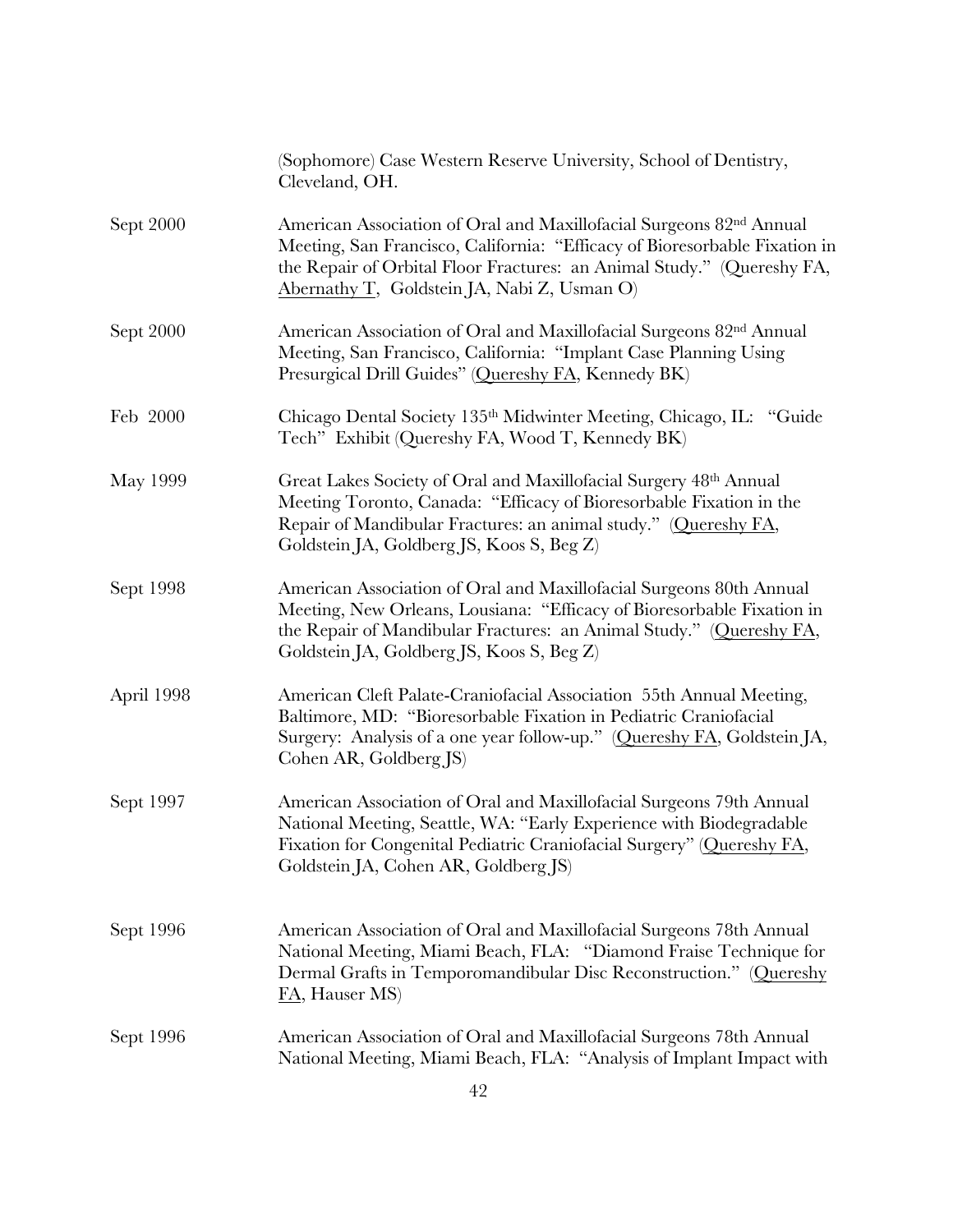|                  | Scanning Acoustic Microscopy." (Quereshy FA, Beck BW, Katz JL,<br>Goldberg JS, Reddy S, Stevenson S)                                                                                                                                                                       |
|------------------|----------------------------------------------------------------------------------------------------------------------------------------------------------------------------------------------------------------------------------------------------------------------------|
| <b>June 1996</b> | Great Lakes Society and Ohio Society of Oral and Maxillofacial Surgery,<br>Columbus, OH: "Characterization and Comparison of Endochondral and<br>Intramembranous Bone With Scanning Acoustic Microscopy." (Quereshy<br>FA, Beck B, Goldberg JS, Katz LJ)                   |
| March 1996       | International Association for Dental Research (IADR) 74th General<br>Sessions of IADR, San Francisco, CA: "High-Resolution Scanning<br>Acoustic Microscopy of Endochondral and Intramembraneous Bone."<br>(Katz JL, Beck BW, Quereshy FA, Goldberg JS, Reddy S)            |
| Sept 1995        | American Association of Oral and Maxillofacial Surgery 77th Annual<br>Meeting Toronto, Ontario, Canada: "Characterization and Comparison<br>of Endochondral and Intramembranous Bone With Scanning<br>Acoustic<br>Microscopy." (Quereshy FA, Beck B, Goldberg JS, Katz LJ) |

# **PROFESSIONAL MEETINGS / CONTINUING EDUCATION COURSES:**

| Sept 1994        | American Association of Oral and Maxillofacial Surgeons 76 <sup>th</sup> Annual<br>National Meeting, Denver, CO                                     |
|------------------|-----------------------------------------------------------------------------------------------------------------------------------------------------|
| July 29-30, 1995 | Luxar Corporation Clinical Training: CO <sub>2</sub> Surgical Laser Techniques and<br>Applications<br>James Wooten DDS, Instructor, Cleveland, Ohio |
| Sept 1995        | American Association of Oral and Maxillofacial Surgery 77th Annual<br>Meeting Toronto, Ontario, Canada                                              |
| June 1996        | Great Lakes Society and Ohio Society of Oral and Maxillofacial Surgery,<br>Columbus, OH                                                             |
| Sept 1996        | American Association of Oral and Maxillofacial Surgeons 78th Annual<br>National Meeting, Miami Beach, FLA                                           |
| Sept 1997        | American Association of Oral and Maxillofacial Surgeons 79th Annual<br>National Meeting, Seattle, WA                                                |
| April 1998       | American Cleft Palate-Craniofacial Association 55 <sup>th</sup> Annual Meeting,<br>Baltimore, MD                                                    |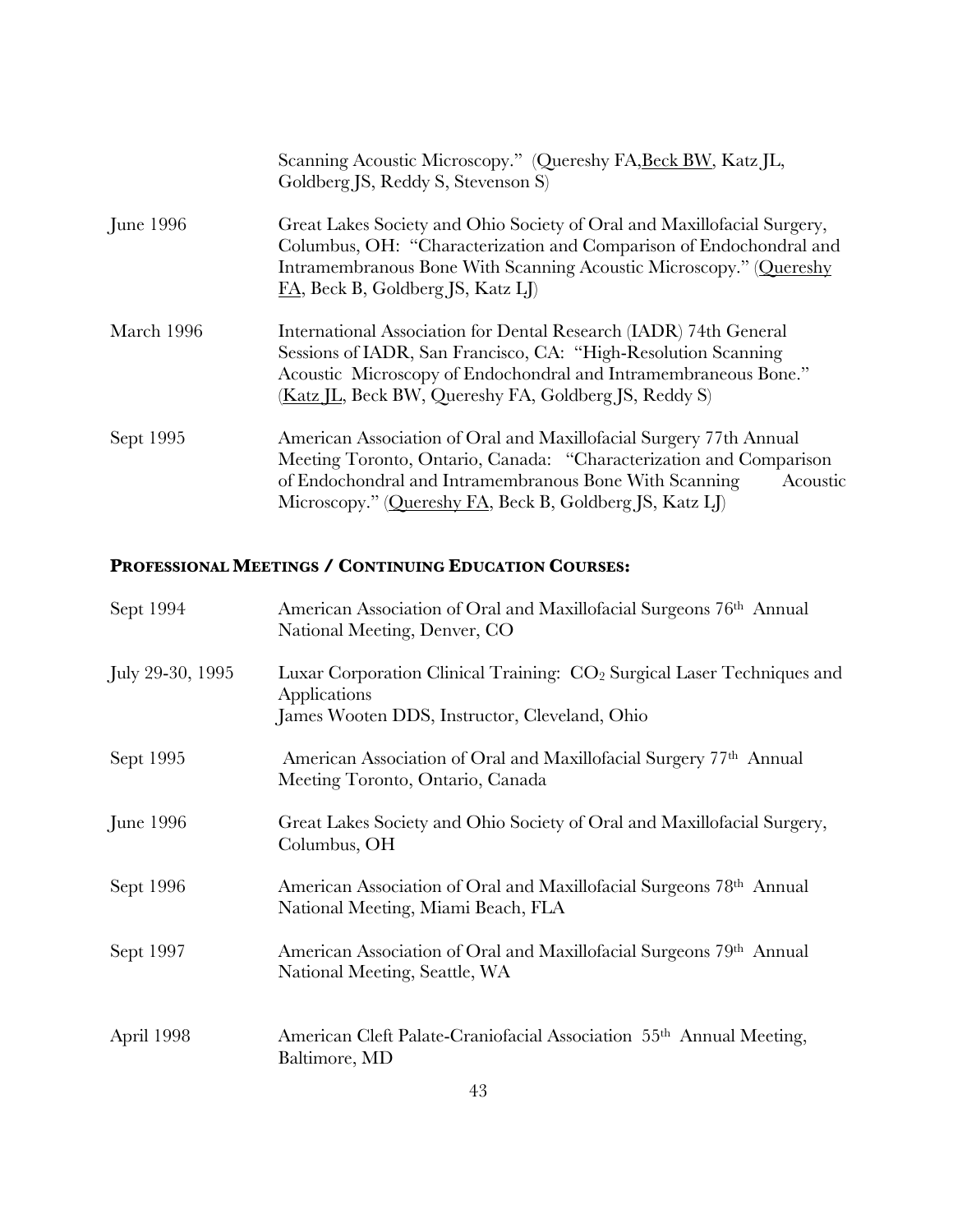|                   | April 30-May 2, 1998 Transmandibular Implant System Workshop<br>Michael P. Powers, DDS, MS                                                                                                                                                                                                                          |
|-------------------|---------------------------------------------------------------------------------------------------------------------------------------------------------------------------------------------------------------------------------------------------------------------------------------------------------------------|
|                   | Case Western Reserve University, School of Dentistry<br>Cleveland, Ohio                                                                                                                                                                                                                                             |
| Sept 1998         | American Association of Oral and Maxillofacial Surgeons 80th Annual<br>Meeting, New Orleans, Lousiana                                                                                                                                                                                                               |
| Nov 1998          | Louisiana State University Medical Center: "Comprehensive Review of<br>Oral and Maxillofacial Surgery and Cosmetic Maxillofacial Surgery" LA<br>Academy of Continuing Dental Education in Cooperation with the Dept. of<br>Oral & Maxillofacial Surgery LSU, School of Dentistry and Medical<br>Center of Louisiana |
| March 12-13, 1999 | "Osseointegrated Implant System: A prosthetic training course." Center for<br>Dental Implants; Dr. Robert Zena, Canton, OH (14 CE hours)                                                                                                                                                                            |
| May 1999          | American College of Surgeons: Advanced Trauma Life Support (ATLS)<br>exp: 5/2003<br>MetroHealth Medical Center, Cleveland, Ohio<br>(19 AECP Category I hours)                                                                                                                                                       |
| May 1999          | Great Lakes Society of Oral and Maxillofacial Surgery 48th Annual<br>Meeting Toronto, Canada                                                                                                                                                                                                                        |
| Sept 1999         | American Association of Oral and Maxillofacial Surgeons 81sst Annual<br>National Meeting, Boston, MA (11.5 CE Hrs)                                                                                                                                                                                                  |
| Feb 2000          | Chicago Dental Society 135th Midwinter Meeting, Chicago, IL                                                                                                                                                                                                                                                         |
| Mar 2000          | The 12 <sup>th</sup> Annual Symposium on Aesthetic Surgery, Featuring Live Surgery;<br>The Division of Plastic Surgery, University of California School of                                                                                                                                                          |
| Medicine,         | San Francisco, California (19.5 CE hours)                                                                                                                                                                                                                                                                           |
| Sept. 8, 2000     | 3i Implant Innovations, Inc. "Prosthetic Lecture" Dr. Vincent G. Kokich,<br>Canton, OH (7 CE hours)                                                                                                                                                                                                                 |
| Sept 19-24, 2000  | American Association of Oral and Maxillofacial Surgeons 82 <sup>nd</sup> Annual<br>Meeting, San Francisco, California (23.5 CE hours)                                                                                                                                                                               |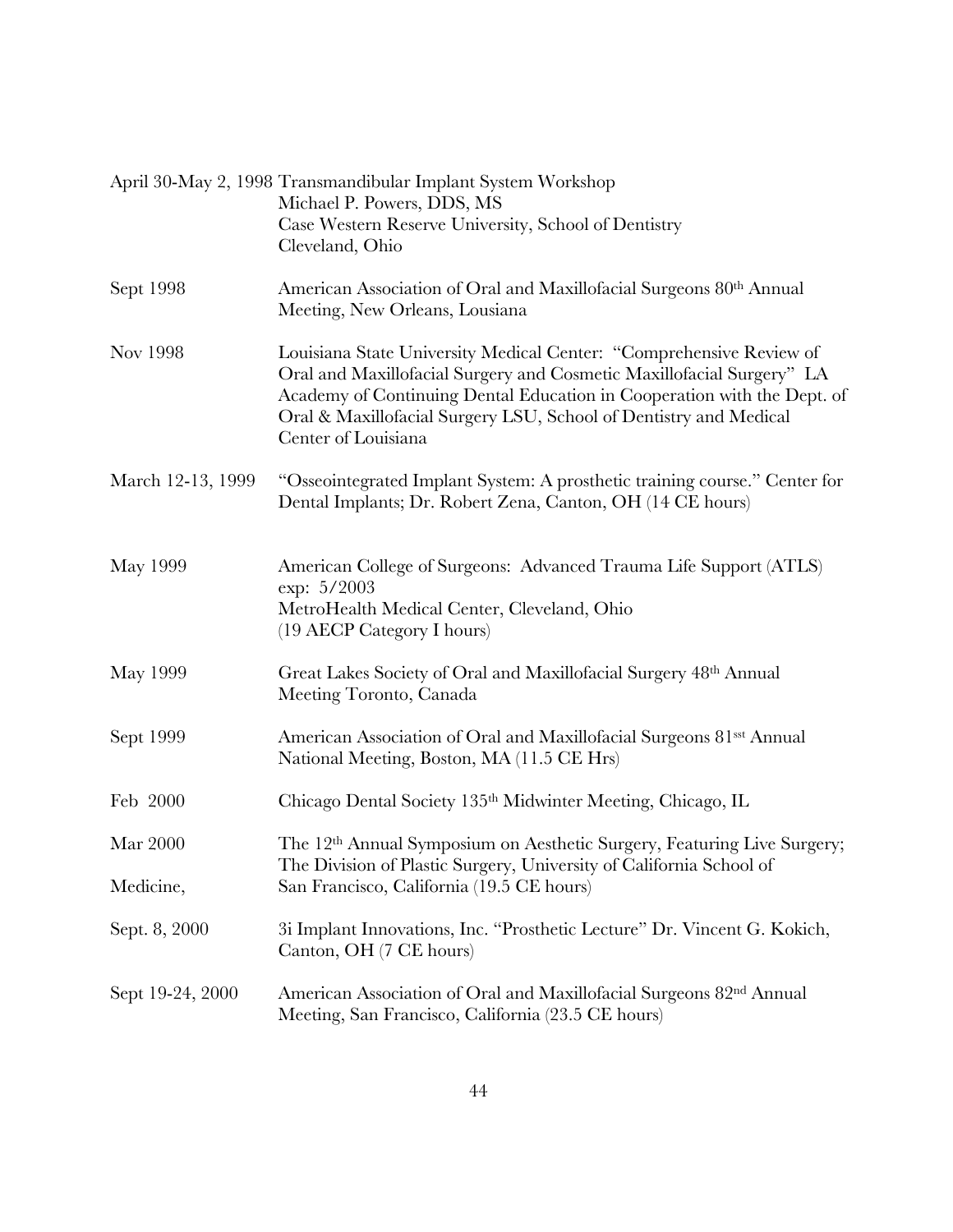| Sept. 25, 2000     | Cleveland Academy of Dental Studies "Esthetic Dentistry" Dr. Steve<br>Marsh, Cleveland, OH (2 CE hours)                                                                                    |
|--------------------|--------------------------------------------------------------------------------------------------------------------------------------------------------------------------------------------|
| October 2, 2000    | Greater Cleveland Dental Society: "High Tech Endodontics" Dr. Harris<br>Levine, Cleveland, OH (1.0 CEU hours)                                                                              |
| October 3, 2000    | Greater Cleveland Dental Society: "Endodontic Review" Dr. Manuel<br>Colaco Cleveland, OH (2.0 CEU hours)                                                                                   |
| November 13,00     | Cleveland Academy of Dental Studies "Oxygen Therapy" Dr.Frank<br>Karfes, Cleveland, OH (2 CE hours)                                                                                        |
| February 6, 2001   | Greater Cleveland Dental Society: "Restorative aspects of implant<br>Dentistry" Dr. Gary Morris, Cleveland, OH (2.0 CEU hours)                                                             |
| February 8-11, 01  | American Academy of Cosmetic Surgery 17th Annual Scientific Meeting,<br>San Diego, California (26.0 CE hours)                                                                              |
| February 8-11, 01  | American Academy of Cosmetic Surgery 17th Annual Scientific Meeting:<br>"Laser Workshop", San Diego, California (8.0 CE hours)                                                             |
| March 8, 2001      | American Heart Association: Advanced Cardiac Life Support. Emergency<br>Services, University Hospitals of Cleveland, Cleveland, Ohio (8.0 CME)                                             |
| April 3, 2001      | Greater Cleveland Dental Society: "Cutting Edge Concepts of Esthetic<br>Dentistry" Dr. Robert Lowe, Cleveland, OH (2.0 CEU hours)                                                          |
| April 23, 2001     | Hillcrest Study Club: "Air Abrasion" Emil Nodzak, Cleveland, OH (2.0)<br>CEU hours)                                                                                                        |
| May 10 - 12, 2001  | Transmandibular Implant System Workshop<br>Hans Bosker, DDS, Michael P. Powers, DDS, MS<br>Case Western Reserve University, School of Dentistry<br>Cleveland, Ohio<br>(21 CE Credit Hours) |
| September 10, 2001 | Cleveland Academy of Dental Studies "What's New in Facial Cosmetic<br>Surgery?", Beachwood, OH (2 CE hours)                                                                                |
| October 16, 2001   | Greater Cleveland Dental Society: "Snoring and Sleep Apnea" Dr. Eric<br>Fried, Cleveland, OH (2.0 CEU hours)                                                                               |
| October 22, 2001   | Greater Cleveland Dental Society: "Selected White Lesions of the Oral                                                                                                                      |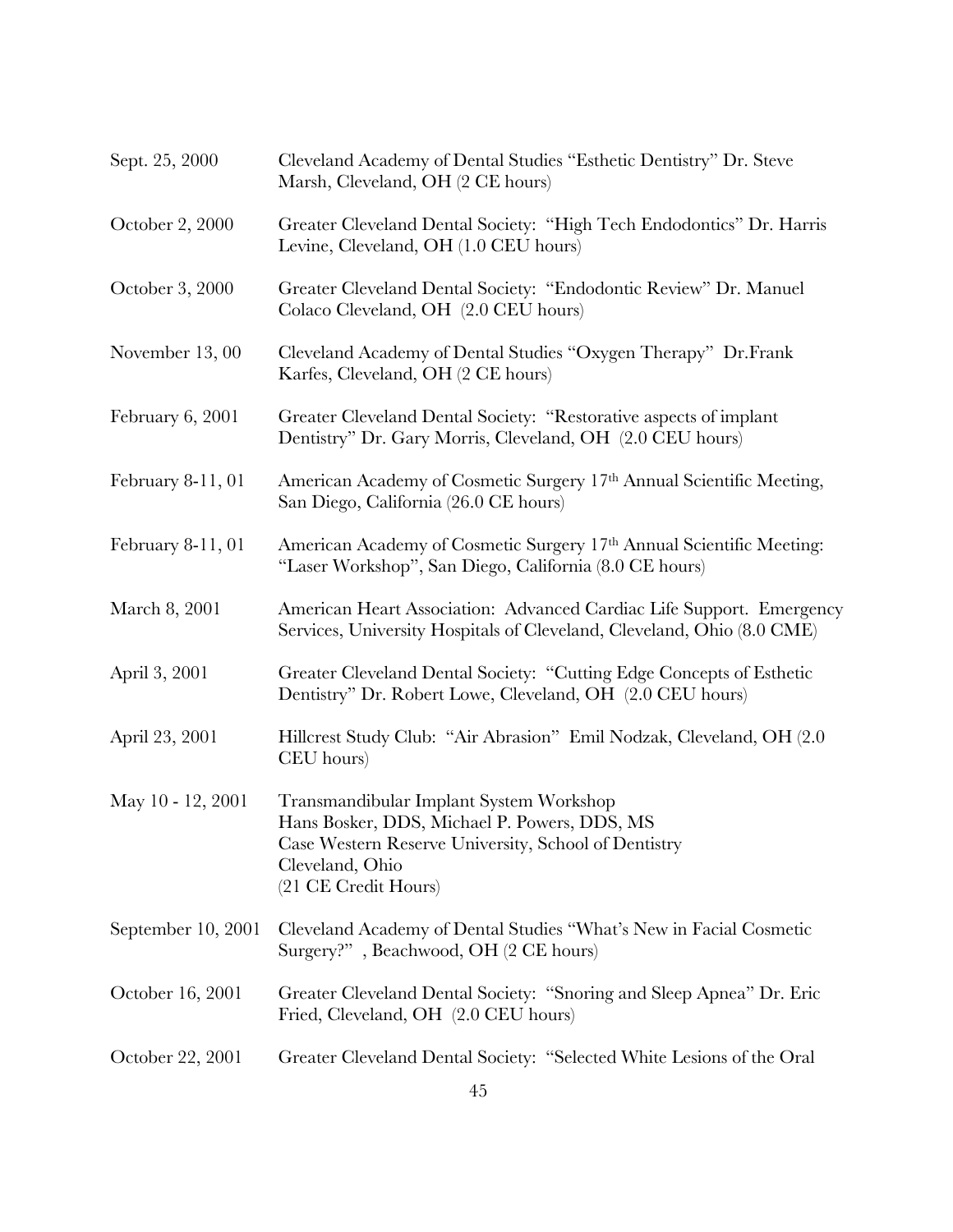Mucosa" Dr. Danny Sawyer, Cleveland, OH (1.0 CEU hours) Nov.  $10 - 17$ , 2001 34<sup>th</sup> Annual Refresher Course in Oral and Maxillofacial Surgery (University of Colorado, School of Dentistry / Medicine), Denver, Colorado (63.5 hours CME) Nov. 31 – Dec 1, 01 Dental Implant Conference, American Association of Oral and Maxillofacial Surgeons; Chicago, IL (13.0 CME/CDE) Jan 31 – Feb 2, 2002 American Academy of Cosmetic Surgery: Hair Restoration Surgery Workshop; Ft. Lauderdale, FL (1.5 cat I) Jan 31 – Feb 2, 2002 American Academy of Cosmetic Surgery: 18th Annual Scientific Meeting; Ft. Lauderdale, FL (25 cat I) Jan 31 – Feb 2, 2002 American Academy of Cosmetic Surgery: Latest Innovations in Cosmetic Lasers; Ft. Lauderdale, FL (7 cat I) April 16, 2002 Greater Cleveland Dental Society: "What's New in Facial Cosmetic Surgery?" Dr. Faisal Quereshy, Cleveland, OH (1.0 CEU hours) Oct 2 - 5, 2002 American Association of Oral and Maxillofacial Surgeons 84th Annual Meeting, Chicago, IL (23.5 CME Cat I hours) Oct 2, 2002 OMS National Insurance Co. "Risk Management for Oral and Maxillofacial Surgeons – 2002 Series" Dr. Alan Deegan, Victoria Sterling, Debra Udey; Chicago, IL (4.0 CME Cat I hours) Oct 15, 2002 Greater Cleveland Dental Society: "Orthodontic Treatment Planning" Dr. Felix Gen, Cleveland, OH (1.0 CEU hours) Jan 23 – Jan 26, 2003 American Academy of Cosmetic Surgery: 19th Annual Scientific Meeting; Rancho Mirage, CA (27 cat I CME) Mar 6, 2003 Chagrin Valley Study Club: "Management of Medical Emergencies in the Dental Office" Faisal A. Quereshy, M.D., D.D.S. (1 CDE) Mar 20, 2003 Sullivan Shein Dental "Interpretation of Panoramic Radiography" Sharon L. Brooks, DDS, MS; Independence, OH (2 CDE) May 7, 2003 Chagrin Valley Study Club: "Anterior Implants – A Reason to Smile" Roger Hess, DDS, MBA, Solon, OH (1 CDE)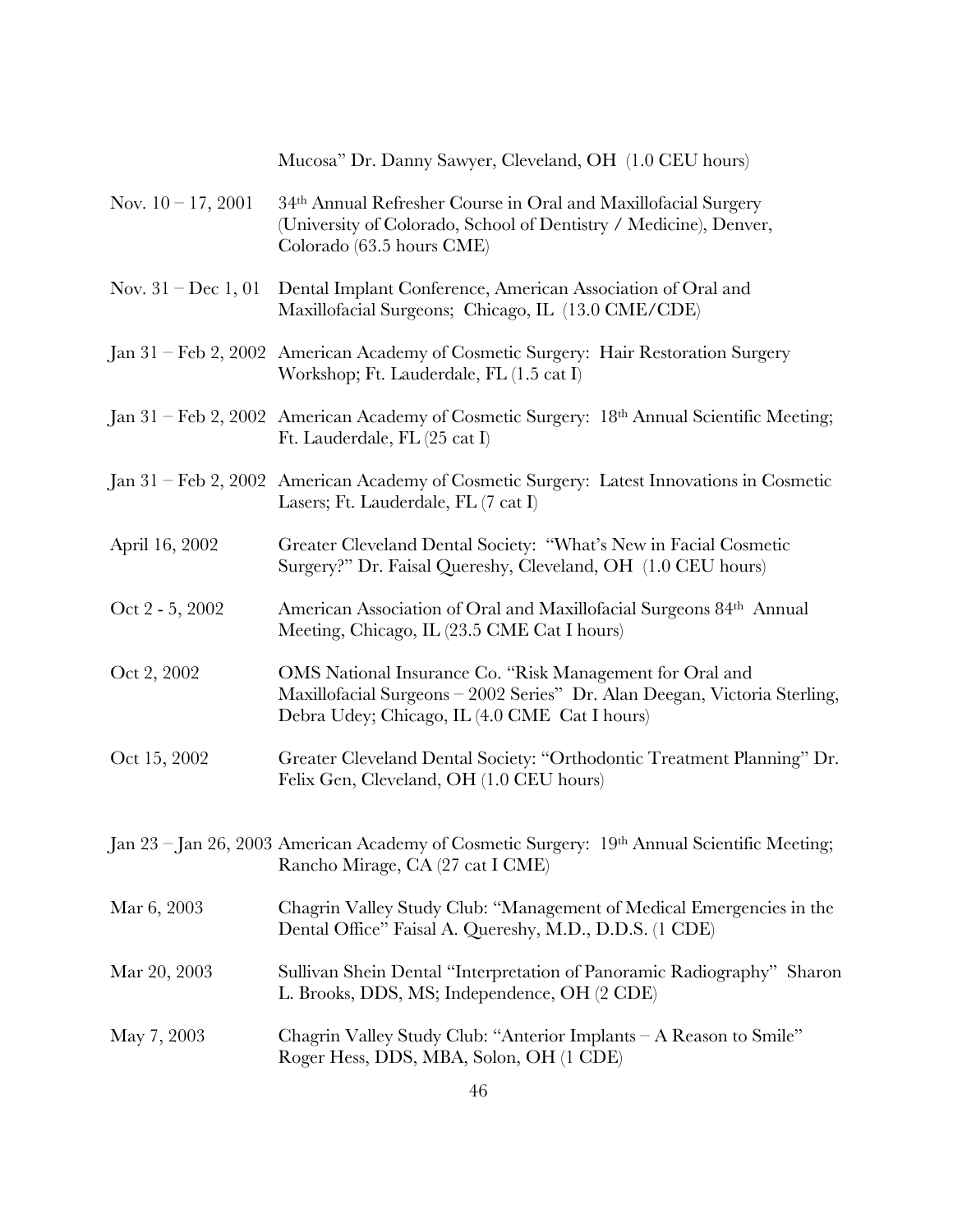| May 15, 2003      | CWRU Dept Oral/Maxillofacial Surgery: "Integrating Cosmetic Facial<br>Surgery into Your Practice - The Next Frontier!" Joe Niamtu III, DDS,<br>Solon, OH (2 ADA CEU) |
|-------------------|----------------------------------------------------------------------------------------------------------------------------------------------------------------------|
| June 10, 2003     | Medina General Hospital "Innovations in Facial Plastic Surgery" Faisal A.<br>Quereshy, M.D., D.D.S., 1 CME Cat I hour                                                |
| Sept 6, 2003      | Straumann Company "Comprehensive Implant Prosthetics and Predictable<br>Anterior Esthetics" (Dr. Robert Vogel) Westlake, OH CDE 6 hours                              |
| Sept 11-14, 2003  | American Association of Oral and Maxillofacial Surgeons 85TH Annual<br>Meeting and Scientific Sessions. Orlando, FL CME Cat I 17.50 hours,<br>CDE 17.5 hrs           |
| Sept 24, 2003     | Medina County Dental Society "Precancerous Oral Lesions" Dr. Dan<br>Sawyer, Medina, OH (CDE 1.0 hrs)                                                                 |
| Nov 22-23, 2003   | AO/ASIF Principles of Operative Treatment of Craniomaxillofacial<br>Trauma and Reconstruction Course, Cleveland, OH (17 hours Cat I<br><b>ACCME</b> )                |
| 01-08-2004        | Chagrin Valley Study Club: "What's New in Facial Cosmetic Surgery?"<br>Dr. Faisal A. Quereshy, Cleveland, Ohio, Continuing Education (1.5 hours<br>CDE               |
| 01-15-2004        | Practice Works "Shaping the Practice of the Future" (Dr. David Gane),<br>Beachwood, OH (2.0 CE Unit hours)                                                           |
| 01-20-2004        | 38th Annual Tri State Dental-Medical Meeting: Boyne Falls, Michigan<br>sponsored by Ohio State University (3.0 hours CME Cat I)                                      |
| 01-29-04          | American Academy of Cosmetic Surgery: 20th Annual Scientific Meeting;<br>Ft. Lauderdale, FL (23 CME Cat I)                                                           |
| 02-05-2004        | Chagrin Valley Study Club: "Digital Radiography for the Progressive<br>Dental Practice" Solon, Ohio, Continuing Education (1.5 hours CDE)                            |
| 03-04-04          | Chagrin Valley Study Club: "Periodontal Medicine" Dr. Roger Hess<br>Lyndhurst, Ohio, Continuing Education (2.0 hours CDE)                                            |
| 03-26-04-03-27-04 | American Academy of Cosmetic Surgery: "Liposuction, Lipofilling &<br>Liposhifting in 2004 Live Surgery Workshop" Washington, D.C., (CME                              |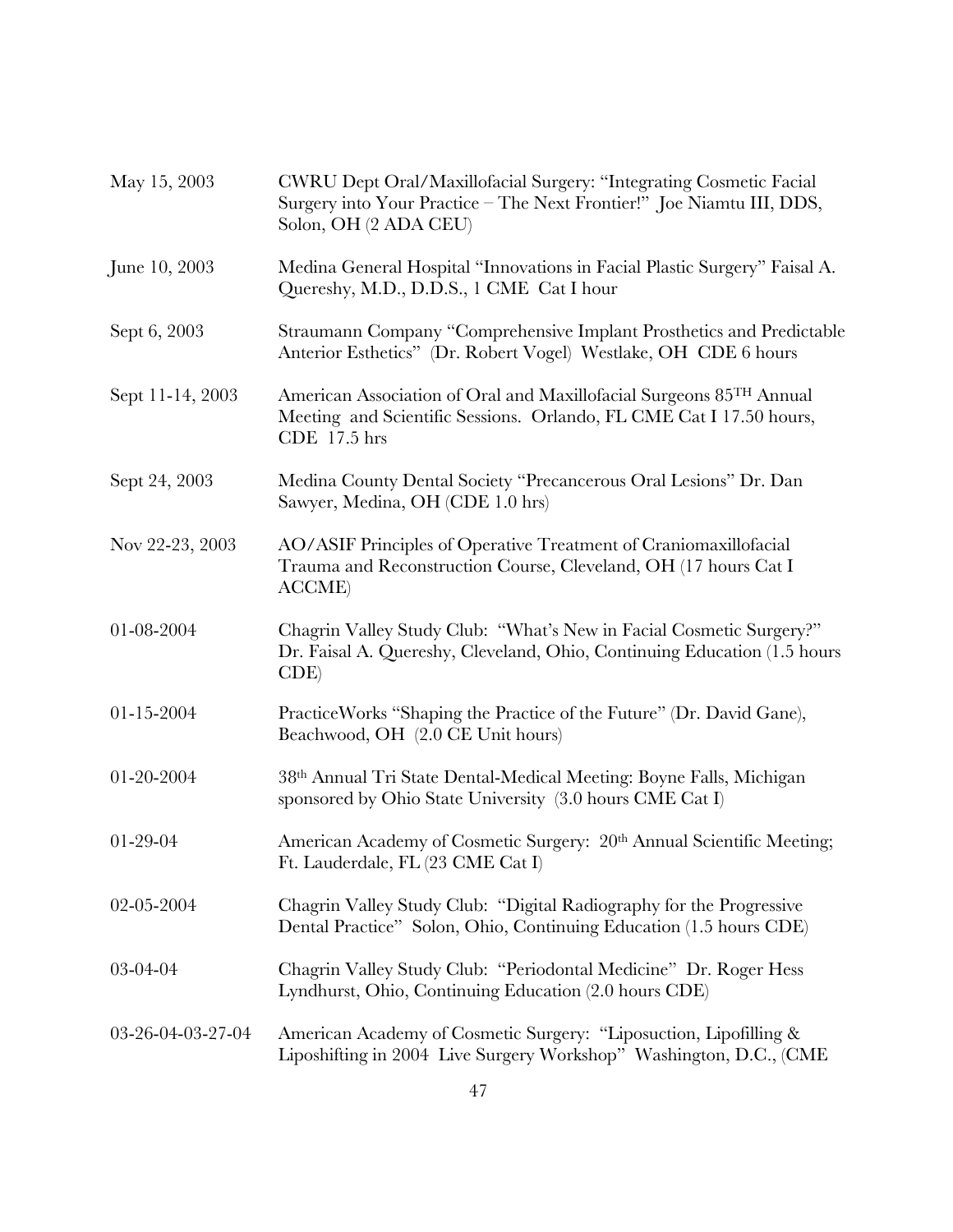19 Cat I)

| $04 - 01 - 04$      | Chagrin Valley Study Club: "Endodontics 2004" Dr. Steven Katz<br>Solon, Ohio, Continuing Education (2.0 hours CDE)                                                                                 |
|---------------------|----------------------------------------------------------------------------------------------------------------------------------------------------------------------------------------------------|
| 05-06-04            | Chagrin Valley Study Club: "Contemporary Facial Prosthodontics" Dr.<br>Russell Wang Solon, Ohio, Continuing Education (2.0 hours CDE)                                                              |
| $05-20-04-05-21-04$ |                                                                                                                                                                                                    |
|                     | The Cleveland Clinic Foundation, Dept. of Dentistry: Maxillofacial<br>Prosthetic Mini-Externship Cleveland, Ohio (10.0 OSDB CDE)                                                                   |
| 09-29-04            | OMS National Insurance Company, RRG: "Risk Management for the<br>Oral and Maxillofacial Surgeon - 2004" (Steven M. Holmes DDS and<br>Victoria J. Sterling) San Francisco, CA (4 hours CE ADA CERP) |
| $09-29-04-10-2-04$  |                                                                                                                                                                                                    |
|                     | American Association of Oral and Maxillofacial Surgeons 86TH Annual<br>Meeting and Scientific Sessions. San Francisco, CA CME Cat I 19.0 hrs,<br>$CDE 19.0$ hrs                                    |
| 10-07-04            | Chagrin Valley Study Club: Infection Control and OSHA Update (Dr.                                                                                                                                  |
|                     | Fady<br>Faddoul), Solon, OH 2.0 CE Category A                                                                                                                                                      |
| $10 - 12 - 04$      | Medina County Dental Society: "Introduction to Homeopathic & Holistic<br>Care in Relationship to Dentistry" Dr. Leonard Torok, Medina, OH (1)<br>hour CE)                                          |
| $10 - 13 - 04$      | Ohio Academy of Interdisciplinary Dentofacial Therapy "Management of<br>Medical Emergenices in the Dental Office" FA Quereshy, Middleburg<br>Heights, OH (2 hours CE)                              |
| $11 - 0 - 04$       | Chagrin Valley Study Club: Substance Abuse (Dr.), Solon, OH 2.0<br><b>CE</b> Category A                                                                                                            |
| 12-02-04            | Chagrin Valley Study Club: Lasers in Dentistry (Dr. Phillip Weiss), Solon,<br>OH 1.5.0 CE Category A                                                                                               |
| $01 - 06 - 05$      | Chagrin Valley Study Club: The Role of Adjunct Screening Technology in<br>the Fight Against Oral Cancer, Solon, OH 1.5.0 CE Category A                                                             |
| $01-27-05-1-31-05$  | American Academy of Cosmetic Surgery: 21th Annual Scientific Meeting;                                                                                                                              |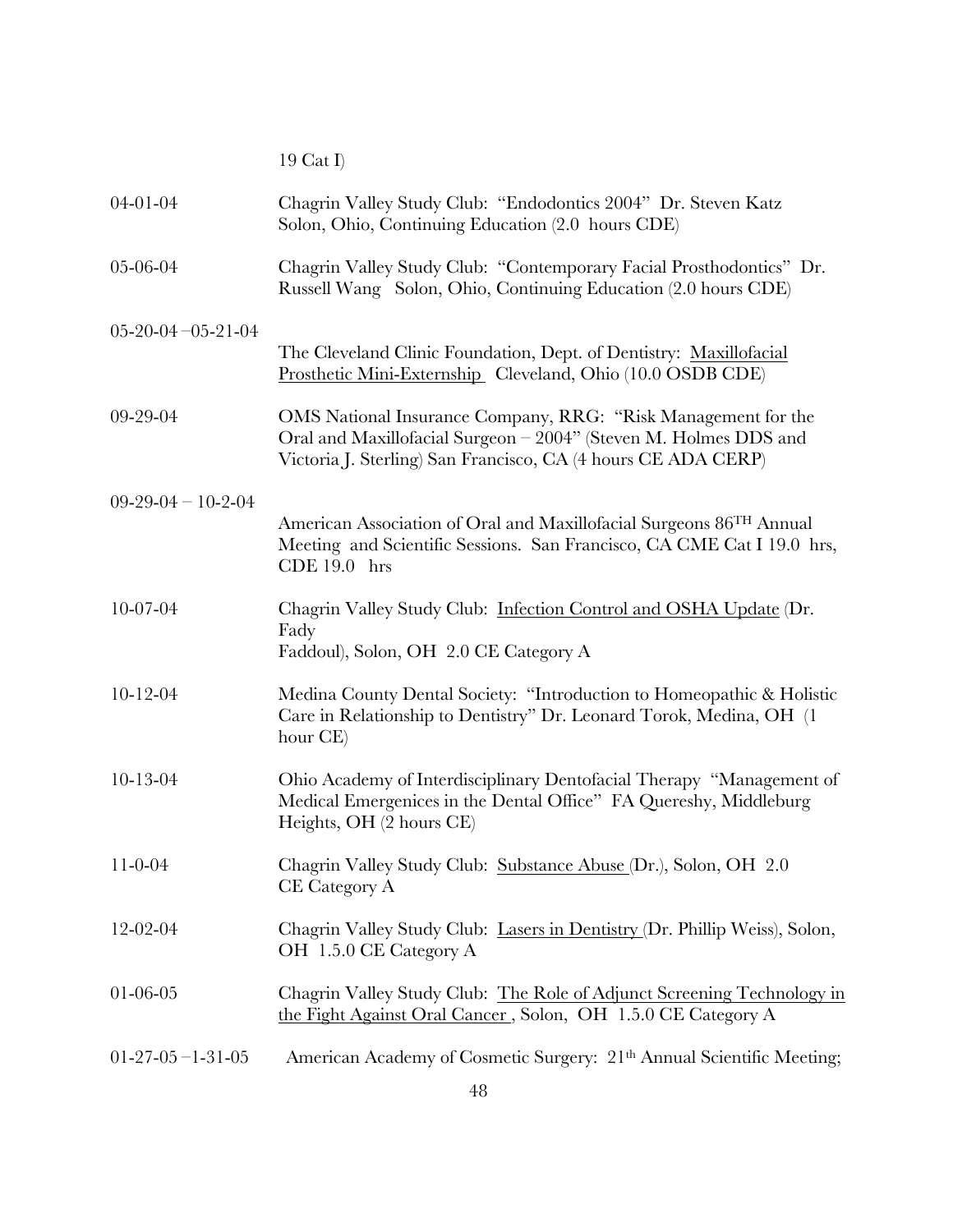San Diego, CA (23 CME Cat I)

| 02-03-05           | Chagrin Valley Study Club: Metal-Free Dentistry (Dr. Doug Leavitt)<br>Mayfield Hts, OH 1.5.0 CE Category A                                                                                                                                          |
|--------------------|-----------------------------------------------------------------------------------------------------------------------------------------------------------------------------------------------------------------------------------------------------|
| 03-03-06           | Chagrin Valley Study Club: Update on Orthognathic Surgery (Dr. F.<br>Quereshy) Solon, OH 1.5.0 CE Category A                                                                                                                                        |
| 03-09-05           | Medina County Dental Society: "Substance Abuse Disorders: Families,<br>Patients, and Communities" (Dr. Garrett D. Kenney) (CEU 2 hrs.)<br>Medina, Ohio.                                                                                             |
| 03-09-05           | Medina County Dental Society: "Infection Control: Bringing Your Office<br>Into Compliance" (Kathy Carson) (CEU 2 hrs.) Medina, Ohio.                                                                                                                |
| $04-29-04-30-05$   | Great Lakes Society OMS: "Minimally Invasive Methods to Enhance<br>Implants" (Dr. Michael Block); "Prevention and treatment of Life<br>Threatening Complications in Office Based Anesthesia" (Dr. Robert<br>Campbell), Cleveland, OH (CEU 10 hours) |
| $05-04 - 05-06-05$ | 2005 AAOMS Research Summit. AAAOMS, Chicago, IL.                                                                                                                                                                                                    |
| $05-06 - 05-07-05$ | "Orthognathic Surgery - Occlusion and Beyond" Dr. Johan Reyneke.<br>Jacksonville, Florida                                                                                                                                                           |
| 05-03-05           | Chagrin Valley Study Club: Maxillofacial Plastic Surgery and a<br>Multidiscipline Approach to the Cleft Lip and Palate (Dr. Jeffrey Goldstein)<br>Solon, OH 1.5.0 CE Category A                                                                     |
| 08-22-05           | Case School of Dental Medicine: "Anterior Implant Restorations: When<br>Biology Meets Esthetics" (Dr. Eric VanDooren, DDS) 2.0 CDE                                                                                                                  |
| 09-22 to 09-24-05  | American Association of Oral and Maxillofacial Surgeons 87TH Annual<br>Meeting and Scientific Sessions. Boston, MA. AMA CME Cat I 19.5 hrs,<br>ADA CERP CDE 19.5 hrs                                                                                |
| 09-29-05           | MCDS: "The All Ceramic Update in Esthetic Dentistry" (Dr. Avishai<br>Sadan, DMD), Medina, OH. 1.0 hours CDE.                                                                                                                                        |
| $11 - 12 - 05$     | Case School of Dental Medicine "Cone Beam Computerized Tomography<br>(CBCT) in Dentistry" (Dr. M. Hans, Faculty, and Dr. F. Quereshy)<br>Cleveland, OH 4.0 CEU                                                                                      |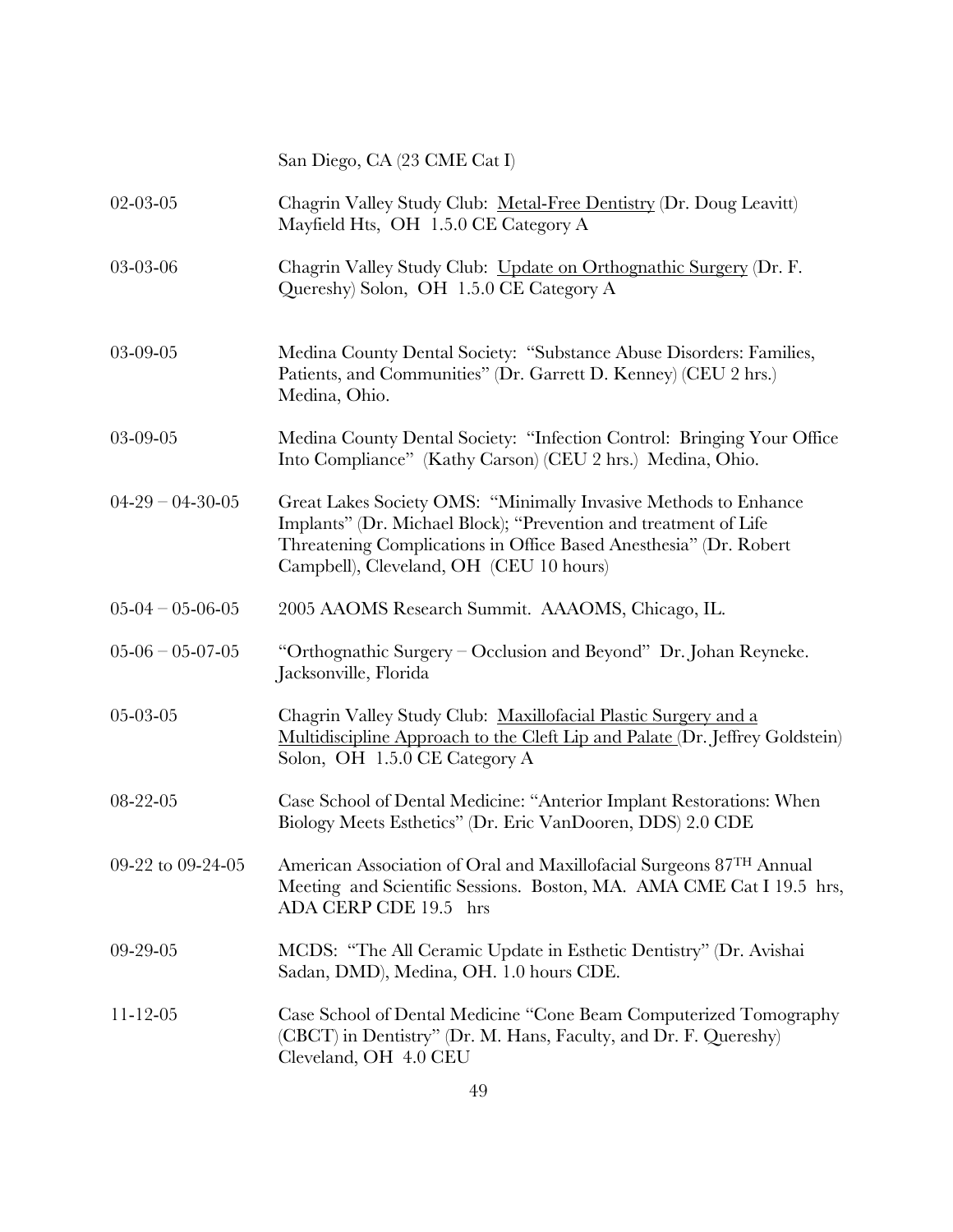| $01 - 05 - 06$      | "Infection Control In the Dental Office" (Dr. Fady Fadoul), Cat A 2.0<br>CDE;<br>(Dr. Roger Hess Biennial Sponsor)                                                       |
|---------------------|--------------------------------------------------------------------------------------------------------------------------------------------------------------------------|
| 01-15 to 01-20-06   | 40th Annual Tri State Dental-Medical Meeting: Harbor Springs, Michigan.<br>12.0 hours CEU Cat A.                                                                         |
| 01-26 to 01-29-2006 | American Academy of Cosmetic Surgery: 22 <sup>nd</sup> Annual Scientific Meeting;<br>San Diego, CA (32 CME Cat I)                                                        |
|                     | 01-29 to 01-30-2006 American Academy of Cosmetic Surgery Review Course, Orlando, FL (19)<br>CME Cat I                                                                    |
| 02-02-2006          | Chagrin Valley Study Group: "Paranasal Sinus Disease as a<br>Differential Diagnosis in Dental Disease" (Dr. Seth Silberman), Solon,<br>OH; 1.5 CE Cat A                  |
| 03-02-2006          | Chagrin Valley Study Group: "An Update on Diabetes and the<br>Relationship to Dental Health" (Jill Pupa, Executive Director, ADA-<br>Cleveland), Solon, OH; 1.5 CE Cat A |
| 03-06-2006          | Medina County Dental Society: "3-D Imaging in Dentistry Today" (Dr.<br>Mark Hans); Medina, OH (1.5 CE Cat A)                                                             |
| 03-09-2006          | Faisal A. Quereshy, MD, DDS, FACS Inc.: "Concepts in Orthognathic<br>Surgery" (F. Quereshy), Fox Meadows, Medina, OH; (Cat A 2.0 CE)                                     |
| 04-06-2006          | Chagrin Valley Study Group: "The Ramifications of<br>Bisphosphonate Therapy in Dentistry" (Dr. Roger Hess), Solon, OH; 1.5<br>CE Cat A                                   |
| 04-19-2006          | Faisal A. Quereshy, MD, DDS, FACS: "Applications of CBCT in Oral &<br>Maxillofacial Surgery" Case School of Dental Medicine Cleveland, OH;<br>(Cat A 2.0 CE)             |
| 04-28 to 04-30-06   | American Academy of Cosmetic Surgery: "Art & Science of Liposuction &<br>Abdominoplasty Live Surgery Workshop" Tulsa, OK (20 CME Cat I<br>AMA)                           |
| 05-04-2006          | Chagrin Valley Study Group: "Substance Abuse for the Dental<br>Professional" Dr. Barnett Ellman, Solon, OH; 2.0 CE Cat A                                                 |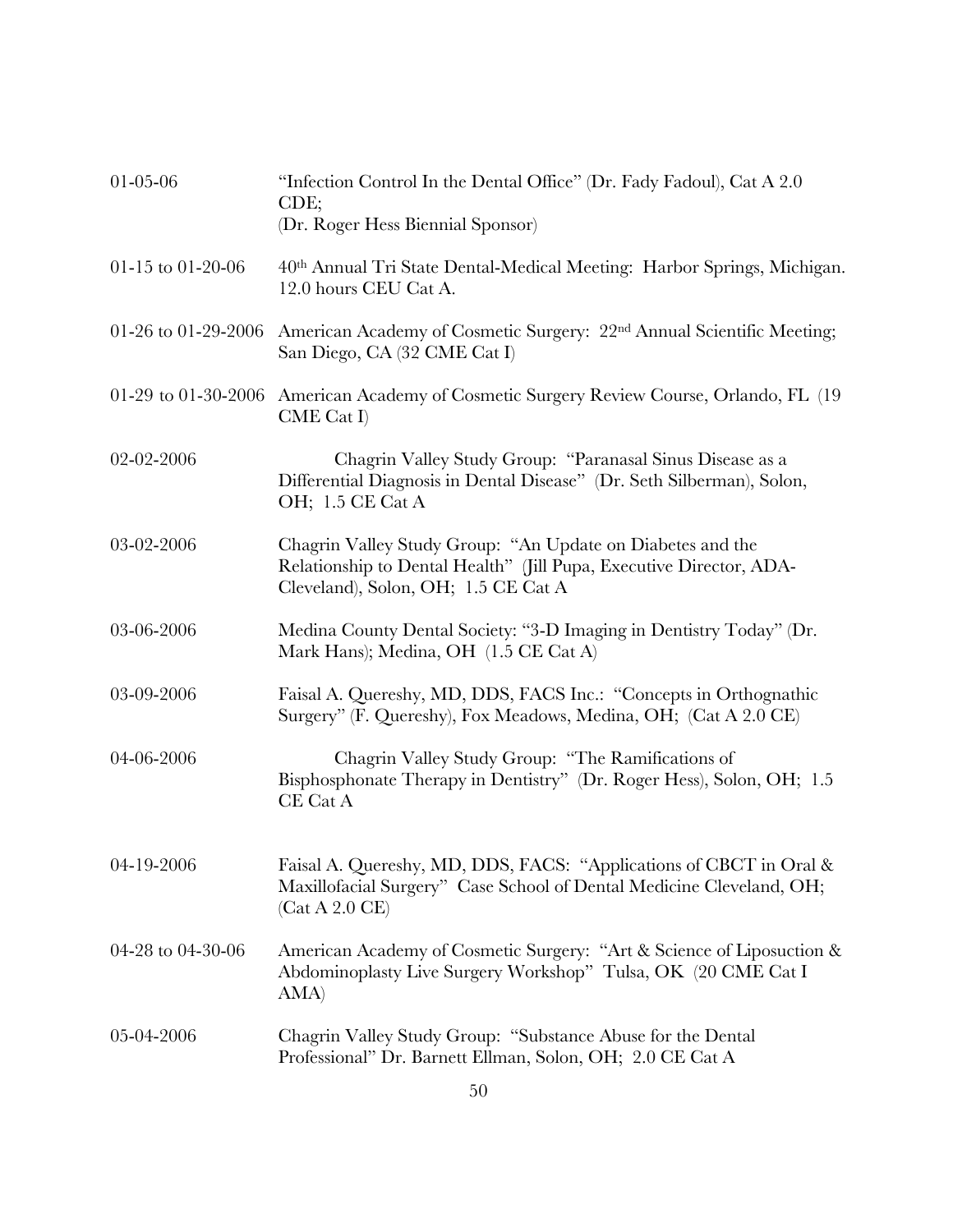| 06-10 to 06-11-06   | American Academy of Cosmetic Surgery: "Lasers & Light Sources – New<br>Filler Options Live Surgery Workshop" New York, NY (18 CME Cat I<br>AMA)                           |
|---------------------|---------------------------------------------------------------------------------------------------------------------------------------------------------------------------|
| 06-15-2006          | Visage Surgery Center, CE: "Endodontic Update 2006: Uses of MTA"<br>(Dr. Najia Usman) Weymouth Valley Country Club, Medina, OH; 2.0 CE<br>Cat A                           |
| 08-05-2006          | ACMF and Impromed: Interdiscplinary Problem-Solving in<br>Craniomaxillofacial Surgery" Ritz Carlton, Cleveland, OH (Cat I CME 8<br>hrs)                                   |
| 09-07-2006          | Faisal A. Quereshy: "Update on Craniofacial Surgery" Chagrin Valley<br>Study Club, Signature of Solon, Solon, OH (Cat A ADA: 1.5 hrs)                                     |
| 10-09-2006          | "Best Management Practices for Methyl-Mercury Reduction in the Water"<br>Amy S. Lyon-Galvin, Medina County Dental Society, Medina, OH (Cat A<br>ADA 1.5 hours code 33086) |
| 10-04-2006          | OMS National Insurance Company: "Risk Management for the Oral and<br>Maxillofacial Surgeon-2006" San Diego, CA (Cat A ADA 4 hours CDE)                                    |
| 10-04 to 10-07-2006 | AAOM 88th Annual Meeting, Scientific Sessions and Exhibition; San<br>Diego, California (CAT I AMA 26.50 hours; ADA CERP)                                                  |
| $11 - 14 - 2006$    | Medina's Excellence in Dentistry: "Understanding Orthodontics: Practical<br>Information that every General Dentist Should Know."                                          |
| 11-10 to 11-12-2006 | American Academy of Cosmetic Surgery: "Cosmetic Breast Surgery Live<br>Surgery Workshop" Tulsa, OK (24 CME Cat I AMA)                                                     |
| 11-14-2006          | Chad S. Webb DDS, MS: "Understanding Orthodontics: practical<br>information that every general dentist should know." Fox Meadows CC,<br>Medina, OH; 2.0 CE OSDB Cat A.    |
| 11-29-2006          | Alpha Omega International Dental Fraternity "Orthognathic Surgery in<br>the 21st Century" (F. A. Quereshy, MD); 2.0 CEU, Cat A                                            |
| 01-14 to 01-19-2007 | 41 <sup>st</sup> Annual Tri State Dental-Medical Meeting; Harbor Springs, Michigan.<br>10.5 CEU Cat A.                                                                    |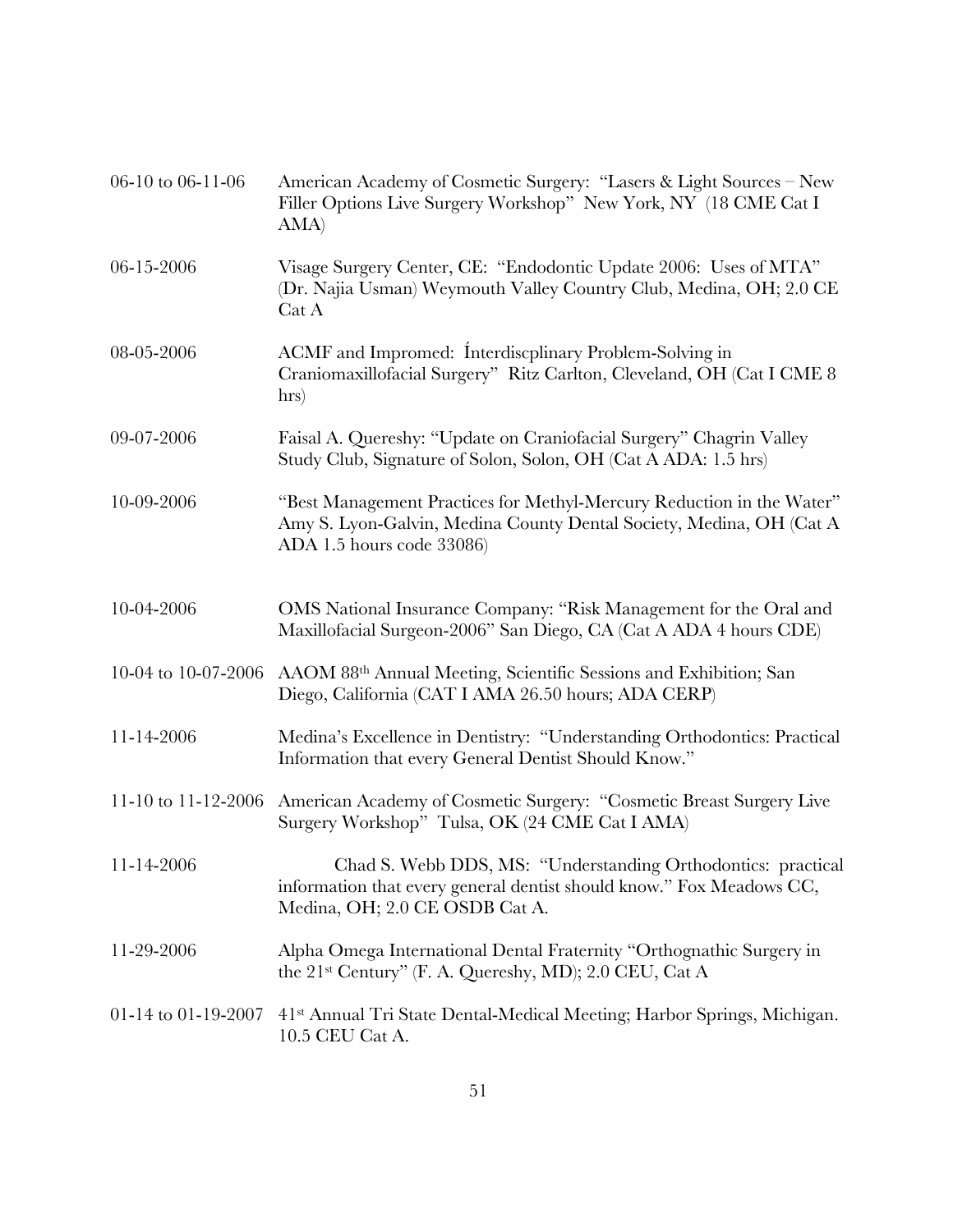| 02-21-2007          | "Substance Abuse" (Dr. Barnett Elman) Medina County Dental Society;<br>Weymouth, Medina 2.0 CDE completion code 6143                                                                                    |
|---------------------|---------------------------------------------------------------------------------------------------------------------------------------------------------------------------------------------------------|
| 02-21-2007          | "Infection Control" (Dr. Fady Fadoul) Medina County Dental Society;<br>Weymouth, Medina 2.0 CDE completion code 70529                                                                                   |
| 01-25 to 01-28-2007 | American Academy of Cosmetic Surgery: 23rd Annual Scientific Meeting;<br>"Renewal and Rejuvenation" Phoenix, AZ (33 CME Cat I)                                                                          |
| 03-24-2007          | "Controversies in Orthognathic Surgery: 7th Annual Symposium"<br>Impromed; Washington, D.C., 8 hours CAT I CME, ADA 8 hours CDE                                                                         |
| 03-27-2007          | Visage Surgery Center, CE: "Current Advances in Implant Technology<br>Fox Meadows Country Club, Medina, OH; 1.5 CE Cat A                                                                                |
| 03-30-2007          | "Ethical Considerations for the Modern Dental Practice" (John Odom,<br>PhD.) Ohio Dental Association Leadership Institute 2007 (1 hour OSDB<br>Cat A, CDE)                                              |
| 03-30-2007          | "Ethics Panel" (John Odom, PhD.) Ohio Dental Association Leadership<br>Institute 2007 (1 hour OSDB, Cat A, CDE)                                                                                         |
| 04-11-2007          | OAIDT "Endodontics for the General Practitioner" Dr. Vinson Vig;<br>Middleburg Heights Community Center (CEU 3 hours CAT A)                                                                             |
| 09-17-2007          | Medina County Dental Society: "Comprehensive Esthetic Dentistry from<br>Risk Assessment to Recipe for Success" (Dr. Avishai Sadan); Medina, OH<br>$(2.0 \t\t\t\t CE \t\t\t Cat \t\t\t\t A \t\t\t\tADA)$ |
| 09-27-2007          | Visage Surgery Center, CE: "Current Advances in Implant Technology"<br>(Dr. Faisal Quereshy) Weymouth Valley Country Club, Medina, OH; 2.0<br>CE Cat A                                                  |
| 10-19-2007          | OAIDT "An Interdisciplinary Approach to Treatment Planning, Clinical<br>Procedures & Esthetic Dentistry" Dr. Robet Winter; Middleburg Heights<br>Community Center (CEU 7 hours CAT A)                   |
|                     | 10-29-07 to 10-31-07 American Academy of Cosmetic Surgery "World Congress on Liposuction<br>Surgery and Advances in Cosmetic Surgery" Dubai, UAE (20 AMA Cat I)                                         |
| 11-29 to 12-2-07    | American Association of Oral & Maxillofacial Surgeons: "2007 Dental<br>Implant Conference." Chicago, IL (16 AMA, CDE)                                                                                   |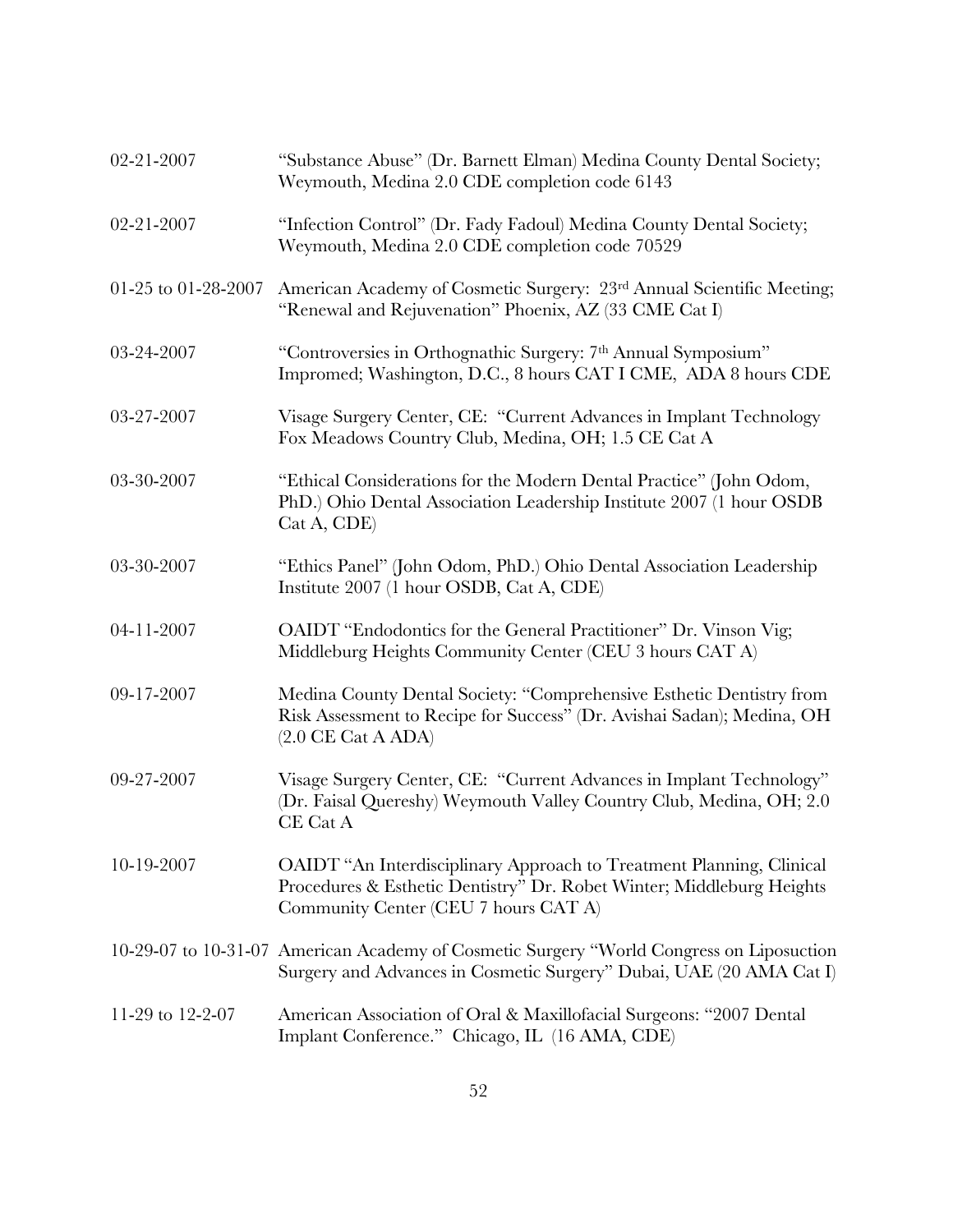| 01-09-2008          | OAIDT "Clinical Applications of Cone Beam CT in Oral & Maxillofacial<br>Surgery" Dr. Faisal A. Quereshy; Middleburg Heights Community Center,<br>Middleburg Heights, Ohio; 3.0 CE ADA |
|---------------------|---------------------------------------------------------------------------------------------------------------------------------------------------------------------------------------|
| 01-09-2008          | Visage Surgery Center, CE: "Current Concepts in Implant Surgery" (Dr.<br>Faisal Quereshy) River Styx Grille, Medina, OH                                                               |
| 01-17 to 01-20-2008 | American Academy of Cosmetic Surgery: 24th Annual Scientific Meeting;<br>"The Art of Perfection" Orlando, FL (25 CME Cat I)                                                           |
| 01-17 to 01-20-08   | American Academy of Cosmetic Surgery "The Art of Liposuction Surgery<br>Workshop" Orlando, FL (8 CME Cat I)                                                                           |
| 01-21 to 01-25-2008 | 42nd Annual Tri State Dental-Medical Meeting: Harbor Springs, Michigan<br>(CME 10.5 hours, AMA Category I, ADA)                                                                       |
| 03-27-2008          | The Straumann Company "Introducing Confidence at Bone Level" Bill                                                                                                                     |
| 04-05-2008          | Kukucka, Cleveland, OH (CDE 2.0 hours, AGD code 210303)<br>AAOMS: "The Oral and Maxillofacial Surgeon as CEO" Atlanta, GA (4.0)<br>hours Cat I AMA, ADA CERP)                         |
| 04-18-2008          | Ohio Dental Association "Trends in Dental Regulations" Keith R. Kerns,<br>Esq., Columbus, Ohio, Cat A. CDE 1.0 hours.                                                                 |
| 05-15-2008          | The Straumann Company "Introducing Confidence at Bone Level" Bill<br>Kukucka, Medina, OH (CDE 2.0 hours)                                                                              |
| 08-14 to 08-15-2008 | Nobel Biocare USA, Inc. "NobelGuide: Computer-Based Guided Surgery<br>with Software and Model Workshop" (Dr. Robert Bagoff) Mahwah, NJ (14<br>hours CEU)                              |
| 09-17 to 09-20-08   | AAOMS 90th Annual Meeting & Scientific Sessions, Seattle, WA (AMA<br>Cat 1, ADA: $16.5$ hours)                                                                                        |
| $11-5-2008$         | Straumann "Discovering Dental Implants: Recognizing Benefits for You<br>and Your Patient" (Bill Kukucka), Medina, OH (CDE 4.0 hours AGY-500-<br>$(01-08)$                             |
| 11-13 to 11-14-08   | Obagi Ultimate Skin Symposium: Beverly Hills, California (AMA Cat I:<br>$17.0$ hours)                                                                                                 |
| 12-05 to 12-07-08   | AAOMS 2008 Dental Implant Conference. Chicago, IL (13.5 AMA Cat I)                                                                                                                    |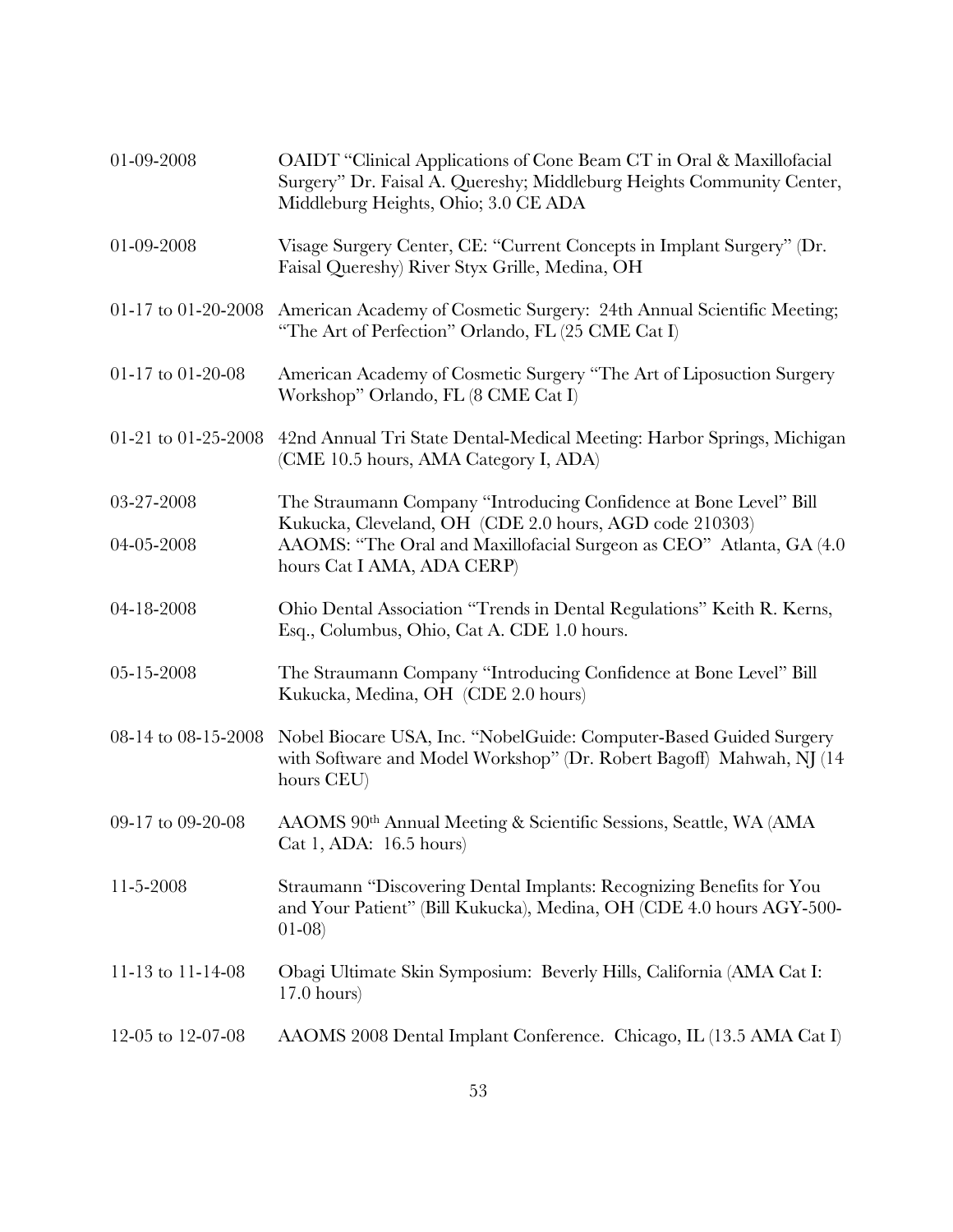| 01-14-2009        | AACS 25th Anniversary Scientific Meeting "The Art of Cosmetic Facial<br>Surgery Workshop" Phoenix, AZ (8 AMA Cat I credits)                                                          |
|-------------------|--------------------------------------------------------------------------------------------------------------------------------------------------------------------------------------|
| 01-15 to 01-18-09 | AACS 25th Anniversary Scientific Meeting "Not a Day over Twenty-Five"<br>Phoenix, AZ (26 AMA Cat I credits)                                                                          |
| 01-18 to 01-23-09 | Tri-State Dental-Medical Conference. Boyne Highlands, Michigan (Cat I<br>10 hours AMA)                                                                                               |
| 02-05-2009        | Charin Valley Study Club: "Virtual Implant Surgery, Use of Cone Beam<br>in OMS" (F. Quereshy DDS, MD), Solon, OH 1.5 CDE cat A                                                       |
| 02-10-2009        | Visage Surgical Institute: "Standards of Care in Implant Dentistry" (F A<br>Quereshy) Blue Heron Country Club, Medina, OH (ADA Cat A 1.5 hours)                                      |
| 03-26-2009        | Case Western Reserve School of Dental Medicine: "Potpourri of Pathology<br>and Reconstruction" (Dr. Bruce McIntosh), Cleveland, OH Cat A 1.5 hrs.                                    |
| 04-03-2009        | Ohio Dental Association: "Dental Ethics and the Law" (David Owsiany,<br>JD) Columbus, OH. Cat A CDE 1.0 hr                                                                           |
| 04-08-2009        | Ohio Academy of Interdisciplinary Dentofacial Therapy: "Oral Surgery<br>Case Report" (Faisal A. Quereshy MD, DDS, FACS) Middleburg Heights,<br>OH Cat A 3.0 hr (AGD sponsor #302668) |
| 05-04 to 05-05-09 | Dentsply Friadent "Concept, Indication and Handling of the Ankylos<br>Implant System" (Hanau, Germany anad JW Goethe University Frankfurt,<br>GE)                                    |
| 05-28-2009        | "Confidence at Bone Level" Terri Kleps, Medina, OH 2.5 CE (AGY-200-<br>$2 - 09$                                                                                                      |
| 06-12-2009        | "The First International Symposium on Comprehensive Care"<br>Intercontinental Hotel, Cleveland, Ohio, CE: 7.25 hours                                                                 |
| 07-18 to 07-19-09 | Ohio Society of OMS: "Potpurri of Anesthesia" Dr. Morton Rosenburg,<br>Cleveland, Ohio, CDE 6 hours                                                                                  |
| 09-28-2009        | "Cone Beam CT in the Dental Practice" Dr. Shailesh Kottal; Cleveland,<br>OH CE: 2hours #8880-070909028                                                                               |
| $10-14-09$        | "Risk Management for the Oral and Maxillofacial Surgeon" OMS                                                                                                                         |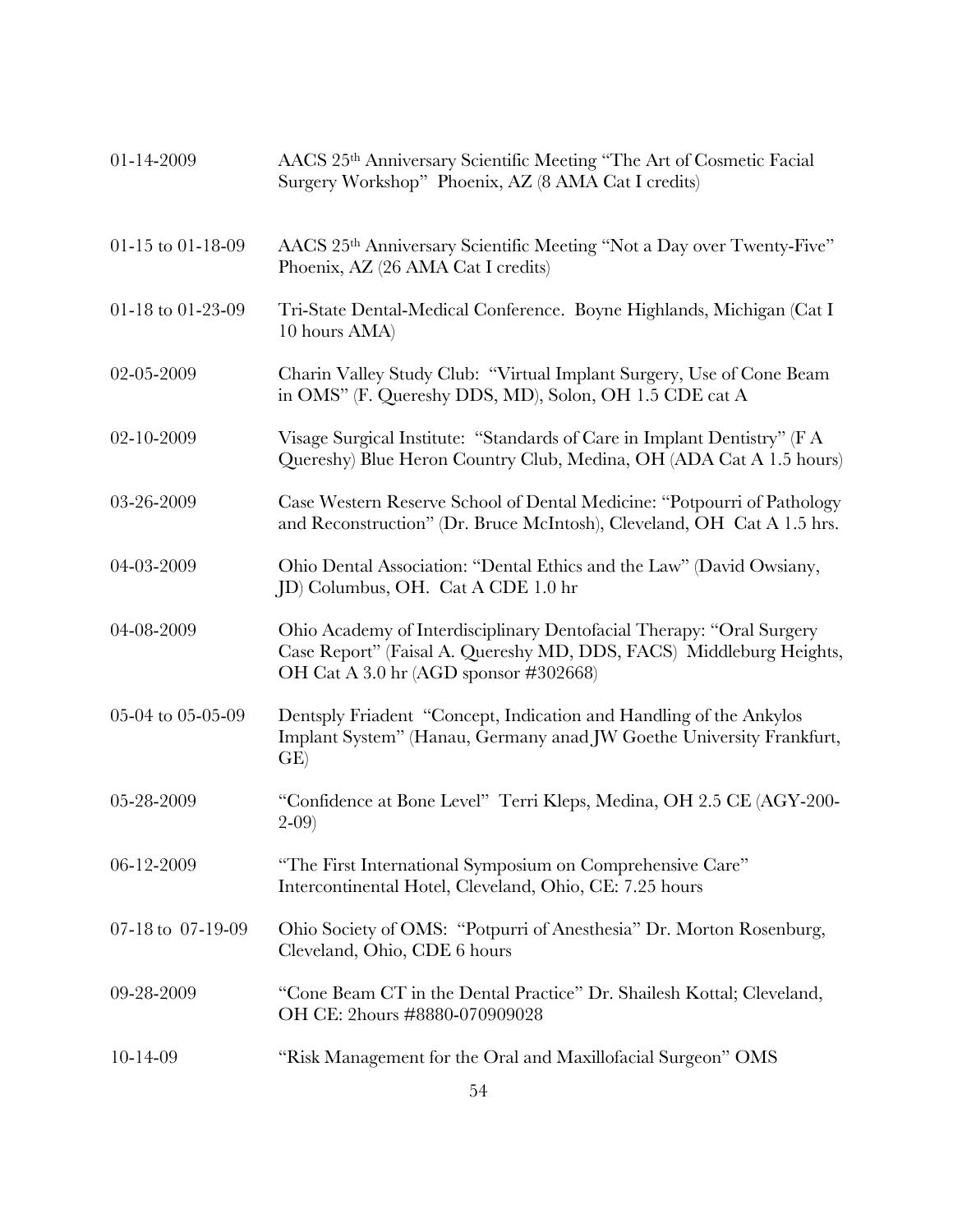|                        | National Insurance Company, Four Seasons Hotel, Toronto, ON (4 CE<br><b>ADA CERP</b> )                                                                                                    |
|------------------------|-------------------------------------------------------------------------------------------------------------------------------------------------------------------------------------------|
| 10-14 to 10-17-09      | AAOMS 91st Annual Meeting & Scientific Sessions, Toronto, ON, Canada<br>(AMA Cat 1, ADA: 22.0 hours)                                                                                      |
| 11-06-09               | OAIDT: "Principles for Excellence in Patient Relations" (Joan Garbo);<br>Middleburg Heights Community Center, OH CEU 7 hours.                                                             |
| $12 - 4 - 12 - 6 - 09$ | AAOMS 2009 Dental Implant Conference. Chicago, IL (13.5 AMA Cat I)                                                                                                                        |
| 12-10-09               | Dr. Brian O'Neill "Technology Advances in Implant Dentistry: Guided<br>Surgery" Middleburg Heights, Ohio; 2.0 CE hours                                                                    |
| 12-4 12-6-09           | AAOMS 2009 Dental Implant Conference, Chicago, IL 16 CE Cat 1<br>AMA, ADA                                                                                                                 |
| $01 - 13 - 10$         | Society for Interdisciplinary Dental Medicine: "Treatment Planning from<br>Childhood to Adulthood" (Dr. Brian Hockenberger) Bath, Ohio (1.0<br>CEU                                        |
| 01-17 to 01-19-10      | Annual Tri-State Dental Medical Conference, Boyne Highlands, Michigan<br>(7.5 hours CEU OSDB)                                                                                             |
| $01 - 21 - 10$         | Biomet 3i LLC: "Advanced Aesthetic Provisionalization: Restorative<br>Hands-On Learning Using New Technologies" (Dr. George Priest),<br>Double Tree Hotel – Independence, OH (2 CEU ODA). |
| $01 - 26 - 10$         | AACS "International Society of Cosmeticogynecology Workshop"<br>Orlando, Florida; 8 AMA Cat I                                                                                             |
| $01 - 27 - 10$         | AACS "The Art of Cosmetic Facial Surgery Workshop" Orlando, Florida;<br>4 AMA Cat I                                                                                                       |
| 01-28 to 01-31-10      | AACS 26th Annual Scientific Meeting "Abstract to Impact" Orlando,<br>Florida; 26 AMA Cat I                                                                                                |
| $02 - 11 - 10$         | PennWell Corporation "Stem Cell Applications for Implant Site<br>Preparation" (Dr. Ghonson) Independence, Ohio (3 ADA CERP hours)                                                         |
| $02 - 21 - 10$         | Mellion Orthodontics: "Management of Impacted Maxillary Canines" Dr.<br>Zachary Mellion, Ken Stewart's Lodge, Akron, OH; 1.0 CDE OSDB                                                     |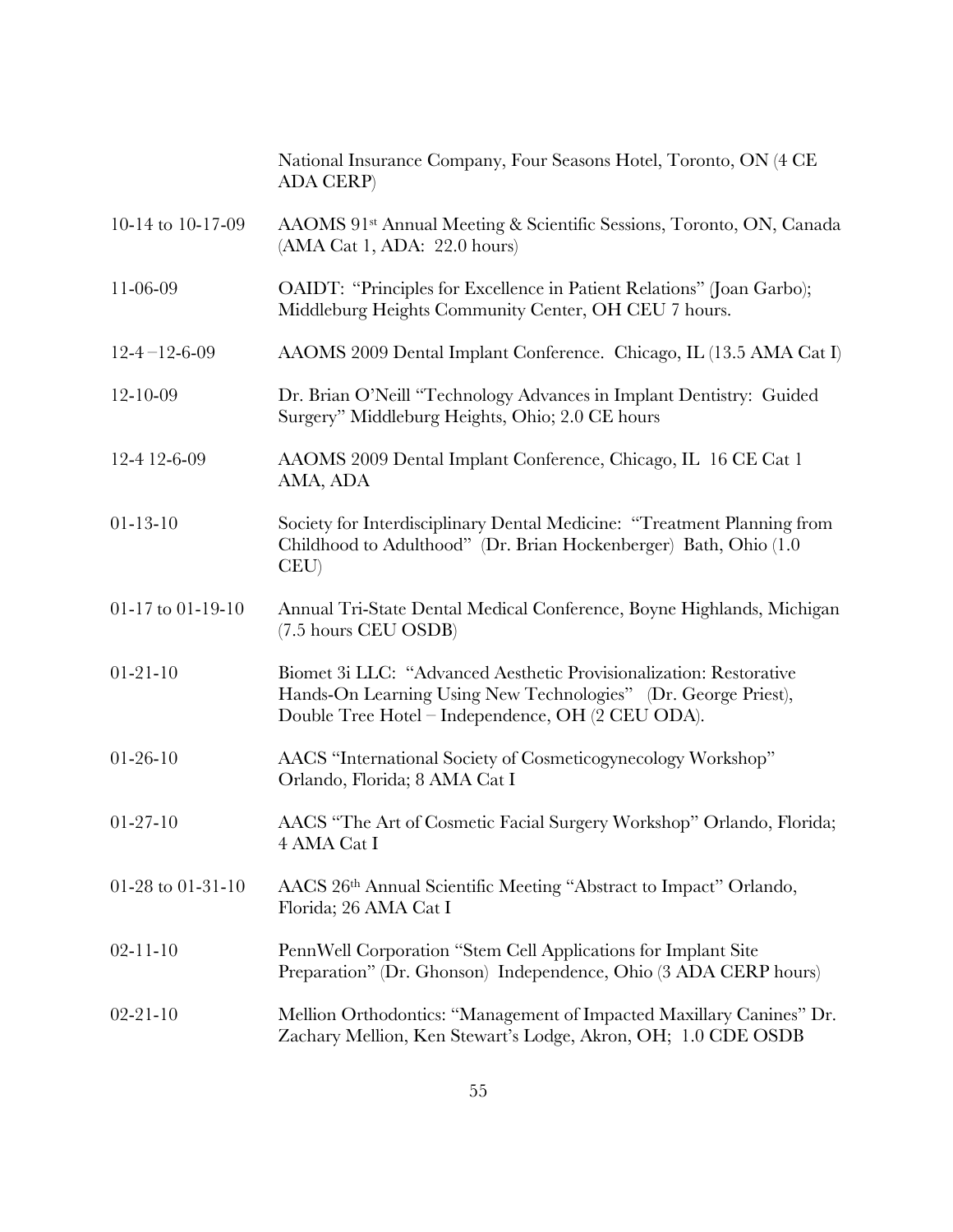| $03-03-10$        | Chalmers Lyons Academy Spring Meeting "Piezoelectric Surgery: State of<br>the Art" (Dr. Enzo Rossi) Ann Arbor, Michigan (CDE 6 hours)                                   |
|-------------------|-------------------------------------------------------------------------------------------------------------------------------------------------------------------------|
| 03-19 to 03-20-10 | Friadent Symposium: World Congress, Barcelona, Spain; 16 hours CDE                                                                                                      |
| $03 - 31 - 10$    | Case OMS Dept: "Orthognathic Surgery Practice for the Orthodontist"<br>(Dr. Faisal A. Quereshy) LockKeepers Valley View, OH (2.0 ADA/CERP)                              |
| $04 - 08 - 10$    | Straumann "Restorative Dentistry with CAD/CAM Technology" (Terri<br>Kleps / Joel Kuhlman) Fairview Park, OH (2.0 CDE)                                                   |
| $04 - 14 - 10$    | OAIDT "Cosmetic OMS" (Dr. Faisal A. Quereshy) Middleburg Heights,<br><b>OH</b> (3.0 CEU)                                                                                |
| $04 - 21 - 10$    | Mellion Orthodontics: "Intraoral Photography Techniques" Dr. Bryan<br>Stephens, Ken Stewart's Lodge, Akron, OH; 1.0 CDE OSDB                                            |
| $04 - 28 - 10$    | CWRU School of Medicine: "Electronic Health Record Training Modules<br>Order Entry and Orders Reconciliation Training" Cleveland, OH (6.0)                              |
| 05-16 to 05-19-10 | hours AMA Cat I)<br>Dentsply Friadent "Current Concepts in Implant Dentistry"<br>(Frankfurt, GE) 12 hours CDE                                                           |
| $05 - 20 - 10$    | Straumann "Establishing a Functional and Esthetic Framework with CT<br>Guided Surgery and New Implant Materials" (Dr. Constantin Farah)<br>Cleveland, OH, 2.0 hours CEU |
| $08 - 17 - 10$    | Straumann "Current Trends in Digital Dentistry: Guided Surgery with<br>Straumann CoDiagnostix Software" (Ron Roche) Westlake, OH 1.5<br>hours CEU                       |
| $9 - 29 - 10$     | OMSNIC: "Risk Management for the Oral and Maxillofacial Surgeon"<br>(Drs. Holmes, Shahbazian, Stone, Danielson, Sterling, Udey) Chicago, IL<br><b>4 ADA CERP</b>        |
| 09-30 to 10-2-10  | AAOMS 2010 Scientific Sessions and Research, Chicago, IL 16 CE Cat 1<br>AMA, ADA                                                                                        |
| 10-1 to 10-3-10   | AACS World Congress on Liposuction Surgery, Washington, D.C. Cat I<br>19 AMA hours                                                                                      |
| $10-15-10$        | Straumann "Advances in Digital Dentistry" Dr. Steven Fuqua, Cleveland,<br>OH, 8.0 CEU (AGY 400 07 10)                                                                   |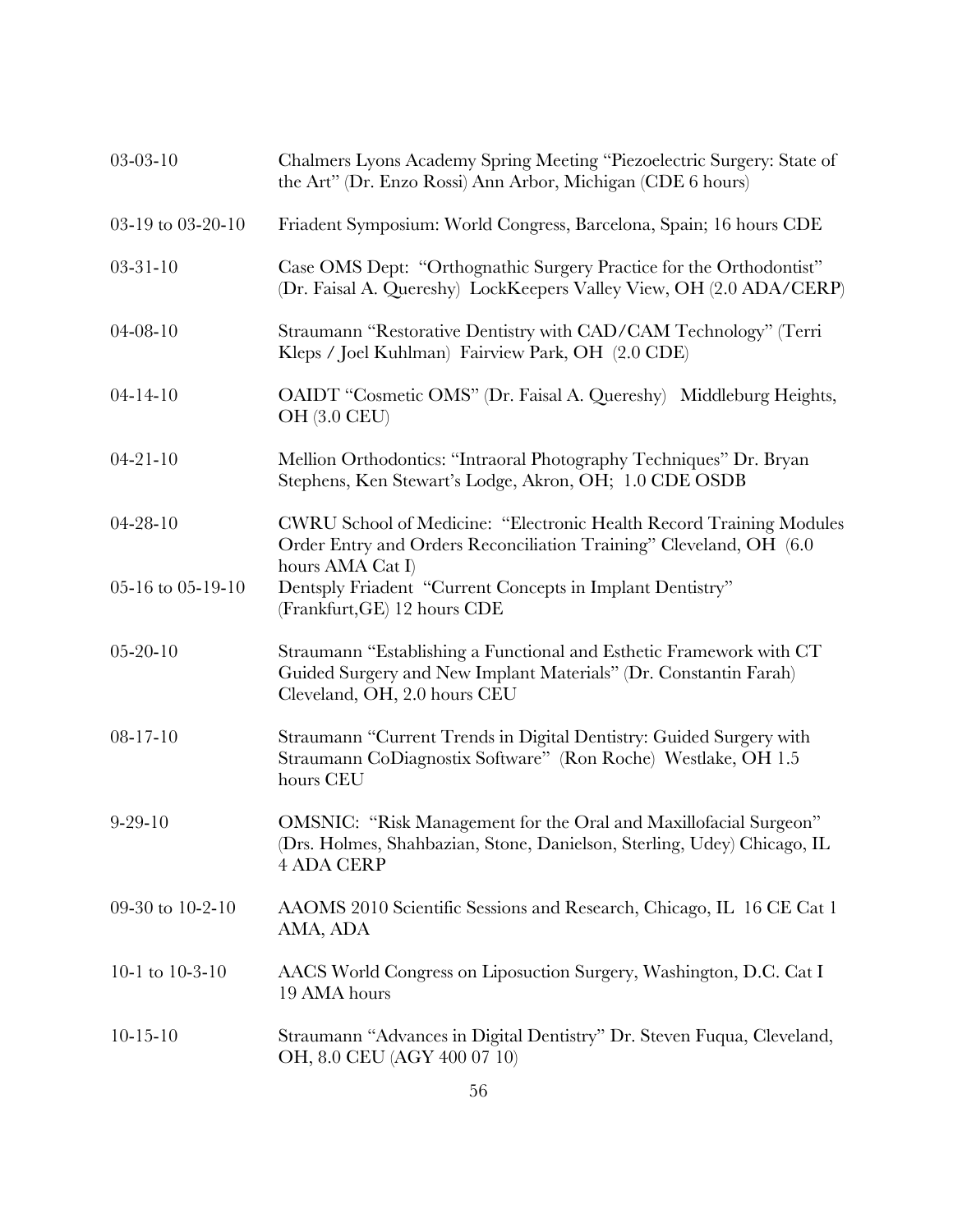| $11 - 19 - 10$      | Biomet 3i LLC: Synergy Training Program; Medina OH, Dr Carl Drago;<br>Cat A, 28 hours CE                                                                                  |
|---------------------|---------------------------------------------------------------------------------------------------------------------------------------------------------------------------|
| $12-2 - 12-4-10$    | AAOMS 2010 Dental Implant Conference, Chicago, IL 16.25 CE Cat 1<br>AMA, ADA                                                                                              |
| $01 - 12 - 11$      | American Academy of Cosmetic Surgery Pre-Conference Symposium:<br>"Facial Cosmetic Surgery - A Clinical Debate" Phoenix, AZ Cat 1 4.0 hrs                                 |
| 01-13 to 01-16-11   | AACS 27th Anniversary Scientific Meeting "Beyond Skin Deep" Phoenix,<br>AZ (17 AMA Cat I credits)                                                                         |
| 01-17 to 01-20-11   | Annual Tri-State Dental Medical Conference, Boyne Highlands, Michigan<br>(5 hours CEU OSDB)                                                                               |
| 02-12 to 02-17-2011 | American Board of Oral & Maxillofacial Surgery: Oral Calibration and<br>Delivery of Examination. Dallas, Tx (36.5 hours CME AMA Cat I)                                    |
| $03-09-11$          | OAIDT "OMS Practice Marketing and Systems" (Faisal A.<br>Quereshy) Middleburg Heights, OH (1 hours CEU)                                                                   |
| $03-09-11$          | Society of Interdisciplinary Dental Medicine: "Orthognathic<br>Surgery Diagnosis and Treatment Planning". Bath, Ohio. 2.0 CE                                              |
| $06 - 18 - 11$      | Nobel Biocare USA LLC: "Optimal Treatment Solution for<br>Edentulous Patients Using the All-on-4 Treatment Concept." Dr. Ken<br>Parrish, Yorba Linda, CA. 6 hours CEU ADA |
| 06-23 to 06-26-2011 | Dentsply International: "Implant Summit by the Sea" Naples, FL. (10)<br>hours CE)                                                                                         |
| $08 - 24 - 11$      | Spear Education (sponsor code 219029): "Interdisciplinary<br>Treatment Planning" (Steve Ratcliff, DDS, MS) Medina, Ohio, 3 hours<br><b>AGD</b>                            |
| 09-12 to 09-17-11   | AAOMS 93rd Annual Scientific Meeting and Sessions. Philadelphia, PA. 22<br>hours Cat I AMA, ADA.                                                                          |
| $09-22-11$          | Spear Education (sponsor code 219029): "Interdisciplinary<br>Treatment Planning" (Steve Ratcliff, DDS, MS) Medina, Ohio, 3 hours<br>AGD                                   |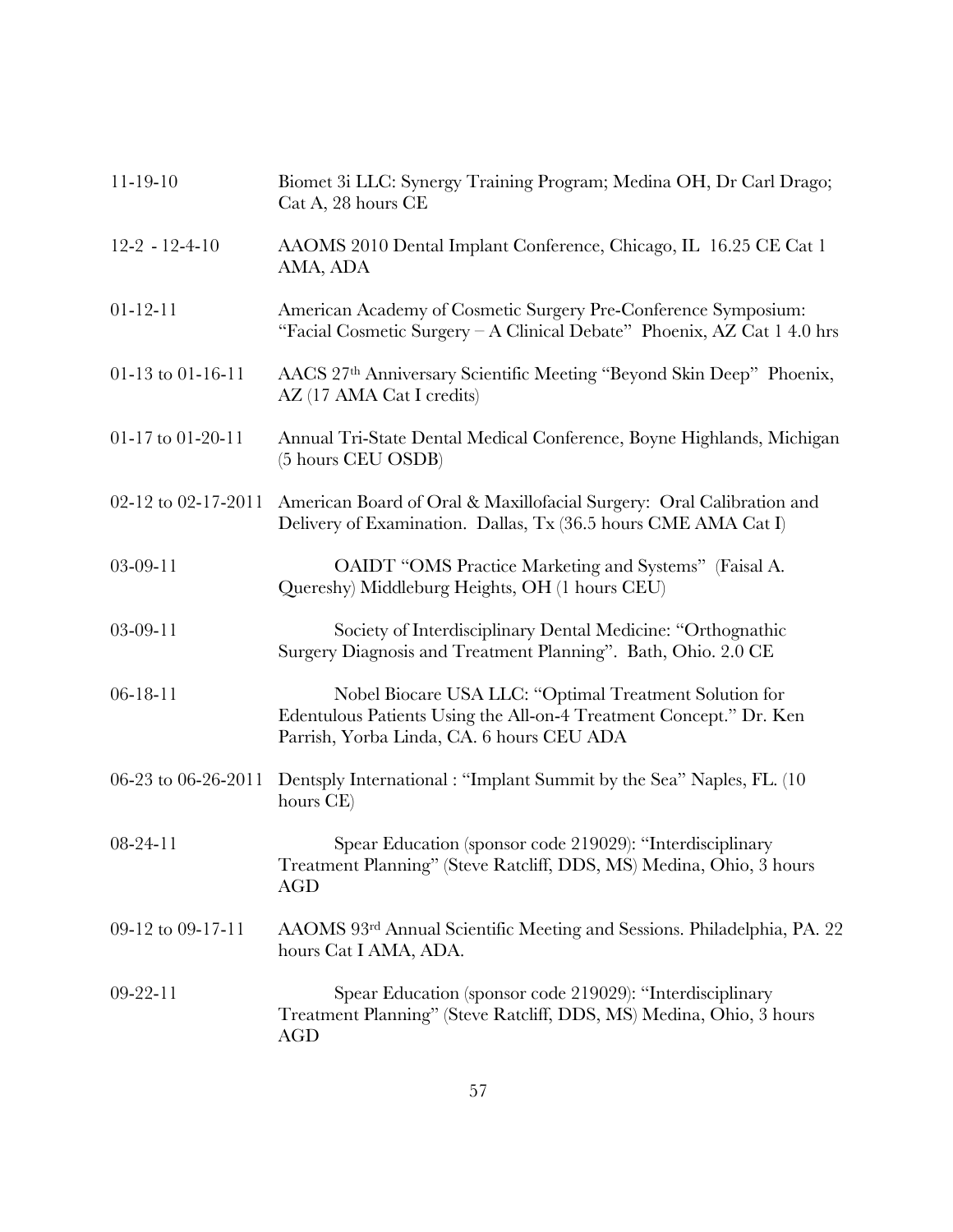| $09-28-11$        | Medina County Dental Society: "Treatment of Medically<br>Compromised Patients in a Dental Office" (Dr Anita Aminosharieae) 1.5<br>hours CEU OSDB |
|-------------------|--------------------------------------------------------------------------------------------------------------------------------------------------|
| $10-3-11$         | Greater Cleveland Dental Society: "Ethics in Dentstry" (Dr.<br>Shannon French) Cleveland, OH 1 hour CEU.                                         |
| $10-19-11$        | Spear Education (sponsor code 219029): "Interdisciplinary<br>Treatment Planning" (Steve Ratcliff, DDS, MS) Medina, Ohio, 3 hours<br><b>AGD</b>   |
| $11-02-11$        | Spear Education (sponsor code 219029): "Interdisciplinary<br>Treatment Planning" (Steve Ratcliff, DDS, MS) Medina, Ohio, 3 hours<br><b>AGD</b>   |
| $11-21-11$        | "School of Dental Medicine - Faculty Retreat" (Dr. Andrew<br>Schenkel) Case Western Reserve University, Cleveland, OH; 3 hours CEU.              |
| $10 - 2011$       | American Board of Oral & Maxillofacial Surgery (ABOMS): 2011<br>Recertification Examination Process. Chicago, IL. 60 hours Cat 2.                |
| 01-15 to 01-20-12 | Annual Tri-State Dental Medical Conference, Boyne Highlands, Michigan<br>(5 hours CEU OSDB)                                                      |
| 02-01-2012        | Spear Education (sponsor code 219029): "Interdisciplinary Treatment<br>Planning" (Steve Ratcliff, DDS, MS) Medina, Ohio, 3 hours AGD             |
| 02-04 to 02-09-12 | American Board of Oral and Maxillofacial Surgery. "Oral Examination<br>Calibration and Delivery" Dallas, TX 30 hours CE                          |
| 02-01-2012        | American Board of Oral and Maxillofacial Surgery. "Case Development<br>Oral Examination" Dallas, TX 10 hours CE                                  |
| 02-04-2012        | American Board of Oral and Maxillofacial Surgery. "Item Writer's<br>Workshop" Dallas, TX 3.5 hours CE                                            |
| 02-06-2012        | American Board of Oral and Maxillofacial Surgery. "Scientific Seminar"<br>Dallas, TX 4.0 hours CE                                                |
| 02-12-2012        | Spear Education Group (sponsor code 219029): "Interdisciplinary<br>Treatment Planning" (Steve Ratcliff, DDS, MS) Medina, Ohio, 3 hours           |
| 02-22-2012        | Spear Education (sponsor code 219029): "Interdisciplinary Treatment                                                                              |
|                   |                                                                                                                                                  |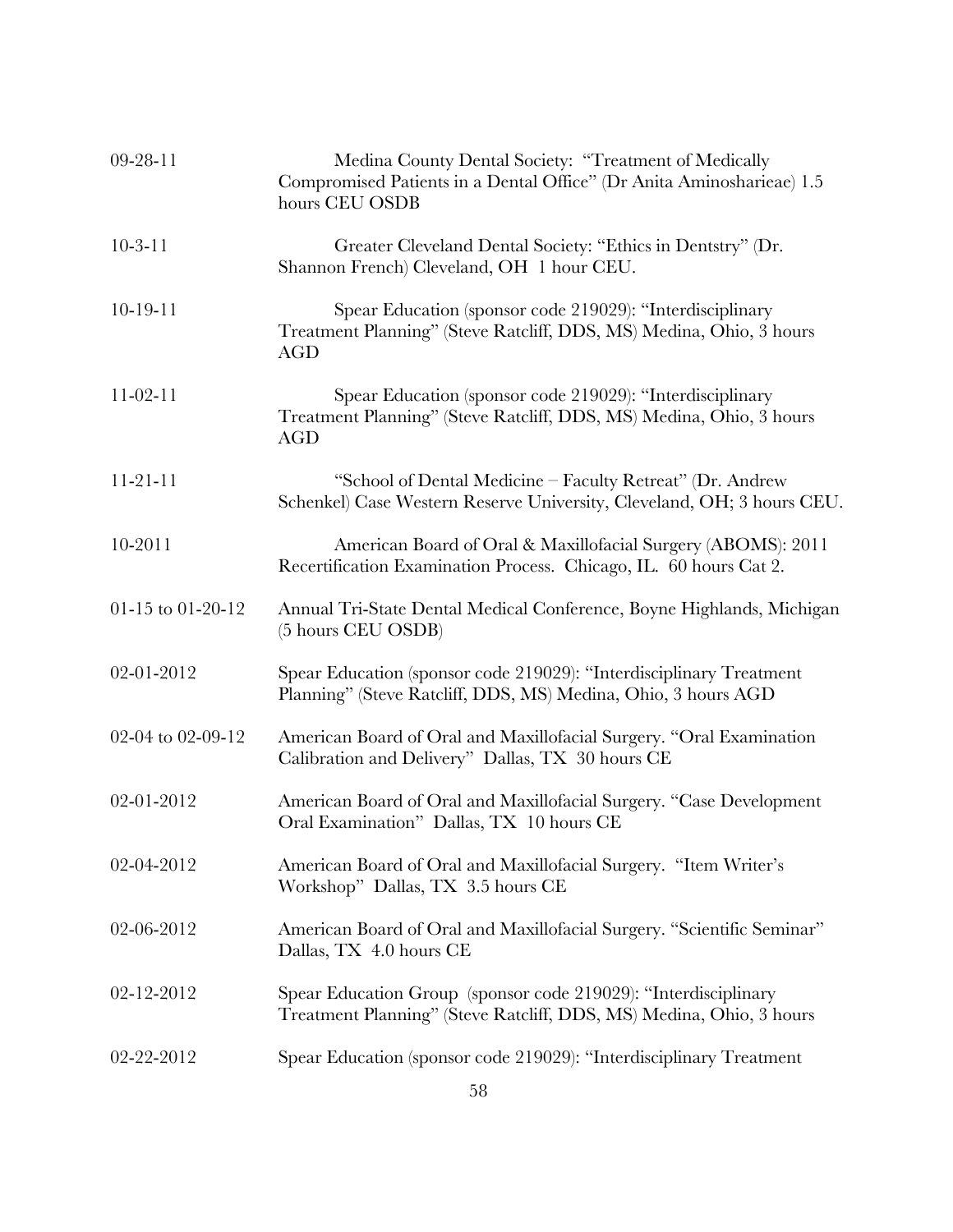|                     | Planning" (Steve Ratcliff, DDS, MS) Medina, Ohio, 3 hours AGD                                                                                                     |
|---------------------|-------------------------------------------------------------------------------------------------------------------------------------------------------------------|
| 02-22-2012          | Spear Education Group 2 (sponsor code 219029): "Interdisciplinary<br>Treatment Planning" (Steve Ratcliff, DDS, MS) Medina, Ohio, 3 hours                          |
| 02-25 to 02-26-2012 | American College or Oral & Maxillofacial Surgeons: "ACOMS<br>Rhinoplasty Hands-on Cadaver Workshop" LSU Health Sciences Center,<br>New Orleans, LA ADA 13.5 hours |
| 03-01 to 03-03-12   | Academy of Osseointegration 27th Annual Meeting "Technology to<br>Practice" Phoenix, AZ 14.5 hours CDE.                                                           |
| $03-07-12$          | Chalmers J. Lyons Academy: "Oral Squamous Cell Carcinoma" Dr.<br>Anotonia Kokythys, Ann Arbor, Michigan. CE 6hours (#299080030)                                   |
| $03 - 21 - 12$      | Spear Education Group (sponsor code 219029): "Interdisciplinary<br>Treatment Planning" (Steve Ratcliff, DDS, MS) Medina, Ohio, 3 hours                            |
| 4-19 to 4-21-12     | SPEAR Education: Creating Esthetic Excellence" (Drs. Frank Spear, Gregg<br>Kinzer) Scottsdale, AZ (17 hours ADA CERP)                                             |
| $04 - 25 - 12$      | Spear Education Group (sponsor code 219029): "Interdisciplinary<br>Treatment Planning" (Steve Ratcliff, DDS, MS) Medina, Ohio, 3 hours                            |
| 05-09 to 05-12-12   | Astra World Congress (Gothenburg, Sweden) 17 hours CE                                                                                                             |
| 05-10-2012          | Astra World Congress - PreConference: "Advance Implant Esthetics"<br>(Drs. Barry Levin, Sergio Rubinstein) Gothenburg, Sweden (3.5 hours)                         |
| $05 - 21 - 12$      | Case Western Reserve University: Faculty Retreat - Morning Session.<br>(CWRU Faculty) Cleveland, Ohio. 1.5 hours                                                  |
| $05 - 23 - 12$      | Spear Education Group (sponsor code 219029): "Interdisciplinary<br>Treatment Planning" (Steve Ratcliff, DDS, MS) Medina, Ohio, 3 hours                            |
| $05 - 30 - 12$      | Spear Education Group (sponsor code 219029): "Interdisciplinary<br>Treatment Planning" (Steve Ratcliff, DDS, MS) Medina, Ohio, 3 hours                            |
| $06-09-12$          | CWRU: "Esthetic Facial Surgery; Craniomaxillofacial Surgery; Oral<br>Cancer; and Orofacial Clefts" Drs. Luc Cesteleyn & GE Ghali Cleveland,<br>OH 4 hours CDE     |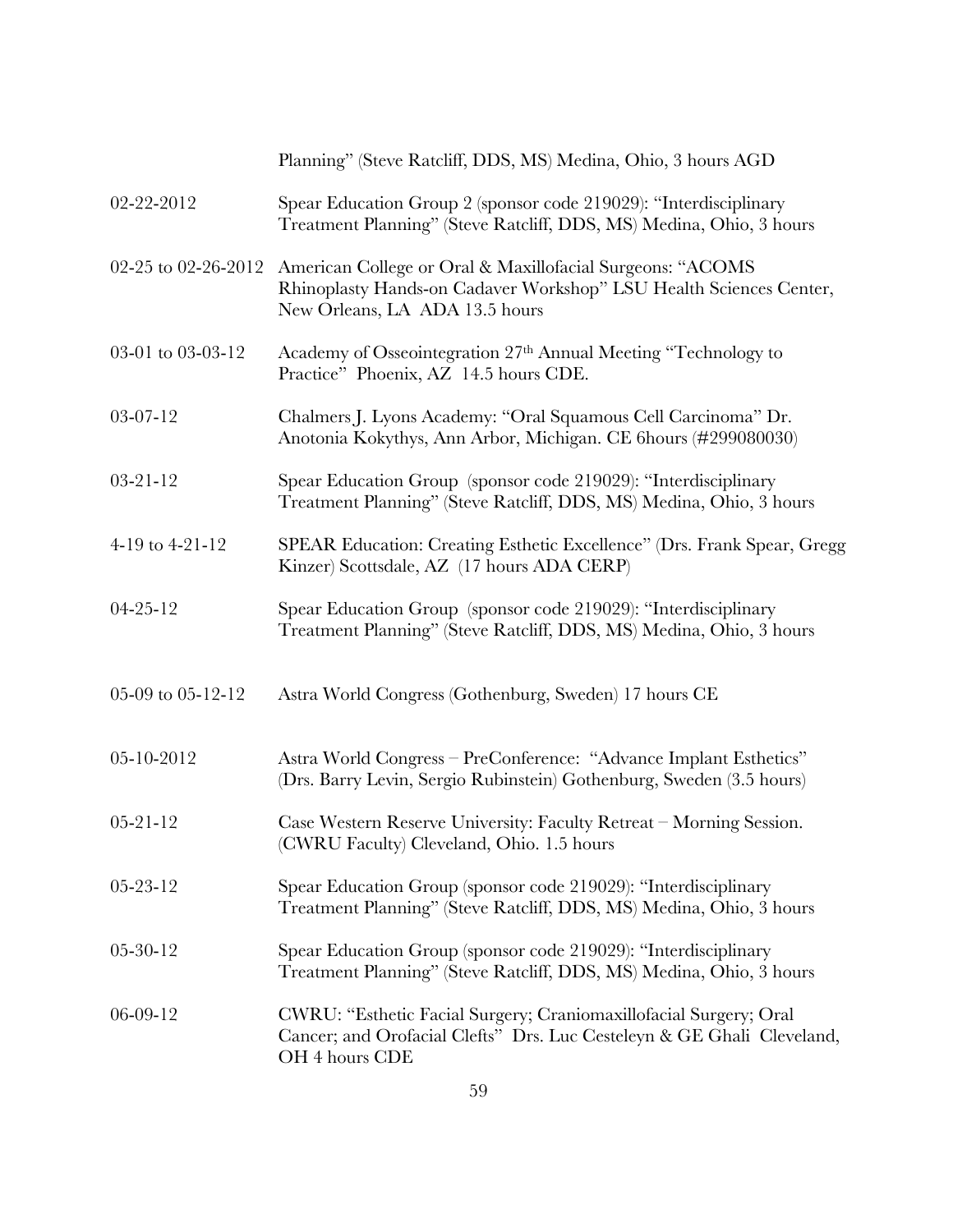| 07-07-12          | APPNA Convention 2012: "Orthognathic Surgery Update of Latest<br>Procedures & Technologies" (Quereshy, FA) National Harbor, MD, CDE<br>2 hours             |
|-------------------|------------------------------------------------------------------------------------------------------------------------------------------------------------|
| 08-24-12          | Spear Education Group (sponsor code 219029): "Interdisciplinary<br>Treatment Planning" (Steve Ratcliff, DDS, MS) Medina, Ohio, 3 hours                     |
| 09-10 to 09-15-12 | AAOMS 94th Annual Meeting & Scientific Sessions San Diego, CA, 23.25<br>hours CME                                                                          |
| 09-19-12          | Spear Education Group (sponsor code 219029): "Interdisciplinary<br>Treatment Planning" (Steve Ratcliff, DDS, MS) Medina, Ohio, 3 hours                     |
| 09-24-12          | Medina County Dental Society: "Update on Oral Cancer" (Dr.<br>Dale Baur) 1.5 hours CEU OSDB                                                                |
| $09-26-12$        | Spear Education Group (sponsor code 219029): "Interdisciplinary<br>Treatment Planning" (Steve Ratcliff, DDS, MS) Medina, Ohio, 3 hours                     |
| $10-03-12$        | ROE Dental Laboratory "Revitalize - Zimmer Immediate Restoration"<br>(Dr. Ed McGlumphy) Embassy Suites, Independence, OH 2 hours CE                        |
| $10-10-12$        | Spear Education Group (sponsor code 219029): "Interdisciplinary<br>Treatment Planning" (Steve Ratcliff, DDS, MS) Medina, Ohio, 3 hours                     |
| 11-09-12          | Spear Education Group (sponsor code 219029): "Interdisciplinary<br>Treatment Planning" (Steve Ratcliff, DDS, MS) Medina, Ohio, 3 hours                     |
| $11 - 14 - 12$    | SPEAR Education: Study Club Leader's Forum (Dr. Steve Ratcliff)<br>Scottsdale, AZ (7 hours ADA CERP)                                                       |
| 11-15 to 11-17-12 | SPEAR Education: Treating the Worn Dentition" (Drs. Frank Spear,<br>Gregg Kinzer) Scottsdale, AZ (17 hours ADA CERP)                                       |
| 11-29 to 12-1-12  | AAOMS Dental Implant Conference 2012, Chicago, IL. 14.0 hours CME                                                                                          |
| $12 - 10 - 12$    | Nobel Biocare: "Zygoma Concept: Physiologic Treatment Featuring Live<br>Surgery & Hands-on Workshop" Dr Edmond Bedrossian, Oakland, CA<br>(7.5 hours CERP) |
| $12 - 12 - 12$    | Spear Education Group (sponsor code 219029): "Interdisciplinary<br>Treatment Planning" (Steve Ratcliff, DDS, MS) Medina, Ohio, 3 hours                     |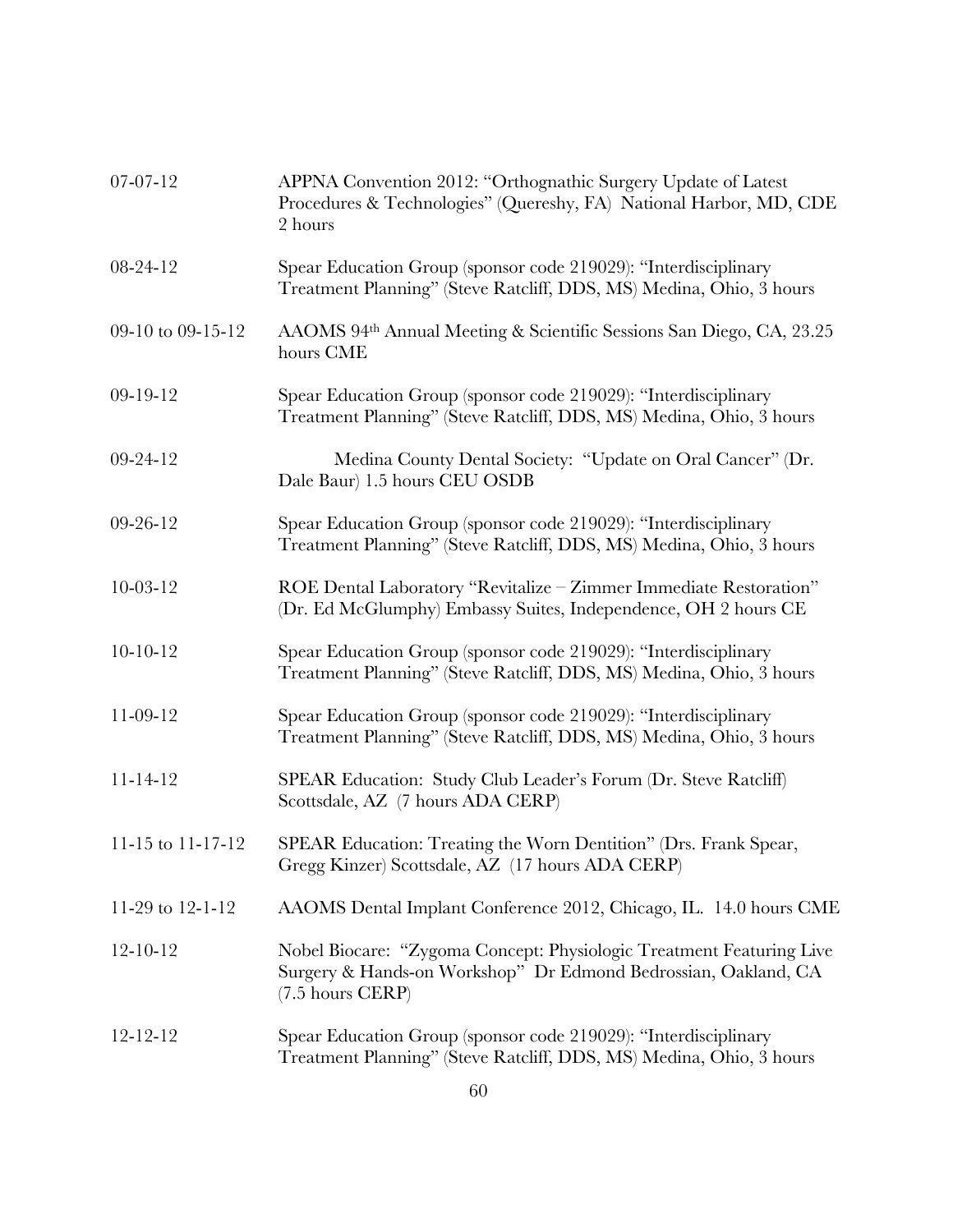| $01-09-13$        | Spear Education Group (sponsor code 219029): "Interdisciplinary<br>Treatment Planning" (Steve Ratcliff, DDS, MS) Medina, Ohio, 3 hours                    |
|-------------------|-----------------------------------------------------------------------------------------------------------------------------------------------------------|
| 01-21 to 01-23-13 | Annual Tri-State Dental Medical Conference, Boyne Highlands, Michigan<br>(10 hours CEU Ohio State School of Dentistry)                                    |
| $01-24-13$        | Spear Education Group (sponsor code 219029): "Interdisciplinary<br>Treatment Planning" (Steve Ratcliff, DDS, MS) Medina, Ohio, 3 hours                    |
| 02-02 to 02-08-13 | American Board of Oral and Maxillofacial Surgery. "Oral Examination<br>Calibration and Delivery" Dallas, TX 30 hours CE                                   |
| 02-04-2013        | American Board of Oral and Maxillofacial Surgery. "Item Writer's<br>Workshop" Dallas, TX 3.5 hours CE                                                     |
| 02-04-2013        | American Board of Oral and Maxillofacial Surgery. "Scientific Seminar"<br>Dallas, TX 4.0 hours CE                                                         |
| $02 - 15 - 13$    | Spear Education Group (sponsor code 219029): "Interdisciplinary<br>Treatment Planning" (Steve Ratcliff, DDS, MS) Medina, Ohio, 3 hours                    |
| $02 - 20 - 13$    | Spear Education Group (sponsor code 219029): "Interdisciplinary<br>Treatment Planning" (Steve Ratcliff, DDS, MS) Medina, Ohio, 3 hours                    |
| 02-23 to 02-24-13 | ACOMS: "Facial Volumizing & Conservative Facial Rejuvenation"<br>Hands-On Surgical Series. LSU Health Sciences Center, New Orleans,<br>LA. 13.5 CME Cat 1 |
| 03-06-13          | Chalmers Lyons Academy. Spring Meeting. Ann Arbor, MI. 5 hours CE                                                                                         |
| 03-16 to 03-18-13 | SPEAR: Facially Generated Treatment Planning Workshop. Scottsdale,<br>AZ. 24 hours CEU.                                                                   |
| $03 - 20 - 13$    | Case Western Reserve University, OMS: Grand Rounds. Cleveland, Ohio.<br>2 CE                                                                              |
| $03 - 22 - 13$    | Spear Education Group (sponsor code 219029): "Interdisciplinary<br>Treatment Planning" (Steve Ratcliff, DDS, MS) Medina, Ohio, 3 hours                    |
| $04 - 09 - 13$    | GCDS: Updates on Orthognathic Surgery (F Quereshy). Cleveland, OH<br>1 hour CE                                                                            |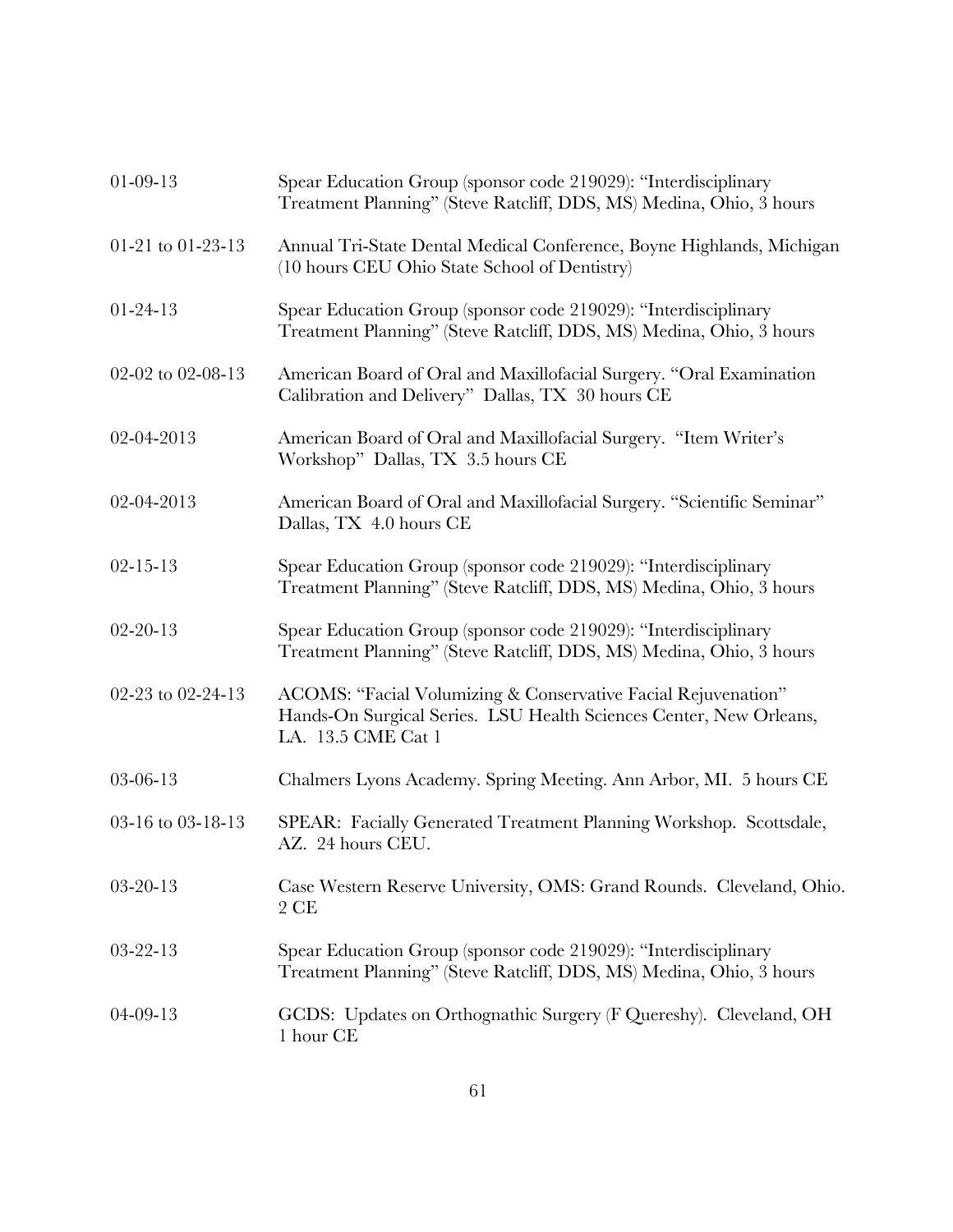| $04 - 12 - 13$    | LEADERSHIP INSTITUTE. ODA: Employment in the Dental Office. Keith<br>R. Kerns, Esq. Columbus, OH. 1 CE                                                                                        |
|-------------------|-----------------------------------------------------------------------------------------------------------------------------------------------------------------------------------------------|
| $04 - 12 - 14$    | LEADERSHIP INSTITUTE. ODA: The Team-Driven Morning Huddle. Gary<br>Kadi. Columbus, OH. 1 CE                                                                                                   |
| $04 - 13 - 13$    | CWRU Dept OMS: Current options for reconstructing defects prior to<br>Implant Placement; Hard and soft tissue management of facial trauma. Dr.<br>Alan Hereford. Cleveland, OH. 3.5 hours CE. |
| $05 - 13 - 13$    | Medina County Dental Society: Holistic Medicine: Relationship to<br>Dentistry (Dr. Leonard Torok). Medina, OH 1.5 hours CE                                                                    |
| $05 - 22 - 13$    | Case Western Reserve University, OMS: Grand Rounds. Cleveland,<br>Ohio. 2 CE                                                                                                                  |
| $05 - 15 - 13$    | Spear Education Group (sponsor code 219029): "Interdisciplinary<br>Treatment Planning" (Steve Ratcliff, DDS, MS) Medina, Ohio, 3 hours                                                        |
| $05 - 31 - 13$    | Spear Education Group (sponsor code 219029): "Interdisciplinary<br>Treatment Planning" (Steve Ratcliff, DDS, MS) Medina, Ohio, 3 hours                                                        |
| $06 - 15 - 13$    | CWRU Dept OMS: Temporomandibular Disease in the 21 <sup>st</sup> Century:<br>New Understanding of Old Diseases. Dr. Gregory Ness. Cleveland, OH.<br>2.5 hours CE.                             |
| 06-20 to 06-22-13 | Nobel Biocare Global Symposium. Waldorf Astoria, NYC, NY. (24<br>hours CDE)                                                                                                                   |
| 07-21 to 07-22-13 | Ohio Society Oral & Maxillofacial Surgeons "Update on Office<br>Based Anesthesia for OMS" Dr. Richard Robert, DDS, MS; Cleveland,<br>OH 6 hours ADA CERP.                                     |
| 09-03-13          | Medina County Dental Society "Top 25 Drug Interactions" Fady Faddoul<br>DDS, MSD, Medina, OH 1.5 hours CDE                                                                                    |
| $09 - 11 - 13$    | Spear Education Group (sponsor code 219029): "Interdisciplinary<br>Treatment Planning" (Steve Ratcliff, DDS, MS) Medina, Ohio, 3 hours                                                        |
| $09 - 27 - 13$    | Spear Education Group (sponsor code 219029): "Interdisciplinary<br>Treatment Planning" (Steve Ratcliff, DDS, MS) Medina, Ohio, 3 hours                                                        |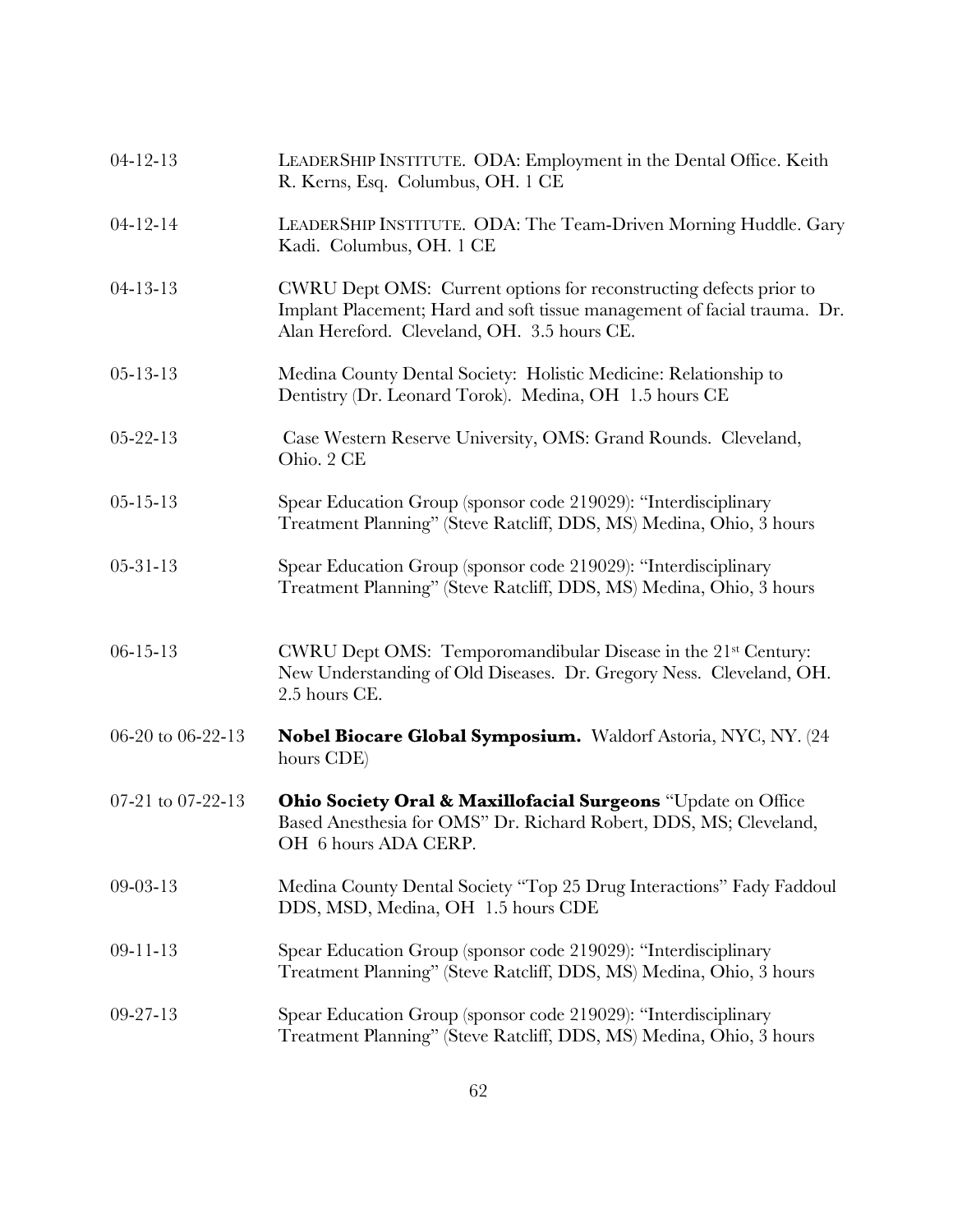| $10 - 09 - 13$    | AAOMS 94th Annual Meeting & Scientific Sessions PRECONFERENCE<br>SESSION Cosmetic Facial Surgery, Orlando, FL, 3.75 hours CME                                                                          |
|-------------------|--------------------------------------------------------------------------------------------------------------------------------------------------------------------------------------------------------|
| 10-09 to 10-12-13 | AAOMS 94th Annual Meeting & Scientific Sessions, Orlando, FL, 32.5<br>hours CME                                                                                                                        |
| $10 - 15 - 13$    | Spear Education Group (sponsor code 219029): "Interdisciplinary<br>Treatment Planning" (Steve Ratcliff, DDS, MS) Medina, Ohio, 3 hours                                                                 |
| $10 - 25 - 13$    | Spear Education Group (sponsor code 219029): "Interdisciplinary<br>Treatment Planning" (Steve Ratcliff, DDS, MS) Medina, Ohio, 3 hours                                                                 |
| 11-16 to 11-18-13 | <b>SPEAR EDUCATION: Facially Generated Treatment Planning</b><br>Workshop, Scottsdale AZ; 24 CE hours                                                                                                  |
| 12-05 to 12-08-13 | AAOMS Dental Implant Conference, Chicago IL 13.0 CE AMA hours                                                                                                                                          |
| 02-03 to 02-07-14 | American Board of Oral and Maxillofacial Surgery. "Oral Examination<br>Calibration and Delivery" Dallas, TX 30 hours CE                                                                                |
| 02-2014           | American Board of Oral and Maxillofacial Surgery. "Case Development<br>Oral Examination" Dallas, TX 10 hours CE                                                                                        |
| 02-01-2014        | American Board of Oral and Maxillofacial Surgery. "Item Writer's<br>Workshop", TX 3.5 hours CE                                                                                                         |
| 02-03-2014        | American Board of Oral and Maxillofacial Surgery. "Scientific Seminar"<br>Dallas, TX 4.0 hours CEA                                                                                                     |
| 03-08 to 03-12-14 | Eastern North Carolina Oral & Maxillofacial Educational Society<br>"Contemporary Aspects of Oral & Maxillofacial Surgery" Presented by<br>Jackson Academic Workshop on Surgery, Naples, FL 16 CE hours |
| $03 - 26 - 14$    | CWRU School of Dental Medicine "OMS Grand Rounds" Dr Miller and<br>Guglielmi, Cleveland OH 2 CE OSDB                                                                                                   |
| $03-29-14$        | ODA Leadership Institute "ADA Practice Institute: A Dentist's Guide to<br>Navigating Today's Changing Health Care Environment" Dr. David<br>Preble; 1.0 CE Category A OSDB                             |
| $03-29-14$        | ODA Leadership Institute "Implementation of Health Care Reform"; C.<br>Scott Litch, Esq; 1.0 CE Category A OSDB                                                                                        |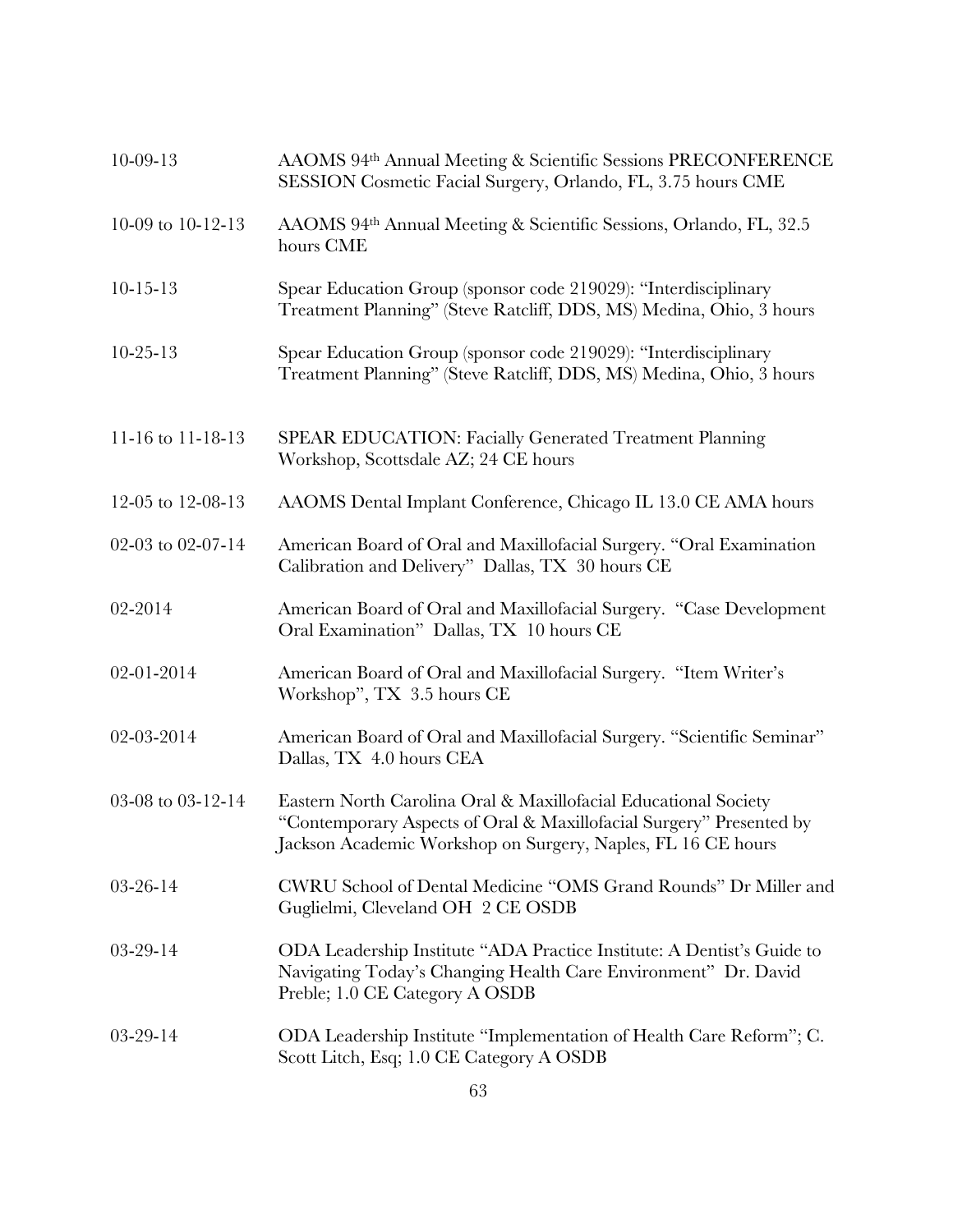| $04 - 23 - 14$    | CWRU SODM: OMS Grand Rounds Dr. Shaikh & Lilly; Cleveland<br>Ohio, 2 hours CEU                                                                                                                                       |
|-------------------|----------------------------------------------------------------------------------------------------------------------------------------------------------------------------------------------------------------------|
| 05-15 to 05-16-14 | SPEAR EDUCATION: Demystifying Occlusion Seminar, Scottsdale AZ;<br>15 CE hours                                                                                                                                       |
| $06 - 13 - 14$    | CWRU School of Dental Medicine "Contemporary Management of<br>Maxillofacial Trauma" Dr Larry Cunningham, Cleveland OH 3 CE<br><b>OSDB</b>                                                                            |
| $06 - 20 - 14$    | DENTSPLY IMPLANTS: "Subcrestal Implant Placement with a Conical<br>Connection: The New Paradigm for Long-term Tissue Support" Dr. Barry<br>Goldenberg, Independence, OH 6 hours CEU                                  |
| $07 - 12 - 14$    | OSOMS 2014 Annual Meeting: "Updates Relevant to Everyday Oral &<br>Maxillofacial Surgery" Columbus, OH 6 hours CEU                                                                                                   |
| 08-16 to 08-17-14 | University of Minnesota "14th Annual Oral & Maxillofacial Surgery<br>Review" Minnesota, MN 4 hours CE                                                                                                                |
| 09-08 to 09-13-14 | AAOMS 94th Annual Meeting & Scientific Sessions, Honolulu, HI, 18.25<br>hours CME                                                                                                                                    |
| 10-22-2014        | <b>BioHorizons</b> "The art, science & business of clinical implant practice:<br>precision, productivity & profitability of implant dentistry" Kanyon<br>Keeney DDS, Mark Setter DDS, Independence OH 6 hours CE AGD |
| 10-15 to 10-17-14 | SPEAR EDUCATION: "Occlusion in Clinical Practice" Scottsdale, AZ<br>24.5 hours CEU                                                                                                                                   |
| $10-29-14$        | CWRU SODM: OMS Grand Rounds Dr Quereshy & Manlove;<br>Cleveland Ohio, 2 hours CEU                                                                                                                                    |
| 01-24 to 01-25-15 | <b>Carestream 2015 OMS Summit</b><br>Atlanta, GA                                                                                                                                                                     |
| 01-31 to 02-06-15 | <b>ABOMS 2015 Oral Examination Session</b><br>Dallas, TX                                                                                                                                                             |
| 02-02-2015        | <b>ABOMS 2015 Scientific Sessions</b><br>Dallas, TX                                                                                                                                                                  |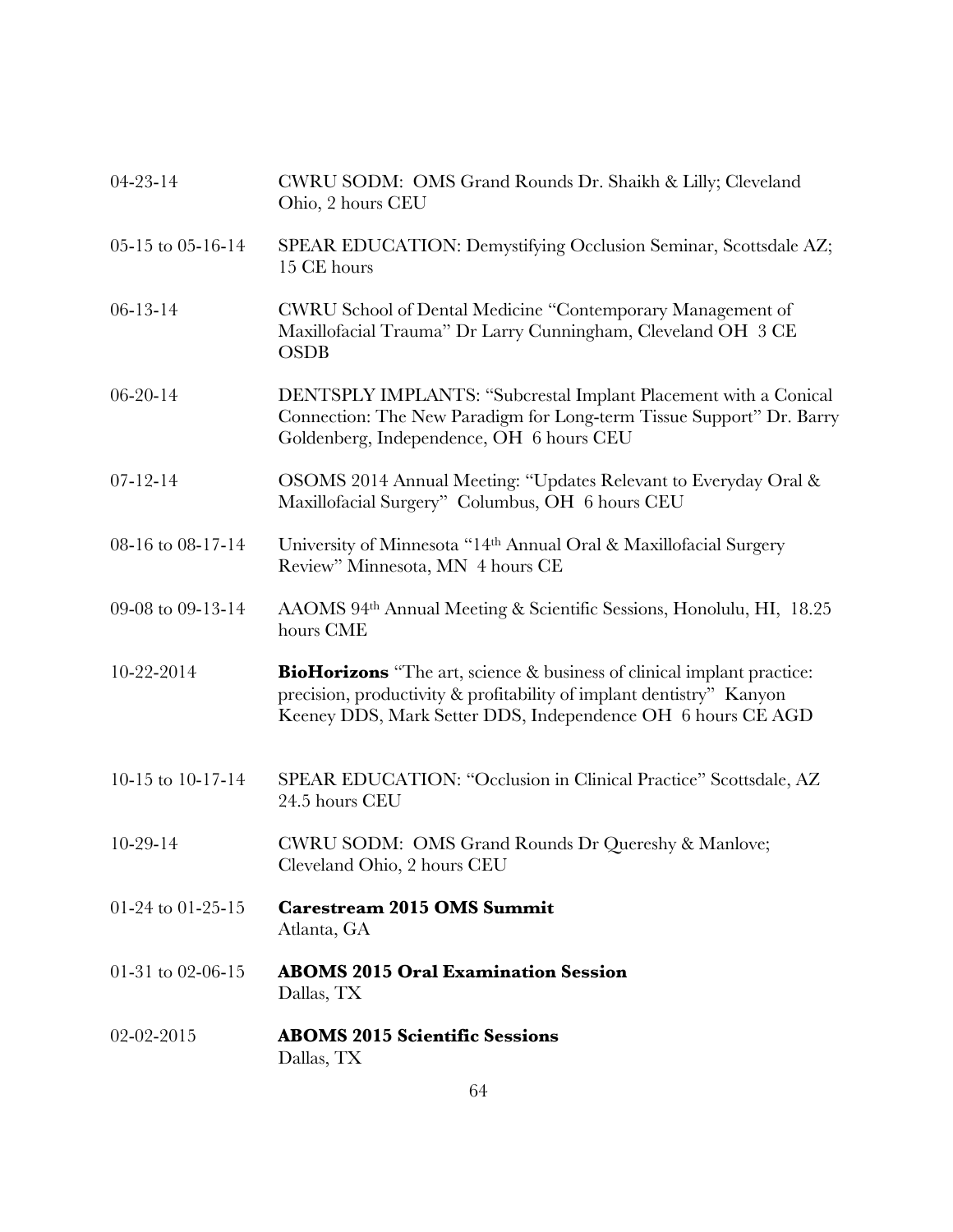| 03-4-2015         | <b>Chalmers Lyons Academy</b> "Spring Meeting" Ann Arbor, MI 4.5<br><b>CME</b>                                                                           |
|-------------------|----------------------------------------------------------------------------------------------------------------------------------------------------------|
| $04 - 22 - 2015$  | <b>Nobel Biocare</b> "Esthetic Alliance Module 4" Dr, James Angelone, Valley<br>View, OH 3.5 CE ADA CERP                                                 |
| 05-07 to 05-10-15 | <b>ADEA Annual Sessions</b><br>Boston, MA                                                                                                                |
| 05-06-2015        | <b>North Coast Seminar Meeting "Interdisciplinary Treatment of</b><br>Traumatic Dental Injury" Corporate College, Cleveland, OH 7 hours<br><b>CE AGD</b> |
| $06 - 13 - 15$    | CWRU OMS "Advances in Craniomaxillofacial Surgery" Dr. BJ Costello,<br>Cleveland, OH 3 CE hours                                                          |
| 09-09-2015        | <b>Straumann</b> "Introduction to Full Arch Implant Treatment - Restorative<br>Options" Zia Sirabella, Medina, OH 2 hours CE AGD                         |
| 09-17 to 09-19-15 | <b>Ohio Dental Association Annual Sessions</b><br>Columbus OH                                                                                            |
| 09-25 to 09-27-15 | <b>Spear Annual Summit 2015</b><br>Scottsdale, AZ 16 hours CE                                                                                            |
| 09-30 to 10-3-15  | <b>AAOMS 97th Annual Meeting Scientific Sessions</b><br>Washington DC 16 hours CEU                                                                       |
| 10-07-2015        | 2015 American College of Surgeons Clinical Congress<br><b>OMS</b> Section Committee Meeting<br>Chicago, IL                                               |
| 10-27 to 10-30-15 | <b>ICOMS 2015 Conference</b><br>Melbourne, Australia<br>20 hours CEU                                                                                     |
| $11 - 11 - 2015$  | Greater Cleveland Dental Society The "All on Four" Implant<br>Prosthesis; Cleveland, OH 4 hours CDE                                                      |
| 11-13 to 11-15-15 | <b>North American SORG</b> Congenital & Developmental Deformities;<br>Houston, TX 17 hours CME                                                           |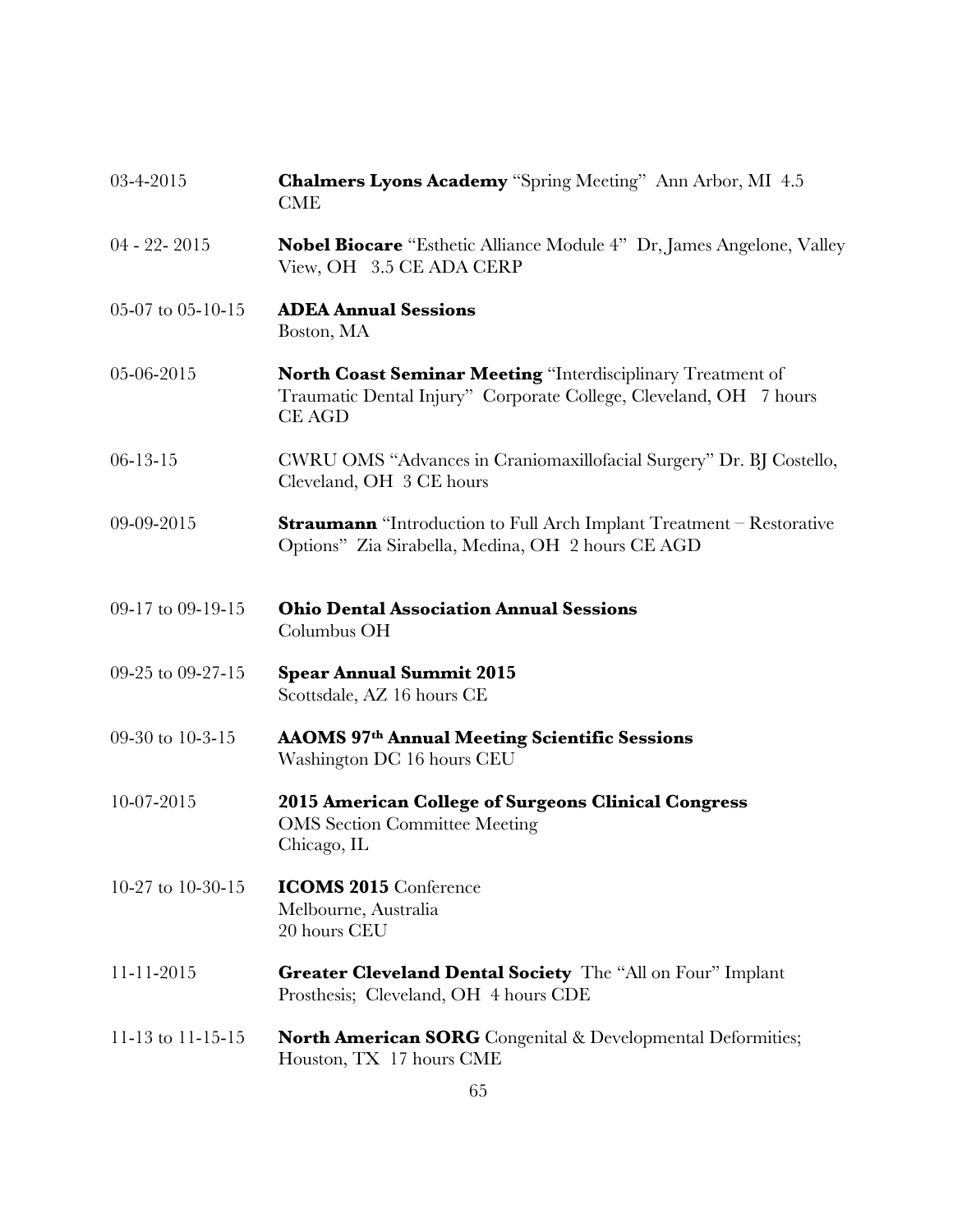| 01-17 to 01-22-16 | TriState Dental Medical Conference Boyne Highlands, MI 7.5 CE<br>category 1                                                                 |
|-------------------|---------------------------------------------------------------------------------------------------------------------------------------------|
| $01-30-15$        | <b>American Board of Oral and Maxillofacial Surgery.</b> "Item Writer's<br>Workshop", TX 2.5 hours CE                                       |
| 02-2016           | American Board of Oral and Maxillofacial Surgery. "Case<br>Development Oral Examination" Dallas, TX 20 hours CE                             |
| 02-01-2016        | <b>American Board of Oral and Maxillofacial Surgery. "Scientific</b><br>Seminar" Dallas, TX 4.0 hours CEA                                   |
|                   | 01-30-15 to 02-015-16ABOMS Oral Examination and Delivery 30 hours CEA                                                                       |
| 02-09-2016        | Greater Cleveland Dental Society New Dentist Seminar "The<br>Retirement Crisis: A new Reality" GCDS, Cleveland, 1 CE hour                   |
| $02 - 17 - 16$    | <b>Medina County Dental Society</b><br>"The Management of Oral Facial Pain Seminar"<br>Dr. Aurelio Alonso<br>4 hours CEU                    |
| $02 - 17 - 16$    | <b>CWRU OMS Grand Rounds</b><br>"Management of Oral Mucosal Conditions" Dr. Andres Pinto<br>"Case Report"Dr. Daniel Schwartz<br>2 hours CEU |
| $03-02-16$        | <b>Chalmers J Lyons Academy of OMS</b><br>"Non Surgical Management of Oral and Maxillofacial Pain"<br>Dr. Andres Pinto<br>4.5 hours CEU     |
| 03-6 to 03-10-16  | Jackson Academic Workshop in Surgery<br>16 hours, Dominican Republic                                                                        |
| 04-16/17-2016     | <b>Specialist Institute Building the Implant Team: Leadership</b><br>Dr. Kanyon Keeny & Dr. Mark Setter<br>14 hours, Ft Lauderdale, FL.     |
| $04-29/04-30-16$  | THE OHIO SOCIETY OF OMS ANNUAL MEETING<br>"Dentoalveolar Surgery for the OMS: Contemporary Teheniques"<br>Dr. Stuart Lieblich               |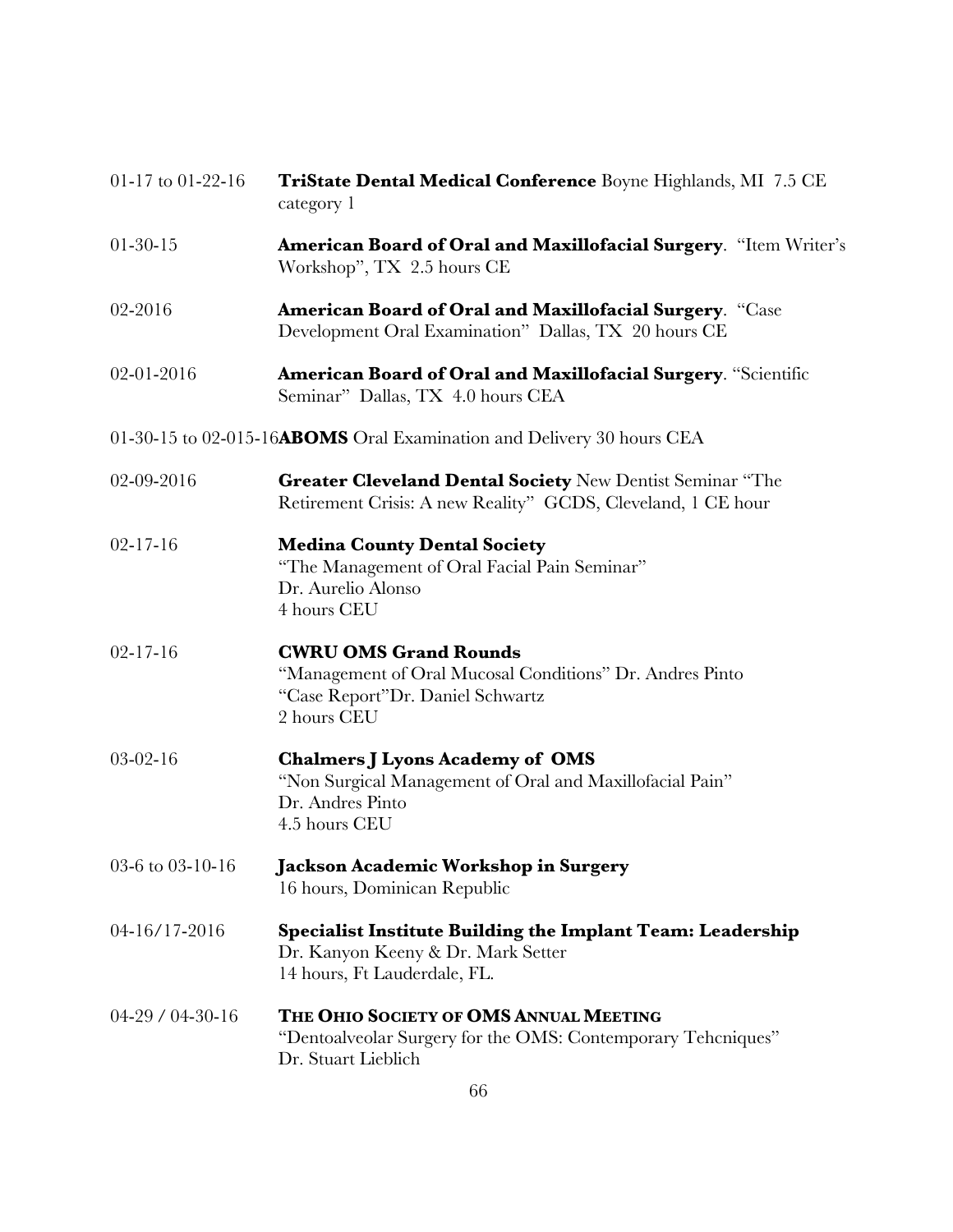#### 3.0 hours CEU

09-23 /26, 2016 **AAOMS 98th Annual Meeting Las Vegas, NV 16 hours CEU** 11-19-16 **American Dental Society of Anesthesiology Ohio Dental Society of Anesthesiology Annual Symposium** Cincinnati, OH 6 hours CEU 01-16 to 01-19-17 **TriState Dental-Medical Conference** Harbor Springs, MI 7.25 hours CEU 01/28 to 02/03/17 **American Board of Oral and Maxillofacial Surgery**. "Case Development Oral Examination" Dallas, TX 30 hours CE 01-31-2017 **American Board of Oral and Maxillofacial Surgery**. "Scientific Seminar" Dallas, TX 4.0 hours CEA 01-28-17 **American Board of Oral and Maxillofacial Surgery**. "Item Writer's Workshop", TX 2.5 hours CE 03-04 to 03-07-17 **Jackson Academic Workshop in Surgery (JAWS)** Casa De Campo, Dominican Republic 16 hours CEU 09/14 TO 09/16/17 **SPEAR 2017 FACULTY CLUB SUMMIT** Scottsdale AZ 15 hours CEU 10/9 TO 10/14-17 **AAOMS 99TH ANNUAL SCIENTIFIC SESSIONS**  Moscone Convention Center San Francisco, CA 23.75 CE 11-3 TO 11-5-17 **NORTH AMERICAN STRASBOURG OSTEOSYNTHESIS RESEARCH GROUP**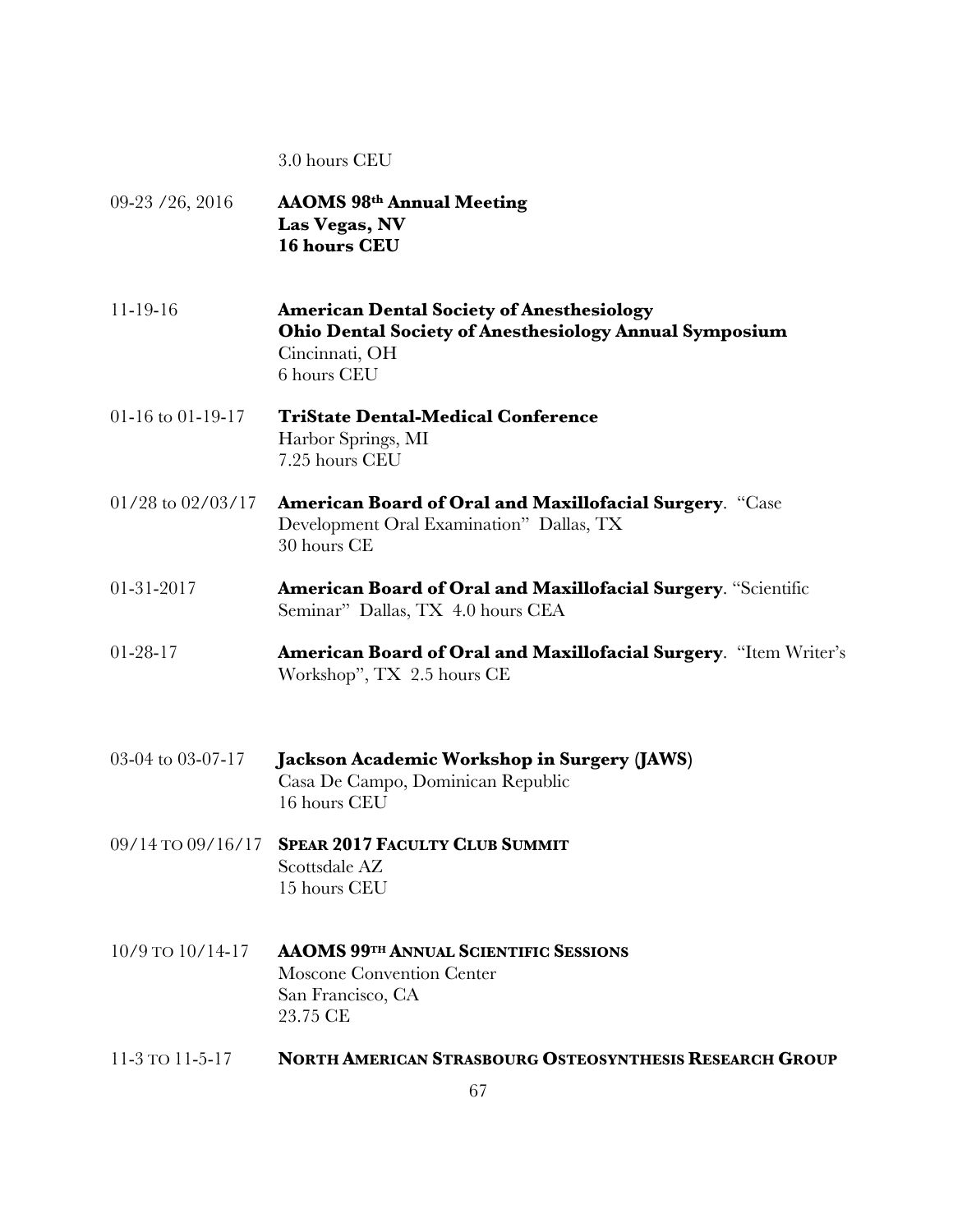Module 2: Dentofacial Deformities / Cleft-Craniofacial Surgery Cincinnati, OHIO 16 hours CEU

01-15 to 01-17-18 **TriState Dental-Medical Conference** Harbor Springs, MI 7.25 hours CEU

03-04 to 03-07-18 **Jackson Academic Workshop in Surgery (JAWS)** Casa De Campo, Dominican Republic 16 hours CEU

> **AAOMS 100TH ANNUAL SCIENTIFIC SESSIONS**  Chicago 23.75 CE

- 03-01 to 03-06-19 **Jackson Academic Workshop in Surgery (JAWS)** Casa De Campo, Dominican Republic 16 hours CEU
- 4-5-19 to 4-9-19 **American College of Oral & Maxillofacial Surgery Annual Meeting** Santa Fe, New Mexico 13 hours CEU

#### **PROFESSIONAL CONSULTING:**

2018 Pacira Pharmaceuticals OMS advisory panel 2018 Nobel Biocare educational speaker

# **ADDITIONAL TRAINING / ACTIVITIES:**

American Heart Association: Advanced Cardiac Life Support (ACLS) exp: 6-2020 Emergency Medical Services